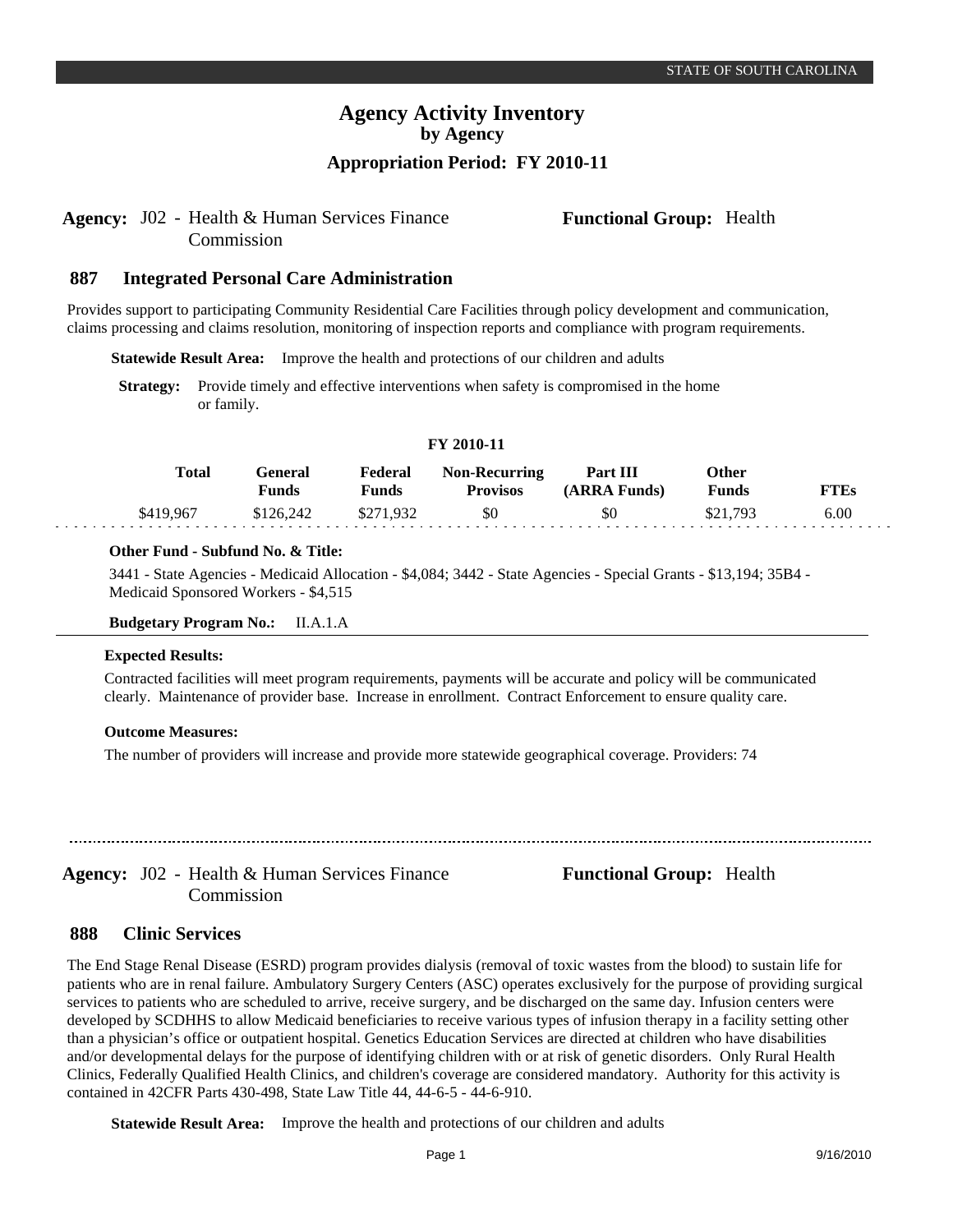## **Appropriation Period: FY 2010-11**

**Strategy:** Provide disease prevention and disease management.

### **FY 2010-11**

| Total        | Feneral<br>Funds | Federal<br>Funds | <b>Non-Recurring</b><br><b>Provisos</b> | <b>Part III</b><br>(ARRA Funds) | Other<br>Funds | FTEs |
|--------------|------------------|------------------|-----------------------------------------|---------------------------------|----------------|------|
| \$73,290,131 | \$17,454,740     | \$53,678,707     | \$2,156,684                             | \$0                             | \$0            | 0.00 |

**Other Fund - Subfund No. & Title:**

NA

**Budgetary Program No.:** II. A. 3. T.

### **Expected Results:**

Decrease in further medical care and hospitalization. Increase patient education and disease management to improve quality of life.

### **Outcome Measures:**

Increase access to care, provide early detection, increase beneficiary utilization, and provide a medical home to RHC and FQHC recipients. Total Recipients 113,959 Total Transactions 421,212

Agency: J02 - Health & Human Services Finance **Functional Group:** Health Commission

#### **Clinic Services Administration 889**

(1) Support to providers including Outpatient Pediatric AIDS Clinics, End Stage Renal Disease Clinics, Infusion Centers, Ambulatory Surgical Centers, x-ray providers and laboratories through claims resolution & processing, policy development, interpretation &clarification, rate setting, and assisting with budget management.(2) Provide support and oversight to the Medically Fragile Children's Program (MFCP) which serves Medicaid eligible children with complex ongoing medical needs. This program provides a medical home with primary care services, care coordination, and case management services. It is currently offered in only three urban areas: Columbia, Greenville/Easley, and Charleston. (3) Provide support to providers of Preventive/Rehabilitative Services for Primary Care Enhancement (P/RSPCE) to assist clients in need of reinforcement of the medical plan of care. Provide support to providers of Infant Home Visits. (4) Provide support to Diabetes Management Providers who work with beneficiaries who have diabetes.

**Statewide Result Area:** Improve the health and protections of our children and adults

**Strategy:** Provide disease prevention and disease management.

| <b>FY 2010-11</b> |           |                  |                  |                                         |                          |                |             |  |  |
|-------------------|-----------|------------------|------------------|-----------------------------------------|--------------------------|----------------|-------------|--|--|
|                   | Total     | General<br>Funds | Federal<br>Funds | <b>Non-Recurring</b><br><b>Provisos</b> | Part III<br>(ARRA Funds) | Other<br>Funds | <b>FTEs</b> |  |  |
|                   | \$927,427 | \$278.785        | \$600.516        | \$0                                     | \$0                      | \$48.126       | 13.25       |  |  |

**Other Fund - Subfund No. & Title:**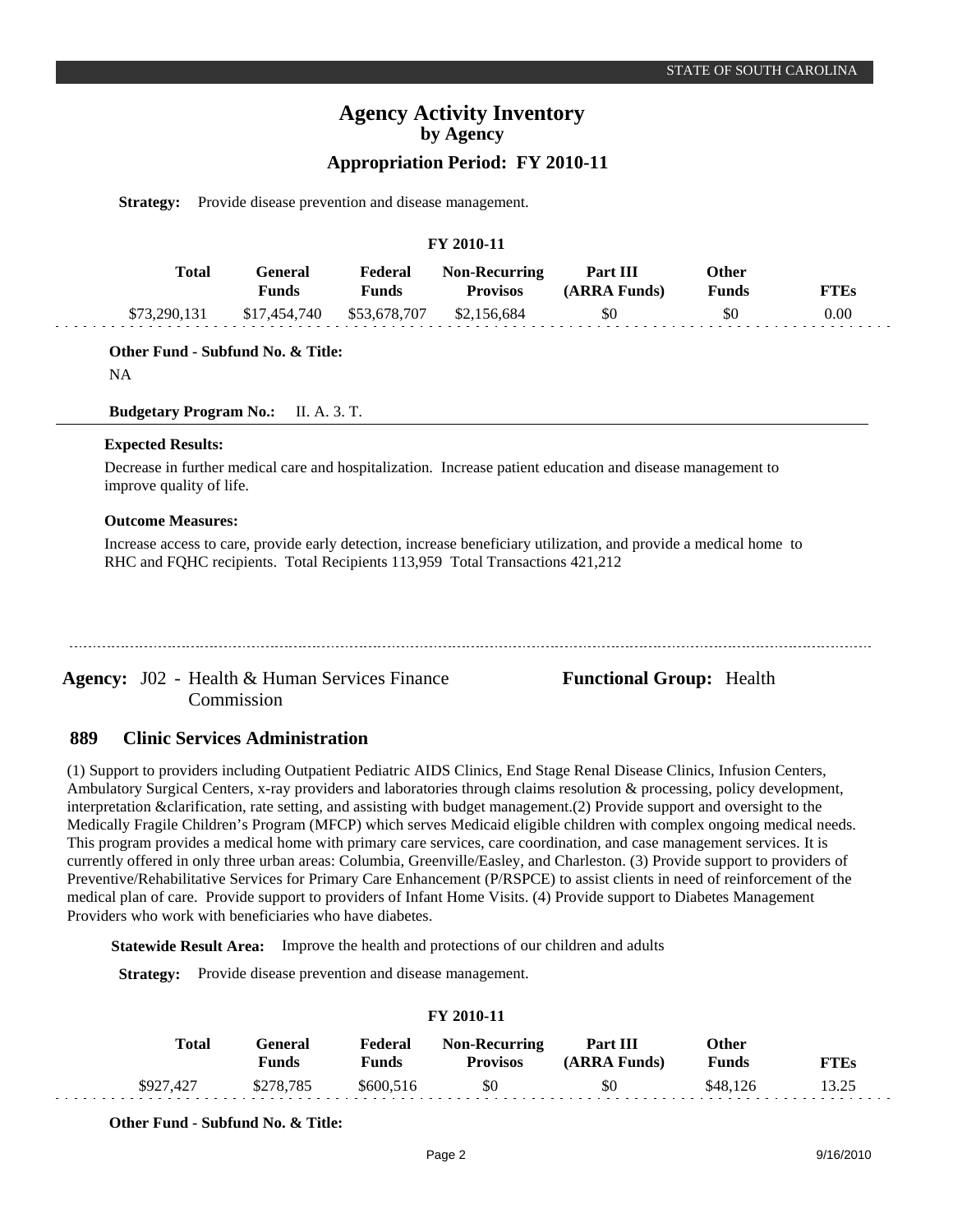**Appropriation Period: FY 2010-11**

3441 - State Agencies - Medicaid Allocation - \$9,018; 3442 - State Agencies - Special Grants - \$29,137; 35B4 - Medicaid Sponsored Workers - \$9,971

**Budgetary Program No.:** II.A.1.A

### **Expected Results:**

Maintenance of provider base. Increase in enrollment. Quality health care for Medicaid beneficiaries. Increase in quality of life and life span of MFCP beneficiaries through comprehensive, coordinated services. Increased compliance with medical treatment plan.

### **Outcome Measures:**

Program policy development, prompt payment of claims, assuring adequate networks/provider enrollment, utilization management and rebasing of rates. ESRD Transactions 276,521, Recipients, 5,382, Cost per recipient \$3,110, Transaction per recip 51; ASC Transaction 17,330, Recipients, 7,213, Cost per recip \$590, Transaction per recip 2.4; Infusion Centers Transactions 13,176, Recipients 415, Cost per recipient \$9,152, Transactions per recipient 32. P/RSPCE will increase the number of members with a medical home and decrease the number of emergency room visits. Diabetes Management Services: Education of the members will decrease the number of medical complications associated with diabetes.

--------------------------------

Agency: J02 - Health & Human Services Finance **Functional Group:** Health Commission

#### **Durable Medical Equipment 890**

Reimburse providers for services. This is an optional service. Authority for this activity is contained in 42CFR Parts 430-498, State Law Title 44, 44-6-5 - 44-6-910.

**Statewide Result Area:** Improve the health and protections of our children and adults

**Strategy:** Provide opportunities for employment and independence.

### **FY 2010-11**

| <b>Total</b> | General<br>Funds | Federal<br>Funds | <b>Non-Recurring</b><br><b>Provisos</b> | Part III<br>(ARRA Funds) | Other<br>Funds | TTEs |
|--------------|------------------|------------------|-----------------------------------------|--------------------------|----------------|------|
| \$52,005,420 | \$11,833,121     | \$38,641,953     | \$1,530,346                             | \$0                      | SC             | 0.00 |

### **Other Fund - Subfund No. & Title:**

NA

**Budgetary Program No.:** II. A. 3. U.

### **Expected Results:**

Medicaid eligible persons have access to services.

### **Outcome Measures:**

A total of 642,117 transactions were processed providing services for 69,842 beneficiaries. Total cost for the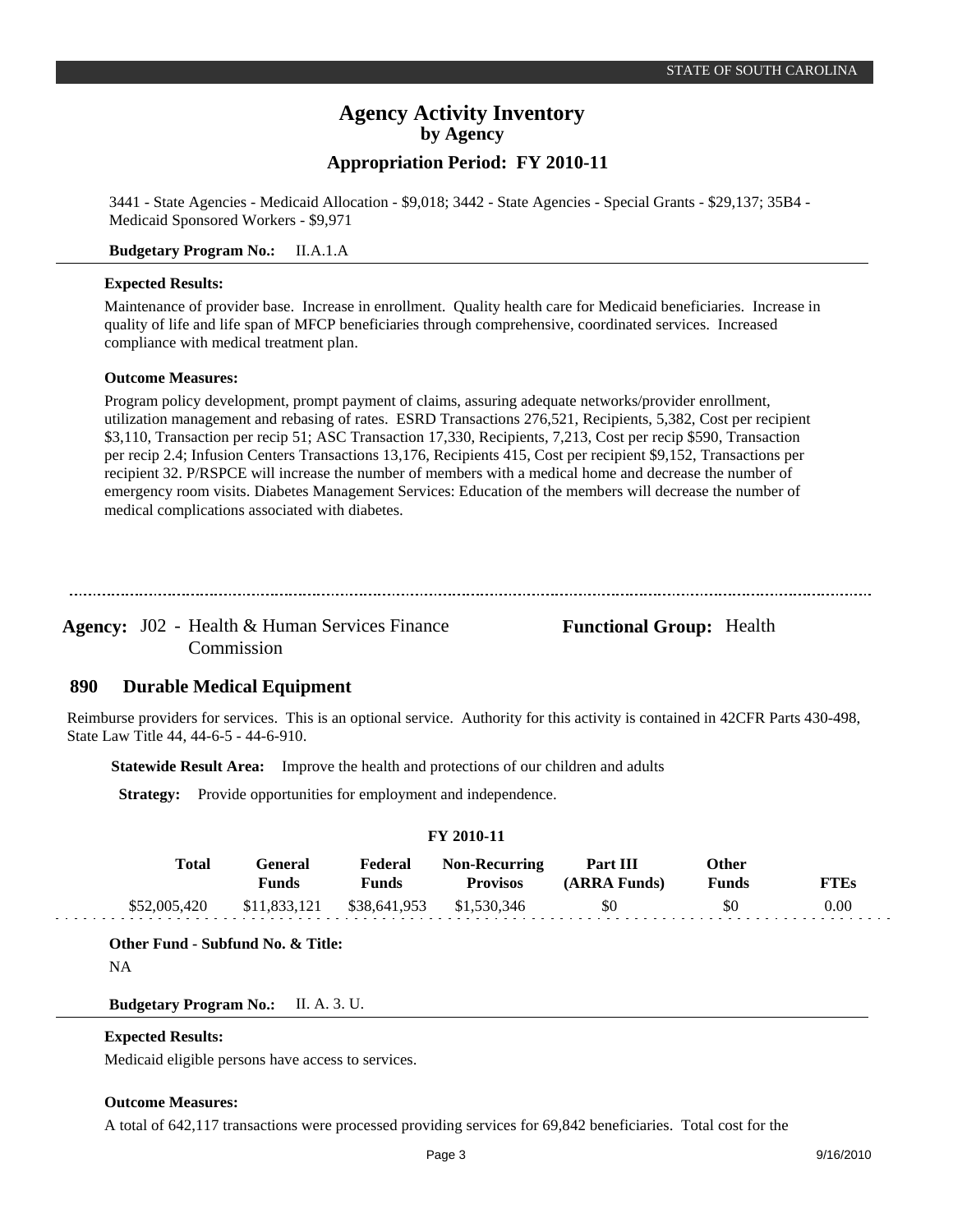program as stated in the 8500 report was \$46,617,400. All numbers reflect Fee for Service.

Agency: J02 - Health & Human Services Finance **Functional Group:** Health Commission

#### **Durable Medical Equipment Administration 891**

Sets policies, procedures & guidelines for provision of durable medical equipment (DME) and supplies. Conducts prior authorization for equipment/services. Supports provider base through claims resolution & processing, policy development, interpretation & clarification.

**Statewide Result Area:** Improve the health and protections of our children and adults

**Strategy:** Provide opportunities for employment and independence.

### **FY 2010-11**

| Total     | General<br>Funds | Federal<br>Funds | <b>Non-Recurring</b><br><b>Provisos</b> | Part III<br>(ARRA Funds) | Other<br>Funds | FTEs |
|-----------|------------------|------------------|-----------------------------------------|--------------------------|----------------|------|
| \$349,973 | \$105,202        | \$226,610        | \$0                                     | \$0                      | \$18.161       | 5.00 |

### **Other Fund - Subfund No. & Title:**

3441 - State Agencies - Medicaid Allocation - \$3,403; 3442 - State Agencies - Special Grants - \$10,995; 35B4 - Medicaid Sponsored Workers - \$3,763

**Budgetary Program No.:** II.A.1.A

### **Expected Results:**

Maintenance of provider base. Increase in enrollment. Provide appropriate DME for Medicaid beneficiaries.

### **Outcome Measures:**

Program policy development, prompt payment of claims, assuring adequate networks/provider enrollment, utilization management and rebasing of rates.

Agency: J02 - Health & Human Services Finance **Functional Group:** Health Commission

#### **Coordinated Care 892**

Provide Managed Care options for enrollable Medicaid beneficiaries. The State reimburses Managed Care Organizations (MCOs) an actuarially certified capitated rate for enrolled members. MCOs provide a coordinated system of primary care with the goal of establishing them in a stable medical home. Additionally, the MCOs provide disease management, care coordination, and other enhanced services to improve health outcomes and reduce unnecessary higher cost services such as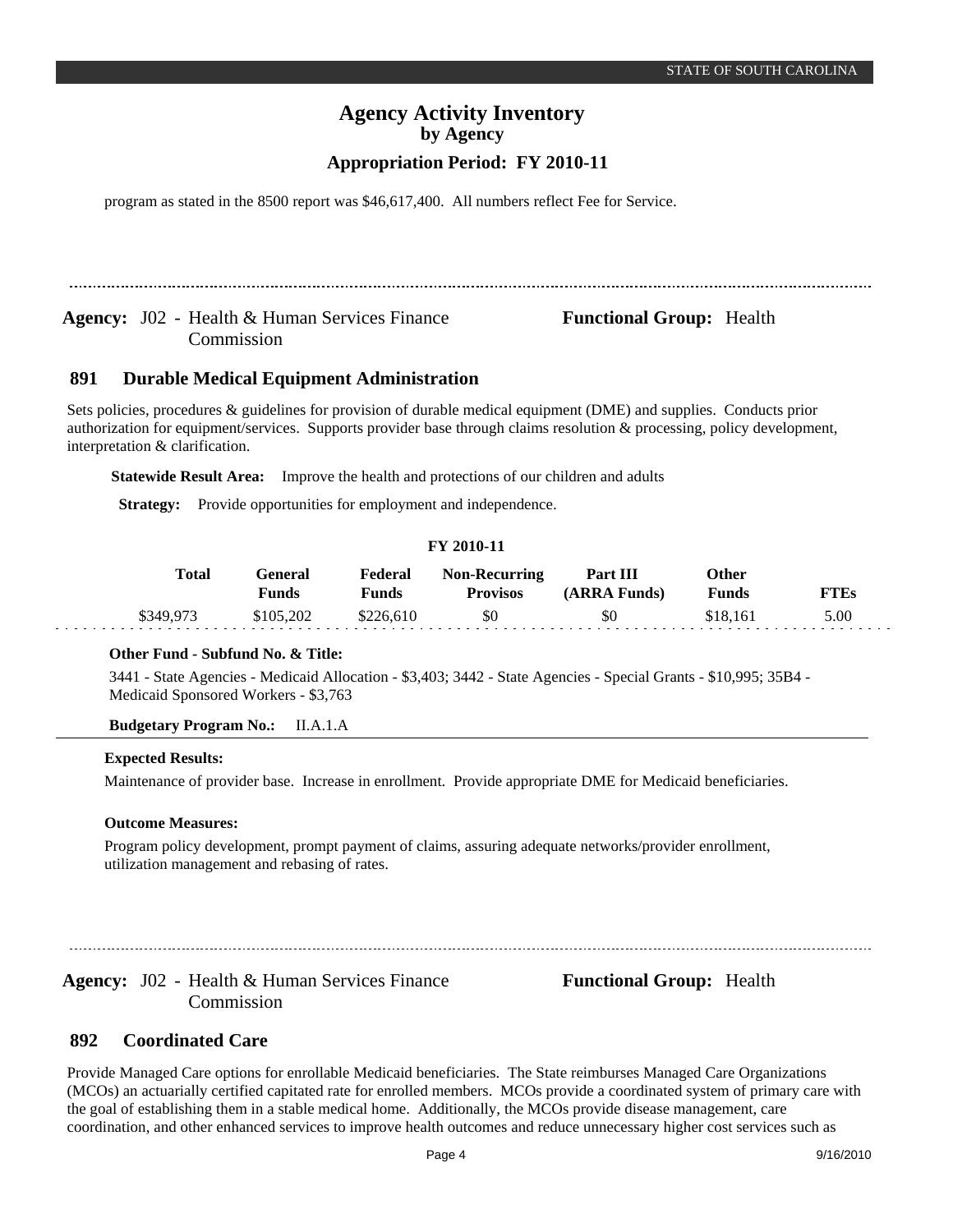Emergency Room and hospitalizations. The State reimburses Care Coordination Services Organizations (CSOs) a Per Member Per Month (PMPM) fee to assist Primary Care Physicians (PCPs) in the delivery of coordinated care within a stable medical home. The goals of increasing preventative care while reducing unnecessary hospitalizations and Emergency Room usage are the same as with the MCOs. The State also reimburses the Medically Complex Children's Waiver Programs an actuarially certified capitated rate for the delivery of a prepaid ambulatory health plan.

**Statewide Result Area:** Improve the health and protections of our children and adults

**Strategy:** Provide disease prevention and disease management.

### **FY 2010-11**

| Total         | General<br>Funds | Federal<br>Funds                        | <b>Non-Recurring</b><br><b>Provisos</b> | Part III<br>(ARRA Funds) | Other<br><b>Funds</b> | FTEs     |
|---------------|------------------|-----------------------------------------|-----------------------------------------|--------------------------|-----------------------|----------|
| \$442,396,426 |                  | \$95,919,218 \$303,458,956 \$13,018,252 |                                         | \$0                      | \$30,000,000          | $0.00\,$ |

**Other Fund - Subfund No. & Title:**

4479 - Indigent Care - \$30,000,000

**Budgetary Program No.:** II. A. 3. V.

### **Expected Results:**

Cost savings resulting from more beneficiaries being established with a stable medical home so that preventative care and routine primary care are provided so that more complex problems/illnesses can be avoided. Improved access to specialists and Medicaid-sponsored services. Improved health status of beneficiaries. With SC Healthy Connections Choices we expect a reduction in number of beneficiaries receiving services in a fee-for-service environment and increase in the number of beneficiaries in a stable medical home either through a Managed Care Organization or a Medical Homes Network.

### **Outcome Measures:**

Currently, there are over 475,000 beneficiaries who have voluntarily enrolled or been assigned to one of 5 managed care plans approved by SCDHHS. The managed care rate for MCOs has a built in cost saving factor. Studies of the managed care population are showing a cost savings within the in-patient hospital category, as compared to the Fee-For-Service (FFS) population. Managed care members also had significantly fewer emergency room visits as compared to the general Medicaid population for the same time period. Once a shift from FFS is completed, the cost saving is anticipated to significantly increase. Of additional benefit will be the impact of disease and care management services provided by MCOs. As diseases are managed at an earlier age, with preventative measures, chronic illness should have a less severe impact on the Medicaid population. However, cost savings are significantly impacted by national factors, such as medical inflation and Medicare rate and policy changes.

Agency: J02 - Health & Human Services Finance **Functional Group:** Health Commission

#### **Coordinated Care Administration 893**

Provides oversight and support to current Medicaid Managed Care Organization (MCO), Primary Care Case Management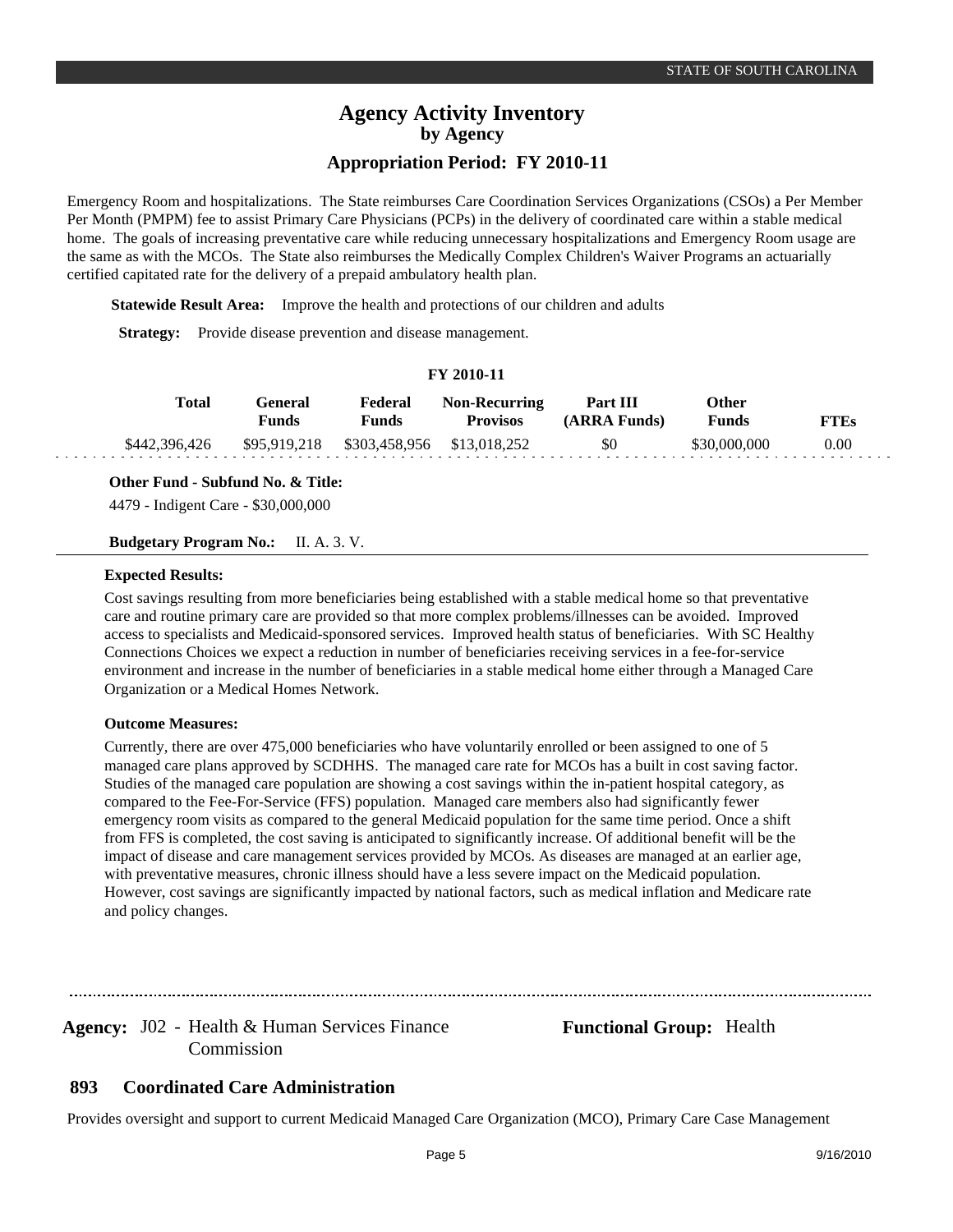## **Appropriation Period: FY 2010-11**

(PCCM) Networks, and the Medically Complex Children's Wavier Program (MFCP).

**Statewide Result Area:** Improve the health and protections of our children and adults

**Strategy:** Provide disease prevention and disease management.

### **FY 2010-11**

| Total       | General<br>Funds | Federal<br>Funds | <b>Non-Recurring</b><br><b>Provisos</b> | Part III<br>(ARRA Funds) | <b>Other</b><br><b>Funds</b> | <b>FTEs</b> |
|-------------|------------------|------------------|-----------------------------------------|--------------------------|------------------------------|-------------|
| \$1,434,886 | \$431.325        | \$929,102        | \$0                                     | \$0                      | \$74.459                     | 20.50       |

### **Other Fund - Subfund No. & Title:**

3441 - State Agencies - Medicaid Allocation - \$13,953; 3442 - State Agencies - Special Grants - \$45,080; 35B4 - Medicaid Sponsored Workers - \$15,426

**Budgetary Program No.:** II. A. 1. A

### **Expected Results:**

. . .

Provides oversight and support to current Medicaid Managed Care Organization (MCO), Primary Care Case Management (PCCM) Networks, and the Medically Complex Children's Wavier Program (MFCP). Provides technical assistance to MCOs wanting to operate in SC and to physicians/Administrative Service Organizations (ASO) wanting to develop physician networks in SC. Develops new managed care initiatives to Medicaid program. 42CFR Part 438. in SC. Develops new managed care initiatives for Medicaid program.

### **Outcome Measures:**

All managed care organizations must complete an extensive application process and Readiness Review Evaluation. Currently there are 4 Managed Care Organizations (MCO) and 1 Medical Homes Network (MHN). Services are available in all 46 counties. In accordance with Federal regulations (42 CFR 438), a continual quality improvement initiative is conducted under the auspices of SCDHHS. Healthcare outcomes based on current HEDIS measures are a required deliverable to DHHS, both for MCOs and MHNs. Also, all 5 entities are evaluated for appropriateness of services by a Quality Improvement Organization (QIO).

Commission

Agency: J02 - Health & Human Services Finance **Functional Group:** Health

#### **DMH Medicaid Services 894**

Provides financial support for community mental health treatment services to severely emotionally disturbed children and chronically mentally ill adults.

**Statewide Result Area:** Improve the health and protections of our children and adults

**Strategy:** Provide disease prevention and disease management.

### **FY 2010-11**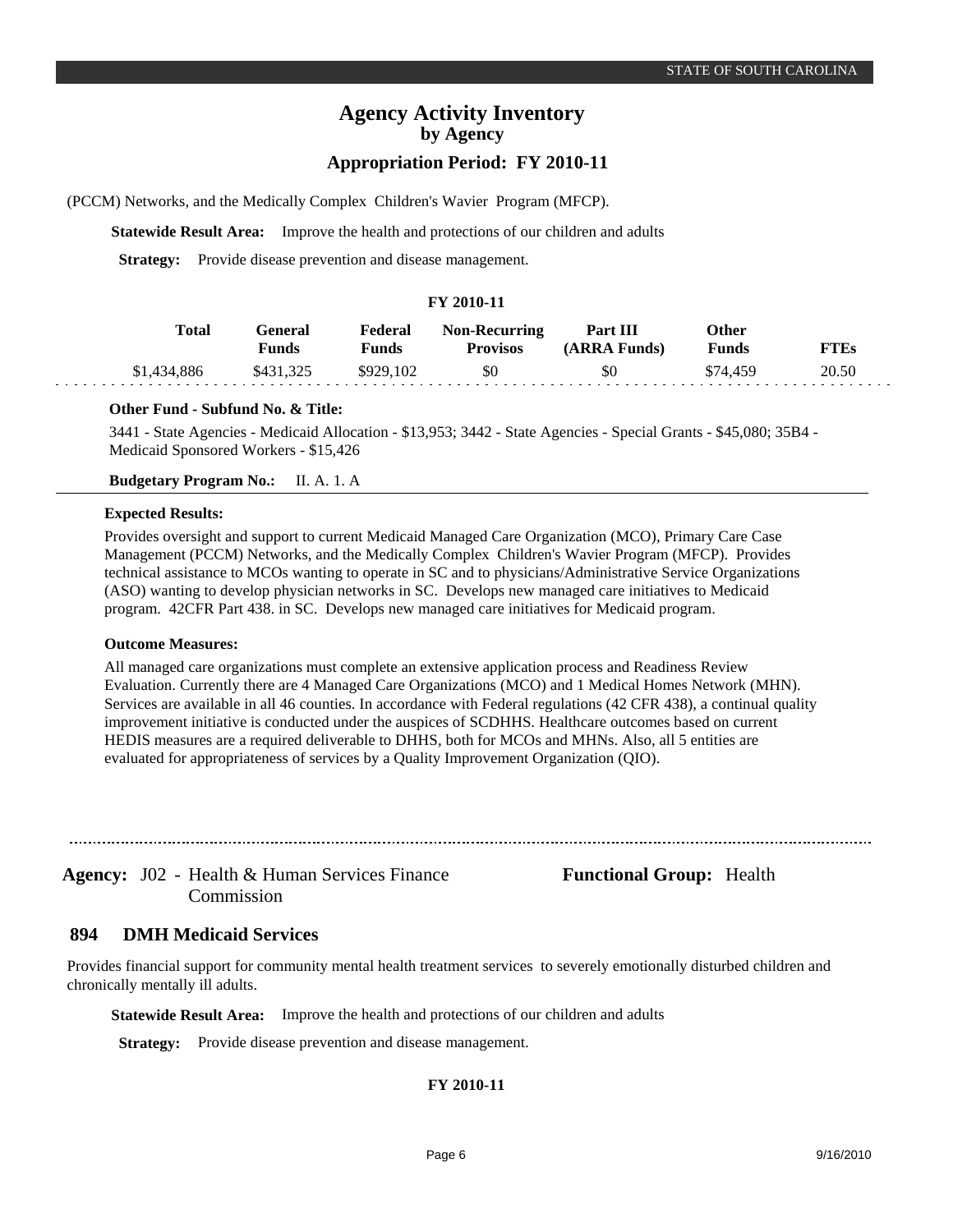## **Appropriation Period: FY 2010-11**

| Total         | ÷eneral<br>Funds | Federal<br>Funds          | <b>Non-Recurring</b><br><b>Provisos</b> | Part III<br>$(ARRA$ Funds) | Other<br><b>Funds</b> | <b>FTEs</b> |
|---------------|------------------|---------------------------|-----------------------------------------|----------------------------|-----------------------|-------------|
| \$213,730,027 | \$0              | \$152,703,934 \$6,289,392 |                                         | \$0                        | \$54,736,701          | 0.00        |

### **Other Fund - Subfund No. & Title:**

3441 - St Agencies Medicaid Allocation - \$3,388,202 ; 3476 - Matching Funds - \$51,348,499

### **Budgetary Program No.:** II. A. 4.a.

### **Expected Results:**

The development of an individualized plan of care for every adult with a serious mental illness and every child with a serious emotional disturbance to enhance individual living skills and to help prevent children, adolescents and their families from being institutionalized or hospitalized Services emphasize the acquisition, development and expansion of rehabilitative skills needed to move forward in recovery, resulting in an improved quality of life for clients and their families.

### **Outcome Measures:**

Improved functioning and safety for seriously emotionally disturbed children and for mentally ill adults. In addition to improving quality of life, this should lead to a reduction in the costs associated with the treatment of these conditions by increasing community tenure. The occurrence and severity of disabilities will be reduced where possible. Clients will function at an optimal level in the least restrictive level of care. Outcomes include a reduction in hospitalizations and emergency room visits for this population. Another measure is the extent to which coordination of care exists between public and private providers. Total Transactions: 921,998 Cost per Transaction: \$178.30 Total Recipients: 47,248 Cost per Recipient: \$3,479

Agency: J02 - Health & Human Services Finance **Functional Group:** Health Commission

#### **DDSN Medicaid Services 895**

Intermediate Care Facilities for the Mentally Retarded (ICFs/MR): Provide active treatment, health and rehabilitative services to persons with mental retardation or related conditions at the intermediate level. Services are provided by licensed, certified and contracted institutional facility and include 24-hour supervision, evaluation and coordination of services to help individuals function optimally. DDSN provides home and community-based services to Medicaid eligible recipients who have disabilities and at-risk for institutional placement. There are four different waiver programs operated by DDSN: 1) Community Supports waiver; 2) Head and Spinal Cord Injury (HASCI) waiver; 3) Mental Retardation and Related Disabilities (MR/RD) waiver; and 4) Pervasive Developmental Disorder (PDD) waiver.

**Statewide Result Area:** Improve the health and protections of our children and adults

**Strategy:** Provide disease prevention and disease management.

| F I 2010-11   |                         |                         |                                         |                          |                       |             |  |  |  |  |
|---------------|-------------------------|-------------------------|-----------------------------------------|--------------------------|-----------------------|-------------|--|--|--|--|
| Total         | General<br><b>Funds</b> | Federal<br><b>Funds</b> | <b>Non-Recurring</b><br><b>Provisos</b> | Part III<br>(ARRA Funds) | Other<br><b>Funds</b> | <b>FTEs</b> |  |  |  |  |
| \$544,684,572 | \$0                     |                         | \$389,161,456 \$16,028,252              | \$0                      | \$139,494,864         | 0.00        |  |  |  |  |
|               |                         |                         | Page 7                                  |                          |                       | 9/16/2010   |  |  |  |  |

**FY 2010-11**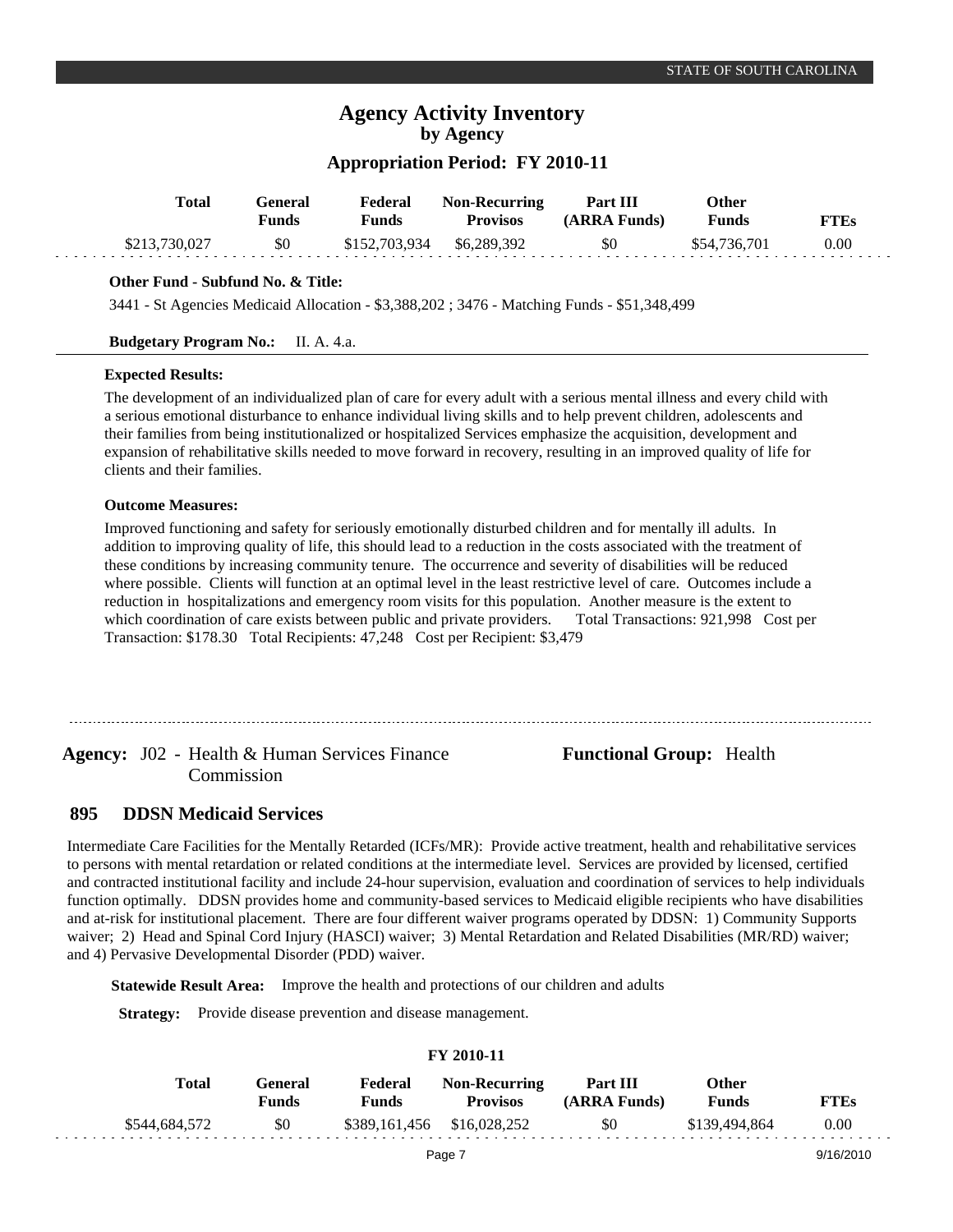### **Other Fund - Subfund No. & Title:**

3441 - St Agencies Medicaid Allocation - \$37,496,219; 3476 - Matching Funds - \$101,998,645

### **Budgetary Program No.:** II. A. 4.b.

### **Expected Results:**

To provide quality appropriate level of care 24 hours a day to beneficiaries. Rate Setting - To develop fair and equitable Medicaid reimbursement rates for intermediate care facilities for the mentally retarded (ICF/MRs) participating in the South Carolina Medicaid Program based upon a federally approved rate setting methodology. The expected result for all programs is that the combination of home and community-based services will allow individuals the freedom to remain at home in their chosen environment without endangering their health and safety. In addition, this care should be provided at a lower cost to the taxpayers than nursing facility or ICF/MR institutional care.

#### **Outcome Measures:**

Rate Setting - Reviewed 35 intermediate care facility for the mentally retarded (ICF/MR) cost reports for 131 facilities to determine the total allowable Medicaid costs to be reimbursed to the providers for the cost reporting period being reviewed. Total Transactions: 1,910,946 Cost per Transaction: \$256.44 Total Recipients: 20,484Cost per Recipient: \$23,924 Annual CMS 372 reports will document cost effectiveness for all waiver programs. Satisfaction surveys will show high levels of program satisfaction across waiver programs. Service packages are individualized to meet participant needs and reflect assessed and identified needs.

Agency: J02 - Health & Human Services Finance **Functional Group:** Health Commission

#### **DHEC Medicaid Services 896**

Early Intervention (EI) Services are medically necessary services provided for the purpose of facilitating correction or amelioration of developmental delay and/or disability. Conditions left untreated, would negatively impact the health and quality of life of the child. EI Services consist of the provision of Family Training and Service Coordination Services to children with developmental delay and/or disability, age 0-6 and their families. Nursing Services for Children under 21 involves the provision of specialized health care services to children needing primary health care services. Dental: DHEC's Children's Rehabilitative Services (CRS Ortho) Program provides orthodontic services for Medicaid beneficiaries that have severe birth defects which result in craniofacial anomalies such as Cleft Lip and/or Cleft Palate, Prognathism, Crouzon's Syndrome, Apert's Syndrome, Mid-face and Growth Related Skeletal Deficiencies.

**Statewide Result Area:** Improve the health and protections of our children and adults

**Strategy:** Provide disease prevention and disease management.

| FY 2010-11 |              |                         |                  |                                         |                          |                              |             |  |  |
|------------|--------------|-------------------------|------------------|-----------------------------------------|--------------------------|------------------------------|-------------|--|--|
|            | Total        | <b>General</b><br>Funds | Federal<br>Funds | <b>Non-Recurring</b><br><b>Provisos</b> | Part III<br>(ARRA Funds) | <b>Other</b><br><b>Funds</b> | <b>FTEs</b> |  |  |
|            | \$65,671,545 | - \$0                   |                  | \$51,417,146 \$1,932,495                | \$0                      | \$12,321,904                 | 0.00        |  |  |

**FY 2010-11**

**Other Fund - Subfund No. & Title:**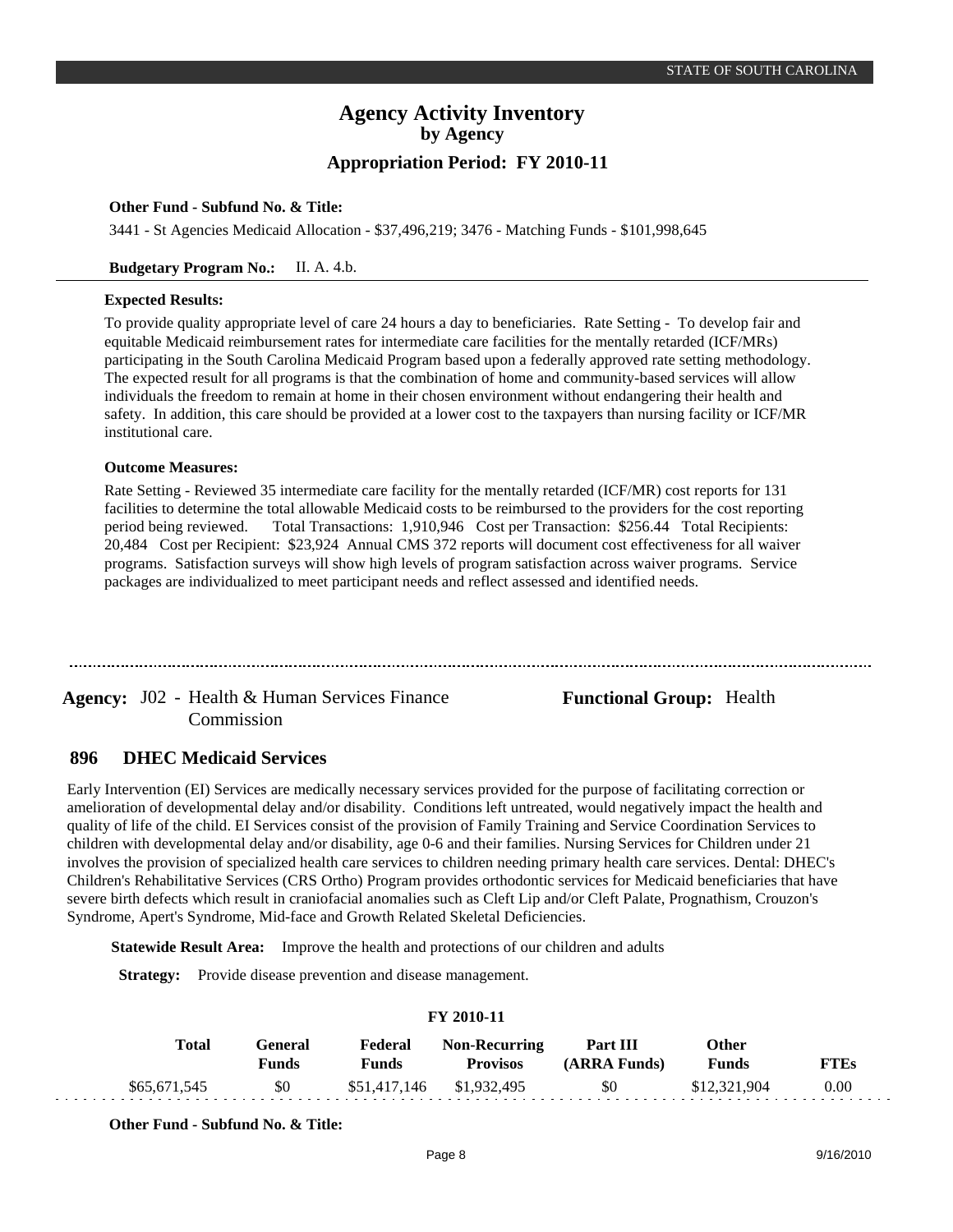3441 - St Agencies Medicaid Allocation - \$2,144,011; 3476 - Matching Funds - \$10,177,893

### **Budgetary Program No.:** II. A. 4.c.

### **Expected Results:**

EI: Will provide assurance of timely access to community services and programs that can best meet the individual needs of the child. Coordinating transition from one milestone service to another (e.g. from EI to public school. Head Start, Early Head Start and child care in the community). giving parents information on health care, assisting with keeping appointments and etc. Family Training, trains parents/caregivers in the use of developmentally appropriate activities to enhance their child's development and family support. Nursing Services, will identify, coordinate and treat medical condition to increase level of functioning. Dental Providing access to care for treatment of these severe birth defects through the CRS program will lead to improved quality and longevity of life through the ability of the patient to eat, drink and communicate normally as well as present a normal appearance.

#### **Outcome Measures:**

Dental: Cost containment through improvement of beneficiaries' overall health by improving their ability to eat, swallow, talk and have normal oral functions. Repairing the dental anomalies resulting from birth defects and syndromes provides beneficiaries the ability to thrive and grow and decrease their health risks and future medical treatments. EI: Increase access to care, provide early detection, increase beneficiary utilization of prevention services. Total Transactions: 292,822 Cost per Transaction: \$42.85 Total Recipients: 62,523 Cost per Recipient: \$201

Agency: J02 - Health & Human Services Finance **Functional Group:** Health Commission

#### **MUSC Medicaid Services 897**

Behavioral Health Services: Provides financial support for an array of outpatient community mental health treatment services to severely emotionally disturbed children and chronically mentally ill adults. Early Intervention: Developmental Evaluation Center (DEC), Sickle Cell Case Management, Gastroenterology, Asthma, and Genetics Education services are a part of community service provision at MUSC. DEC services are comprehensive assessments performed for the purpose of identifying genetic disorders. Sickle Cell Case Management Services include counseling and case management services to patients with Sickle Cell Disease. Genetics Education Services are directed at children who have disabilities and/or developmental delays for the purpose of identifying children with or at risk of genetic disorders. Dental: MUSC operates a Maxillofacial Prosthodontic Clinic that serves the needs of patients with severe Oral and Maxillofacial disfigurement as a result of cancer or trauma (gunshot wounds, fire, accidents, etc.).

**Statewide Result Area:** Improve the health and protections of our children and adults

**Strategy:** Provide disease prevention and disease management.

| 1 1 2010-11  |                         |                         |                                         |                          |                       |             |  |  |  |  |
|--------------|-------------------------|-------------------------|-----------------------------------------|--------------------------|-----------------------|-------------|--|--|--|--|
| Total        | General<br><b>Funds</b> | Federal<br><b>Funds</b> | <b>Non-Recurring</b><br><b>Provisos</b> | Part III<br>(ARRA Funds) | Other<br><b>Funds</b> | <b>FTEs</b> |  |  |  |  |
| \$68,402,345 | \$0                     | \$48,521,849            | \$2,012,853                             | \$0                      | \$17,867,643          | 0.00        |  |  |  |  |

**FY 2010-11**

**Other Fund - Subfund No. & Title:**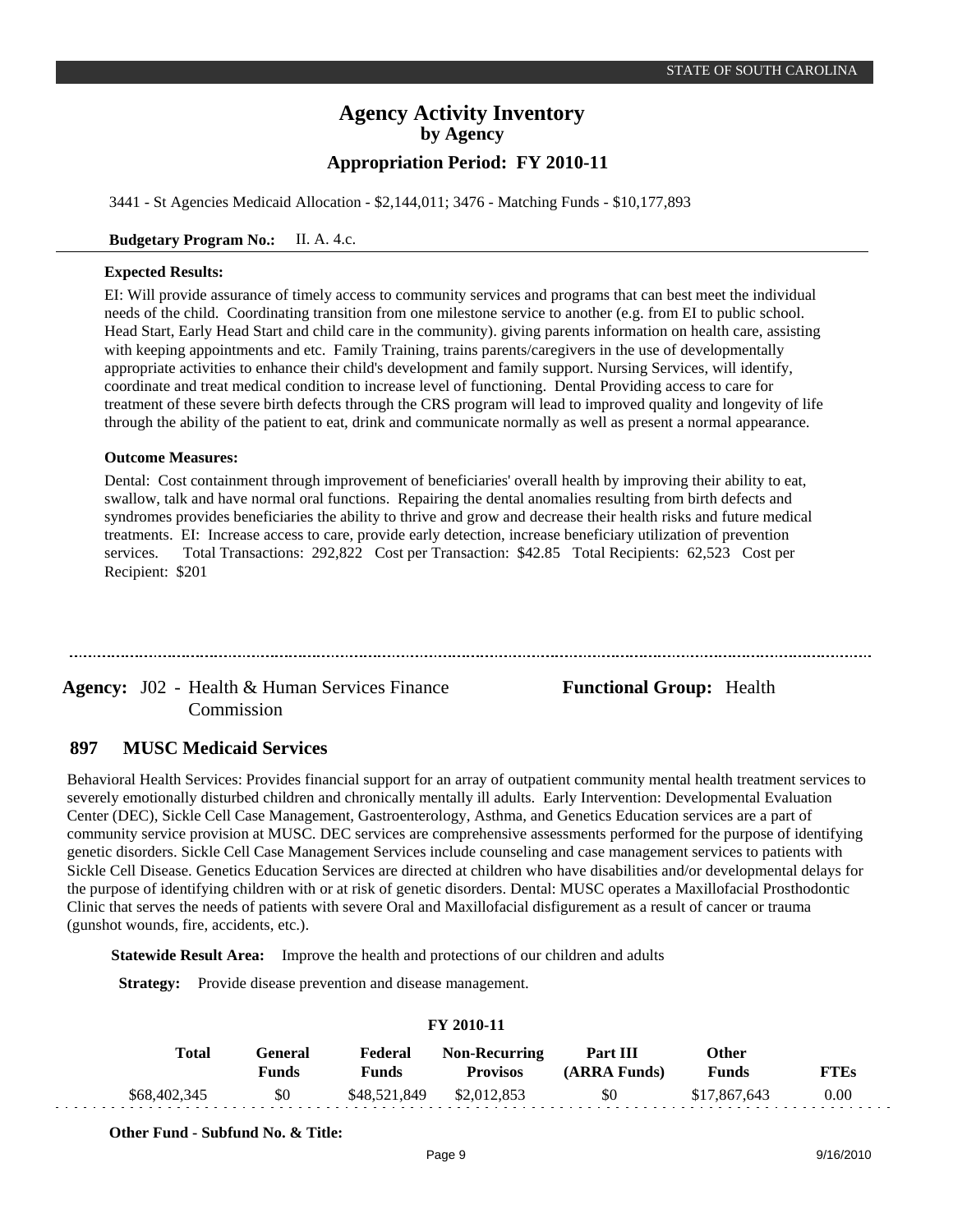3441 - St Agencies Medicaid Allocation - \$14,247,659; 3476 - Matching Funds - \$3,619,984

### **Budgetary Program No.:** II. A. 4.d.

### **Expected Results:**

BHS: The development of an individualized plan of care for every adult with a serious mental illness and every child with a serious emotional disturbance to enhance individual living skills and to help prevent children, adolescents and their families from being institutionalized or hospitalized. Services emphasize the acquisition, development and expansion of rehabilitative skills needed to move forward in recovery, resulting in an improved quality of life for clients and their families. EI: These array of services will reduce costly hospitalization and provide access to community based services. To improve and restore functional abilities. Early detection of disease and treatment. Services provided for the purpose of facilitating correction or amelioration of developmental delay and/or disability. Conditions left untreated, would negatively impact the health and quality of life of the child. Dental: Medicaid beneficiaries that have suffered from cancer or trauma to the maxillofacial area are provided access to treatment that can repair and restore normal function.

### **Outcome Measures:**

Dental: Cost containment through improvement of beneficiaries' overall health by improving their ability to eat, swallow, talk and have normal oral functions, resulting in beneficiaries' ability to obtain employment, regain independence and function as a productive member of society. HS: Improved functioning and security for seriously emotionally disturbed children and for mentally ill adults. In addition to improving quality of life, this should lead to a reduction in the costs associated with the treatment of these conditions by increasing community tenure. The occurrence and severity of disabilities will be reduced where possible. Clients will function at an optimal level in the least restrictive level of care. Outcomes include a reduction in hospitalizations and emergency room visits for this populations. Another measure is the extent to which coordination of care exists between public and private providers. Dental: Comparison reports on the number of unduplicated recipients, transactions and expenditures for the Prosthodontic program for previous fiscal years. Beneficiaries will regain the ability to eat, hear, breathe, communicate and return to as normal a life as possible. EI: Recipients will have access to a medical home and more likelihood to obtain medical care. Early detection of genetic disorders will enhance treatment modalities for increased quality of life for Medicaid recipients. Coordination of services and care with public and provide providers. Decrease in hospitalizations and emergency room visits. Total Transactions: 45,416 Cost per Transaction: \$756.49 Total Recipients: 4,932 Cost per Recipient: \$6,966

Agency: J02 - Health & Human Services Finance **Functional Group:** Health Commission

#### **USC Medicaid Services 898**

Early Intervention: Developmental Evaluation Center (DEC), Sickle Cell Case Management and Neuro Developmental Disorders are a part of community service provision at USC. DEC services are comprehensive assessments performed for the purpose of identifying genetic disorders. Sickle Cell Case Management Services include counseling and case management services to patients with Sickle Cell Disease.

**Statewide Result Area:** Improve the health and protections of our children and adults

**Strategy:** Provide disease prevention and disease management.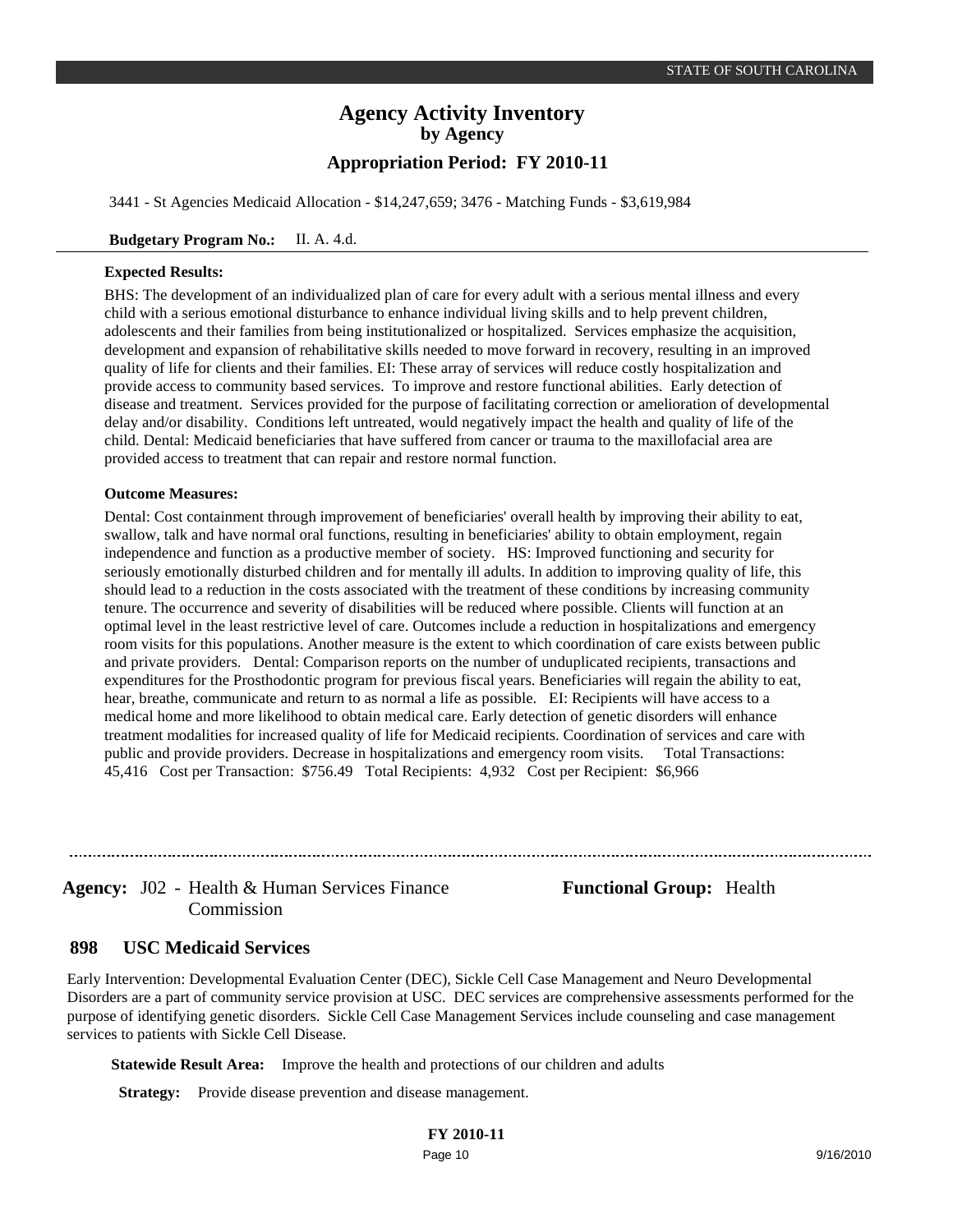## **Appropriation Period: FY 2010-11**

| <b>Total</b> | General<br>Funds | Federal<br><b>Funds</b> | <b>Non-Recurring</b><br><b>Provisos</b> | Part III<br>(ARRA Funds) | Other<br>Funds | <b>FTEs</b> |
|--------------|------------------|-------------------------|-----------------------------------------|--------------------------|----------------|-------------|
| \$13,871,264 | \$0              | \$9,910,619             | \$408,185                               | \$0                      | \$3,552,460    | 0.00        |
|              |                  |                         |                                         |                          |                |             |

### **Other Fund - Subfund No. & Title:**

3441 - St Agencies Medicaid Allocation - \$2,732,552; 3476 - Matching Funds - \$819,908

### **Budgetary Program No.:** II. A. 4.e.

### **Expected Results:**

EI: These array of services will reduce costly hospitalization and provide access to community based services. To improve and restore functional abilities. Early detection of disease and treatment. Services provided for the purpose of facilitating correction or amelioration of developmental delay and/or disability. Conditions left untreated, would negatively impact the health and quality of life of the child.

### **Outcome Measures:**

EI: Recipients will have access to a medical home and more likelihood to obtain medical care. Early detection of genetic disorders will enhance treatment modalities for increased quality of life for Medicaid recipients. Coordination of services and care with public and private providers. Decrease in hospitalizations and emergency room visits. Total Transactions: 4,001 Cost per Transaction: \$1,612.76 Total Recipients: 1,610 Cost per Recipient: \$4,008

Agency: J02 - Health & Human Services Finance **Functional Group:** Health Commission

#### **DAODAS Medicaid Services 899**

Provides financial support for alcohol and other drug abuse rehabilitative services to enable DAODAS to ensure the provision of quality services to prevent or reduce the negative consequences of substance use and addictions.

**Statewide Result Area:** Improve the health and protections of our children and adults

**Strategy:** Provide disease prevention and disease management.

### **FY 2010-11**

| Total        | General<br>Funds | Federal<br>Funds | <b>Non-Recurring</b><br><b>Provisos</b> | Part III<br>(ARRA Funds) | Other<br>Funds | <b>FTEs</b> |
|--------------|------------------|------------------|-----------------------------------------|--------------------------|----------------|-------------|
| \$18,794,383 | \$0              | \$13,428,046     | \$553,056                               | \$0                      | \$4,813,281    | 0.00        |

### **Other Fund - Subfund No. & Title:**

3441 - St Agencies Medicaid Allocation - \$4,813,281

**Budgetary Program No.:** II. A. 4.f.

### **Expected Results:**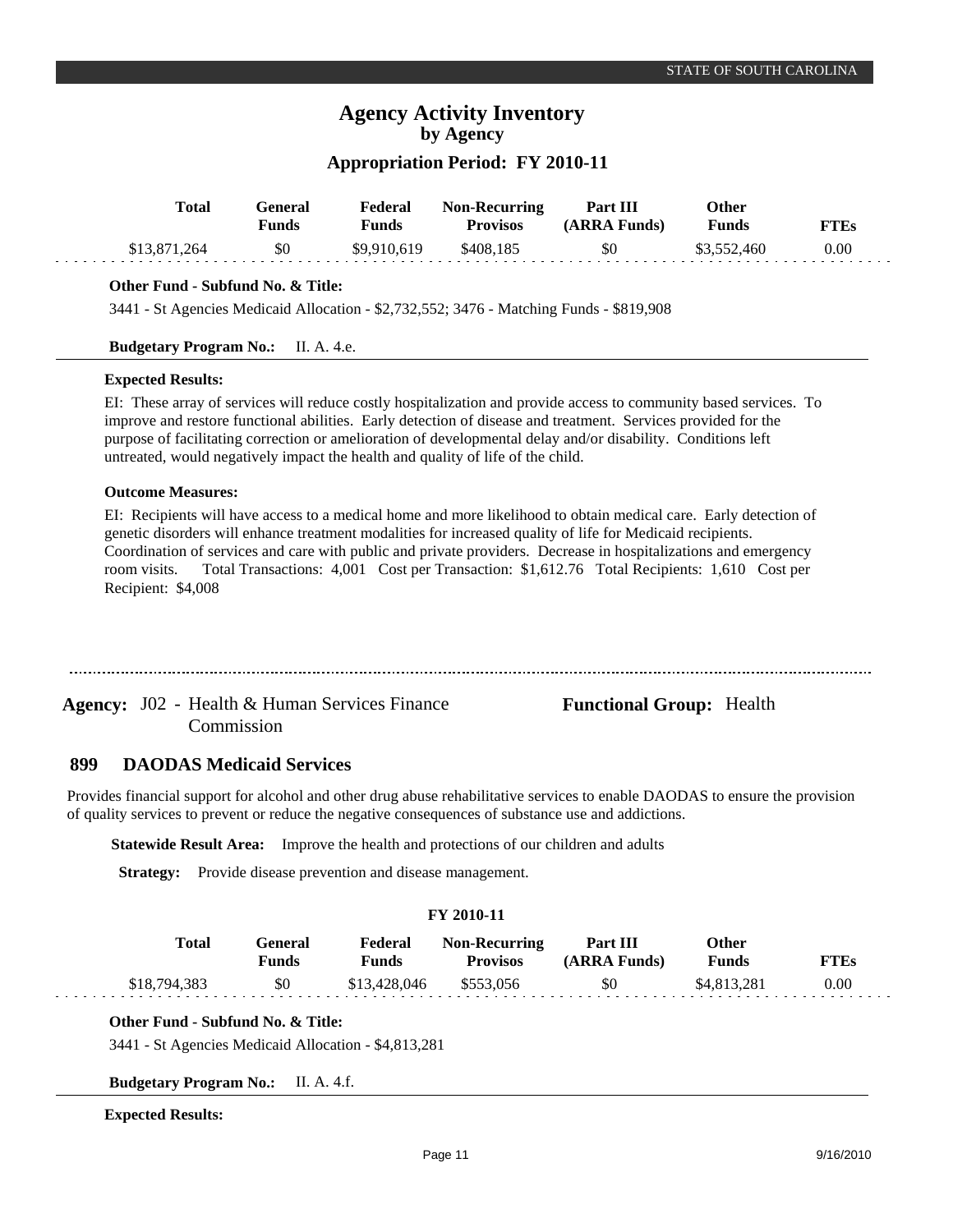DAODAS partners with public, private and social sector organizations to provide quality prevention, intervention and treatment services for the Medicaid clients. The ultimate goal of the program is recovery and long-term abstinence from drugs and alcohol.

### **Outcome Measures:**

Clients are treated so they may re-enter society and lead responsible, successful drug and alcohol free lives by using the tools of recovery they receive during treatment. Outcomes include reducing involvement with the criminal justice system, reducing client emergency room visitation. Another measure is the extent to which coordination of care exists between public and private providers. Total Transactions: 161,732 Cost per Transaction: \$113.05 Total Recipients: 10,139 Cost per Recipient: \$1,803

Agency: J02 - Health & Human Services Finance **Functional Group:** Health Commission

#### **Continuum of Care 900**

Case Management Services and Wraparound Services are available to Medicaid eligible recipients. These services provide for coordination of care so that all CCEDC clients have planned access to the full array of medically necessary services specifically for emotionally disturbed children.

**Statewide Result Area:** Improve the health and protections of our children and adults

**Strategy:** Provide disease prevention and disease management.

### **FY 2010-11**

| Total        | General<br>Funds | Federal<br>Funds | <b>Non-Recurring</b><br><b>Provisos</b> | Part III<br>(ARRA Funds) | Other<br><b>Funds</b> | <b>FTEs</b> |
|--------------|------------------|------------------|-----------------------------------------|--------------------------|-----------------------|-------------|
| \$12,325,252 | \$0              | \$8,806,038      | \$362.691                               | \$0                      | \$3.156.523           | 0.00        |

### **Other Fund - Subfund No. & Title:**

3441 - St Agencies Medicaid Allocation - \$1,534,701; 3476 - Matching Funds - \$1,621,822

### **Budgetary Program No.:** II. A. 4.g.

### **Expected Results:**

Targeted Case Management services are provided to these children to ensure that their medical, developmental and safety needs are met through coordinated, comprehensive and integrated service delivery. Each client's case manager works to ensure that all needed services are delivered. Wraparound Services are provided to children under 21 years of age who have special emotional/behavioral needs and their families. Specifically, assessment, care planning, referral and linkage and monitoring and follow-up may be provided. These services are provided in order to stabilize or strengthen the child's current placement or prevent out-of-home care. Wrap-Around Services are treatment oriented and goal directed. Without the provision of Wrap-Around Services, such as counseling, therapy, temporary de-escalation care/crisis stabilization, behavioral intervention, or independent living skills, the child may be in jeopardy of placement disruption. Public and private providers provide this service.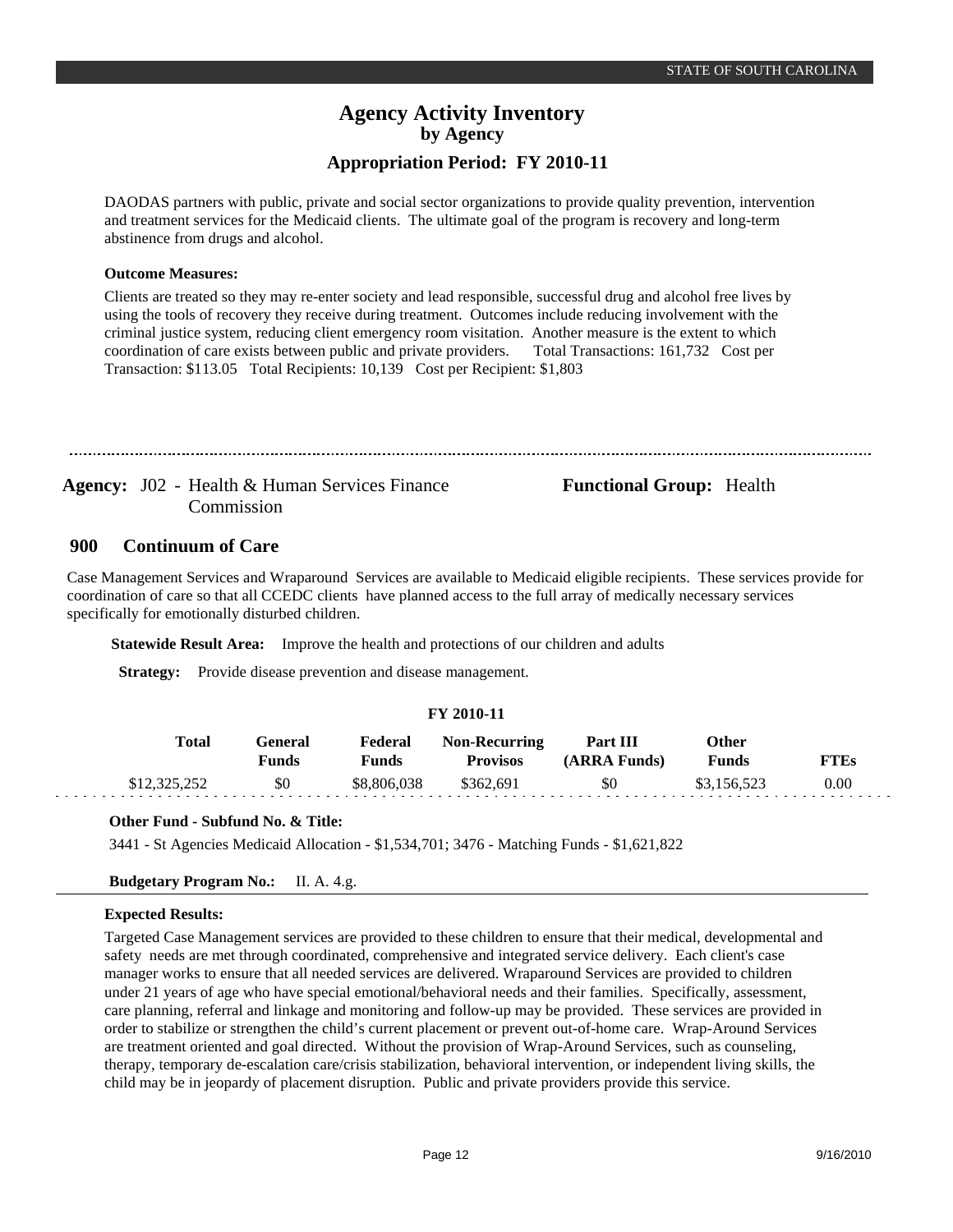### **Outcome Measures:**

Youth will function better at home, at school and in the community. Outcomes include prevention of more costly and restrictive treatment options through adherence to a philosophy of community based, most normative and lease restrictive services delivery and the facilitation of permanency through reunification or permanent guardianship. Another measure is the extent to which coordination of care exists between public and private providers. Total Transactions: 43,683 Cost per Transaction: \$164.23 Total Recipients: 571 Cost per Recipient: \$12,564

Agency: J02 - Health & Human Services Finance **Functional Group:** Health Commission

#### **Hospital Services 901**

Provides inpatient hospital care to individuals who require specialized institutional and professional services on a continuous basis, generally a 24 hour period. Provides outpatient hospital services that are diagnostic, therapeutic, rehabilitative or palliative items or services generally not to exceed a 24 hour period. This is a mandatory service. Authority for all HHS activities: Federal Law 42CFR Parts 430-498 SC Code 44-6-5 thru 44-6-910.

**Statewide Result Area:** Improve the health and protections of our children and adults

**Strategy:** Provide disease prevention and disease management.

### **FY 2010-11**

| Total                                                        | General<br>Funds | Federal<br>Funds | <b>Non-Recurring</b><br><b>Provisos</b> | Part III<br>(ARRA Funds) | Other<br><b>Funds</b> | <b>FTEs</b> |
|--------------------------------------------------------------|------------------|------------------|-----------------------------------------|--------------------------|-----------------------|-------------|
| $$1,095,648,333$ $$132,356,406$ $$813,769,789$ $$41,947,012$ |                  |                  |                                         | \$0                      | \$107,575,126         | 0.00        |

### **Other Fund - Subfund No. & Title:**

3440 - Med Care Program (\$0.50/Capa) - \$2,000,000; 3442 - St Agency Special Grants - \$5,500,000; 4479 - Indigent Care - \$100,075,126

### **Budgetary Program No.:** II. A. 3. A.

### **Expected Results:**

Provide quality care for individuals requiring acute care or outpatient services based on the severity of the illness.

### **Outcome Measures:**

Inpatient Hospital Expenditures \$605,659,943, Recipients 75,672, Transactions 95,584, Cost per recipient \$8,598; Outpatient Expenditures \$208,343,466, Recipients 268,040, Transactions 796,774, Cost per recipient \$8,001.

**Agency:** J02 - Health & Human Services Finance **Functional Group:** Health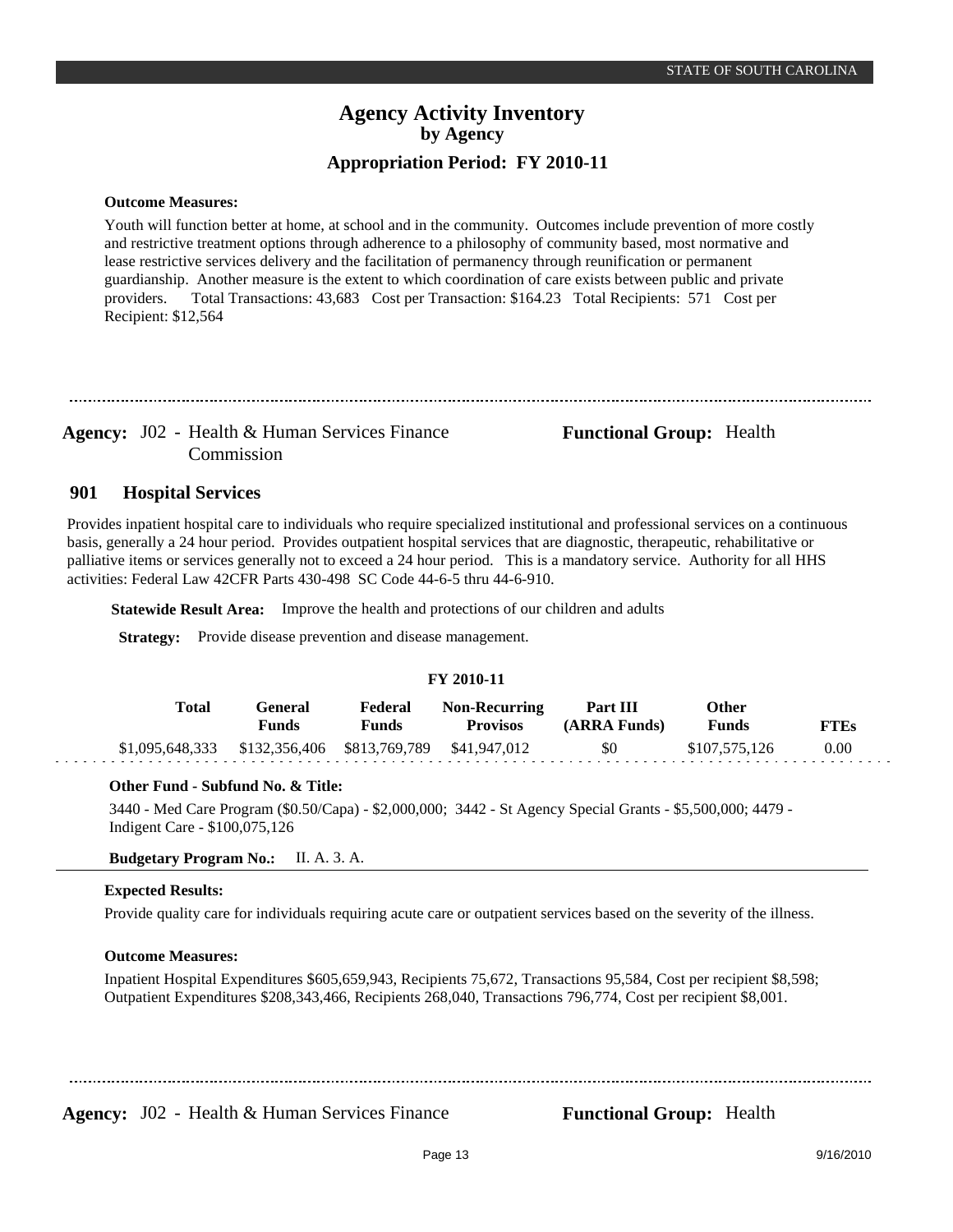### Commission

#### **Hospital Services Administration 902**

Sets policies, procedures & guidelines for delivery of services in acute care hospitals. Conducts prior authorization/prepayment medical review for a variety of services. Supports provider base through claims resolution & processing, policy development, interpretation & clarification. This Department also manages the contract for the Quality Improvement Organization (QIO) activities that include inpatient DRG validation; validity of the admission and quality of care issues.

**FY 2010-11**

**Statewide Result Area:** Improve the health and protections of our children and adults

**Strategy:** Provide disease prevention and disease management.

#### **General Funds**  \$284,045 **Other Funds** \$49,034 **Federal Funds**  \$611,847 **FTEs** 13.50 **Total**  \$944,926 **Non-Recurring Provisos** \$0 **Part III (ARRA Funds)** \$0

### **Other Fund - Subfund No. & Title:**

3441 - State Agencies - Medicaid Allocation - \$9,189; 3442 - State Agencies - Special Grants - \$29,686; 35B4 - Medicaid Sponsored Workers - \$10,159

### **Budgetary Program No.:** II. A. 1.A

### **Expected Results:**

To develop fair and equitable Medicaid reimbursement for inpatient and outpatient services for hospitals contracting with the South Carolina Medicaid Program based upon a federally approved rate setting methodology. Maintenance of acute care hospital provider base. Increase in enrollment. Quality health care for Medicaid beneficiaries.

### **Outcome Measures:**

Reviewed 73 fiscal year 2007 hospital cost reports to determine Medicaid inpatient and outpatient cost to charge ratios and issued 62 Medicaid inpatient and outpatient retrospective cost settlements for SC general acute care DSH hospitals and burn intensive care unit hospitals for the fiscal year ending 2007 cost reporting period. Reviewed 67 fiscal year 2008 hospital cost reports to determine Medicaid inpatient and outpatient cost to charge ratios. Updated inpatient and outpatient hospital rates effective October 1, 2009 based upon the FY 2008 hospital cost report data trended forward to the payment period beginning October 1, 2009 to more closely approximate cost so that most of their reimbursement is received through claims payments and the cost settlement portion is less. This will indirectly increase managed care payments to hospitals.

Agency: J02 - Health & Human Services Finance **Functional Group:** Health Commission

#### **Nursing Facility Services 903**

Provides nursing, therapy, and personal care services to individuals who do not require acute hospital care, but whose mental and physical condition requires services that are above the level of room and board and can be made available through licensed,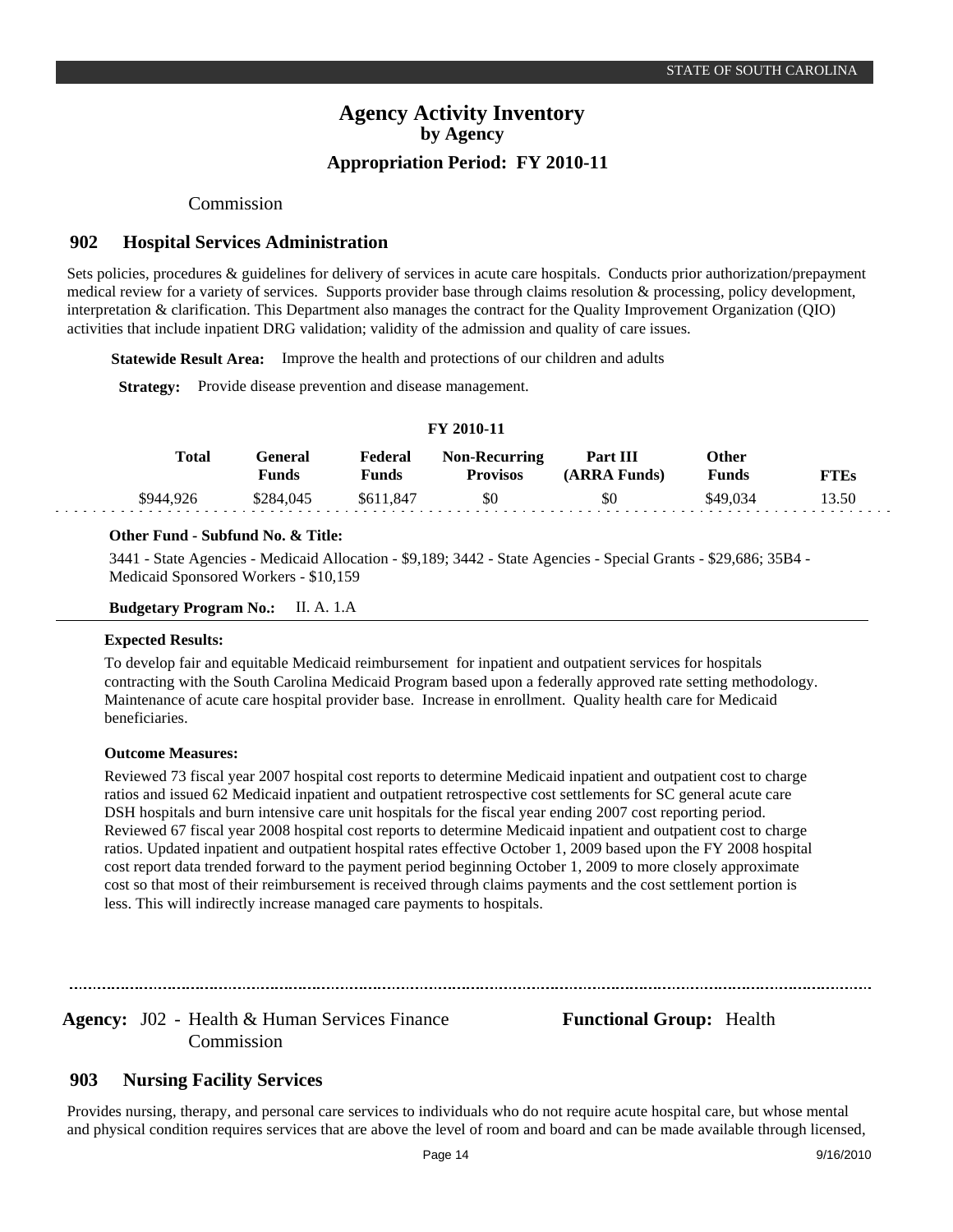### **Appropriation Period: FY 2010-11**

certified, and contracted institutional facilities. This service is mandatory for skilled nursing care only. Authority for this activity is contained in 42CFR Parts 430-498, State Law Title 44, 44-6-5 - 44-6-910.

**Statewide Result Area:** Improve the health and protections of our children and adults

**Strategy:** Provide disease prevention and disease management.

### **FY 2010-11**

| Total | General<br>Funds                                       | Federal<br><b>Funds</b> | <b>Non-Recurring</b><br><b>Provisos</b> | <b>Part III</b><br>(ARRA Funds) | Other<br><b>Funds</b> | <b>FTEs</b> |
|-------|--------------------------------------------------------|-------------------------|-----------------------------------------|---------------------------------|-----------------------|-------------|
|       | \$536,160,339 \$114,660,572 \$401,948,106 \$15,777,412 |                         |                                         | \$0                             | \$3,774,249           | 0.00        |

**Other Fund - Subfund No. & Title:**

4479 - Indigent Care - \$3,774,249

**Budgetary Program No.:** II. A. 3. B.

### **Expected Results:**

To provide quality appropriate level of care 24 hours a day to beneficiaries in nursing facilities.

### **Outcome Measures:**

Beneficiaries assessed must meet skilled or intermediate level of care. Ongoing medical assessment is conducted by nursing facility staff. SCDHHS must be notified of beneficiaries not meeting level of care.

Agency: J02 - Health & Human Services Finance **Functional Group:** Health Commission

#### **Nursing Facility Administration 904**

Support nursing facility providers participating in the Medicaid program through the following activities: Preadmission Screening and Resident Review, Nurse aide competency, evaluation & monitoring; paid feeding assistant programs; claims resolution & processing; policy development; interpretation & clarification of regulations; monitor and maintain sanction report; and administers nursing facility contracts. Ensure proper rate setting.

**Statewide Result Area:** Improve the health and protections of our children and adults

**Strategy:** Provide disease prevention and disease management.

### **FY 2010-11**

| Total       | General<br><b>Funds</b> | <b>Funds</b>          | <b>Federal Non-Recurring</b><br><b>Provisos</b> | <b>Part III</b><br>(ARRA Funds) | Other<br><b>Funds</b> | <b>FTEs</b> |
|-------------|-------------------------|-----------------------|-------------------------------------------------|---------------------------------|-----------------------|-------------|
| \$8,498,251 |                         | \$535,206 \$5,143,280 | \$226,904                                       | \$0                             | \$2,592,861           | 11.25       |

### **Other Fund - Subfund No. & Title:**

3441 - State Agencies - Medicaid Allocation - \$1,067,656 3442 - State Agencies - Special Grants - \$24,739; 35B4 -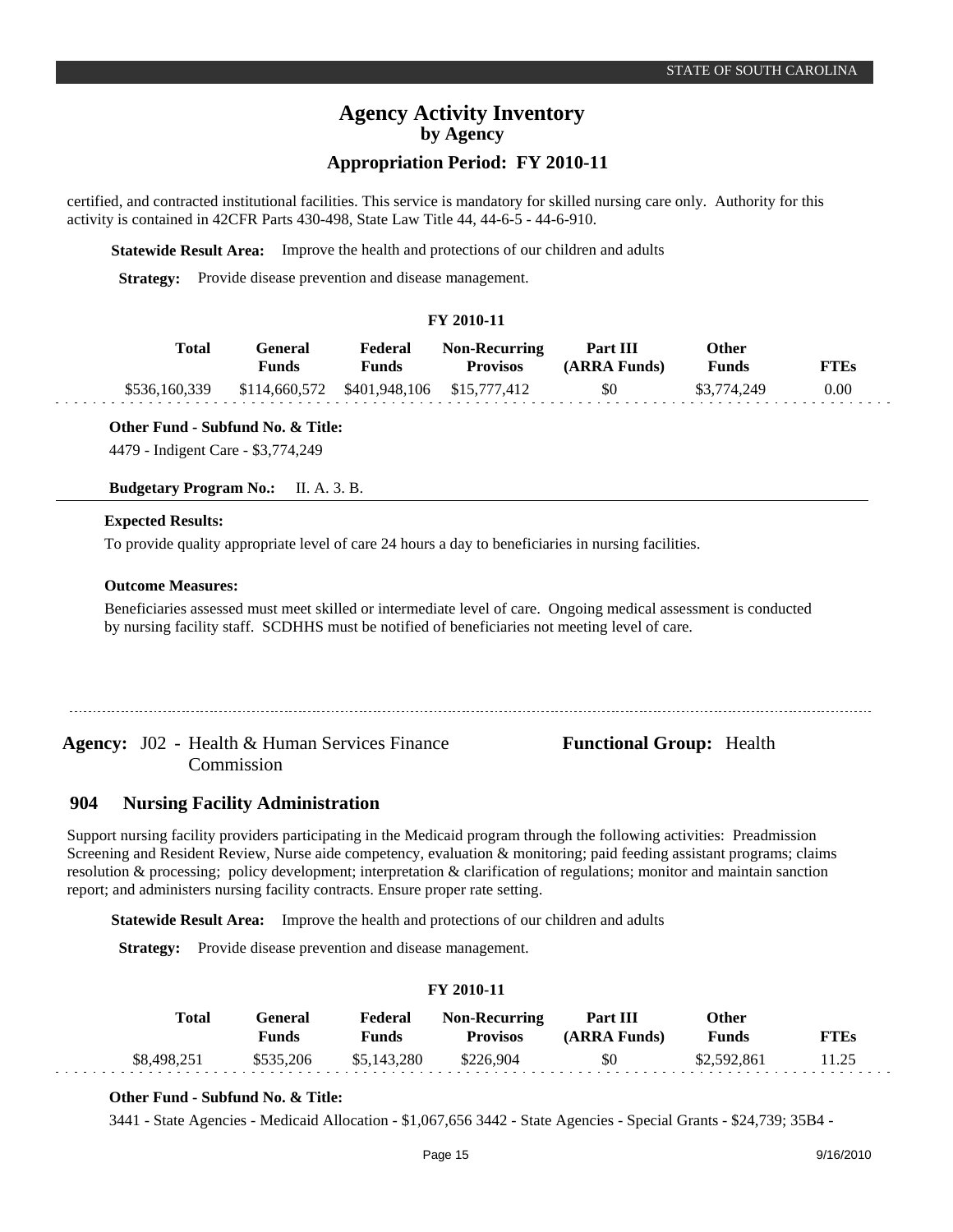Medicaid Sponsored Workers - \$8,466; 4176 - Nursing Home Sanctions - \$1,492,000

### **Budgetary Program No.:** II.A.1.A

### **Expected Results:**

To maintain a professional relationship with provider base that will promote quality skilled nursing services to beneficiaries. To develop fair and equitable Medicaid reimbursement rates for nursing facilities participating in the South Carolina Medicaid Program based upon a federally approved rate setting methodology.

### **Outcome Measures:**

Performed sanction activities for nursing facilities; Reviewed Nurse Aide Training programs for certification and/or continued compliance; Reviewed compliance material for Paid Feeding Assistant Programs; Monitored activities of the State Quality Improvement Organization; and Participated in Best Practices Activities. Rate Setting - Reviewed 147 FY 2008 nursing facility cost reports and 29 FY 2008 home office cost reports to determine Medicaid nursing facility rates effective October 1, 2009 through September 30, 2010. Established 106 account receivables and 29 account payables relating to the Office of the State Auditor's audit activities of nursing facilities.

Agency: J02 - Health & Human Services Finance **Functional Group:** Health Commission

#### **Pharmaceutical Services 905**

Provides needed pharmaceuticals for the purpose of saving lives in emergency situations or during short-term illness, to sustain life in chronic or long term illness, or to limit the need for hospitalization. Covered pharmacy services include the provision of most rebated prescription and over-the-counter generic pharmaceuticals. Pharmacy services for institutional care and children are required, all other pharmacy services are optional. Authority for this activity is contained in 42CFR Parts 430-498, State Law Title 44, 44-6-5 - 44-6-910.

**Statewide Result Area:** Improve the health and protections of our children and adults

**Strategy:** Provide disease prevention and disease management.

| <b>FY 2010-11</b> |       |                         |                            |                                         |                          |                              |             |  |  |
|-------------------|-------|-------------------------|----------------------------|-----------------------------------------|--------------------------|------------------------------|-------------|--|--|
|                   | Total | General<br><b>Funds</b> | Federal<br><b>Funds</b>    | <b>Non-Recurring</b><br><b>Provisos</b> | Part III<br>(ARRA Funds) | <b>Other</b><br><b>Funds</b> | <b>FTEs</b> |  |  |
| \$399,492,572     |       | \$17,831,014            | \$299,783,609 \$11,755,735 |                                         | \$0                      | \$70,122,214                 | 0.00        |  |  |

### **Other Fund - Subfund No. & Title:**

3442 - St Agency Special Grants - \$50,432,000; 4479 - Indigent Care - \$19,690,214

### **Budgetary Program No.:** II. A. 3. D.

### **Expected Results:**

Pharmaceutical coverage for Medicaid eligible beneficiaries. Dual eligible now participate in Medicaid Part D plans for their pharmacy benefit. Prior authorization is required for certain drugs according to established criteria in both Medicaid and Medicare programs.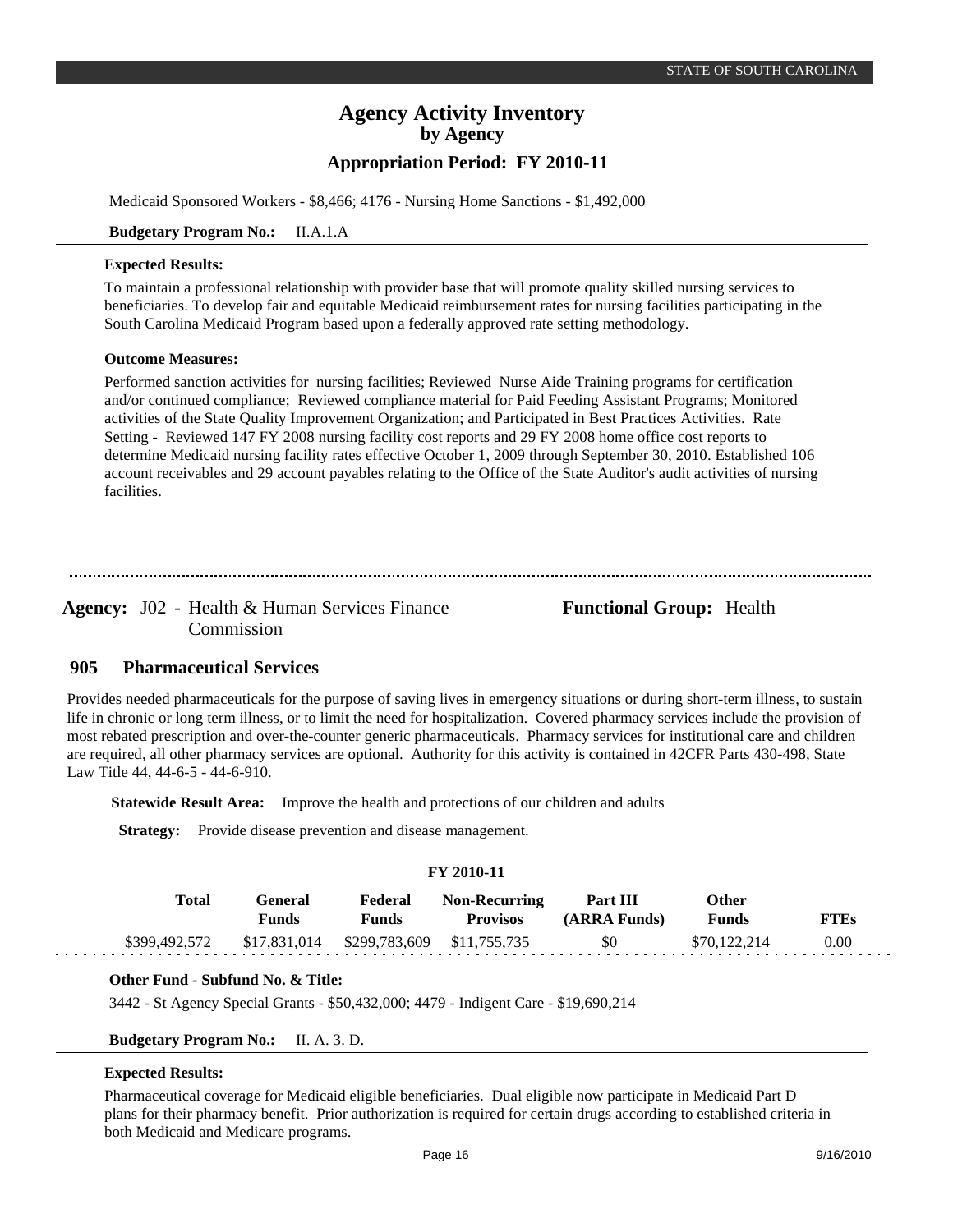### **Outcome Measures:**

341,132 beneficiaries were provided service receiving 3,902,924 prescriptions. The total prescription costs (state and federal \$) as reported in the Mars 8500 form equals \$251,994,600. All numbers reflect Fee for Service.

Agency: J02 - Health & Human Services Finance **Functional Group:** Health Commission

#### **Pharmaceutical Services Administration 906**

Provides support to Pharmacy providers participating in the Medicaid program through claims resolution & processing, policy development, interpretation &clarification. Administers the Pharmacy Benefits Manager contract. Supports the Pharmacy and Therapeutics Committee.

**Statewide Result Area:** Improve the health and protections of our children and adults

**Strategy:** Provide disease prevention and disease management.

### **FY 2010-11**

| Total     | General<br><b>Funds</b> | Federal<br><b>Funds</b> | <b>Non-Recurring</b><br><b>Provisos</b> | <b>Part III</b><br>(ARRA Funds) | Other<br><b>Funds</b> | <b>FTEs</b> |
|-----------|-------------------------|-------------------------|-----------------------------------------|---------------------------------|-----------------------|-------------|
| \$297,475 | \$89.421                | \$192.618               | \$0                                     | <b>SO</b>                       | \$15.436              | 4.25        |

### **Other Fund - Subfund No. & Title:**

3441 - State Agencies - Medicaid Allocation - \$2,892; 3442 - State Agencies - Special Grants - \$9,346; 35B4 - Medicaid Sponsored Workers - \$3,198

**Budgetary Program No.:** II.A.1.A

### **Expected Results:**

Maintenance of Pharmacy professional base. Increase in enrollment of pharmacies. Quality health care for Medicaid beneficiaries.

### **Outcome Measures:**

Program policy development, prompt payment of claims, assuring adequate networks/provider enrollment, utilization management and rebasing of rates.

Agency: J02 - Health & Human Services Finance **Functional Group:** Health Commission

**Physician Services 907**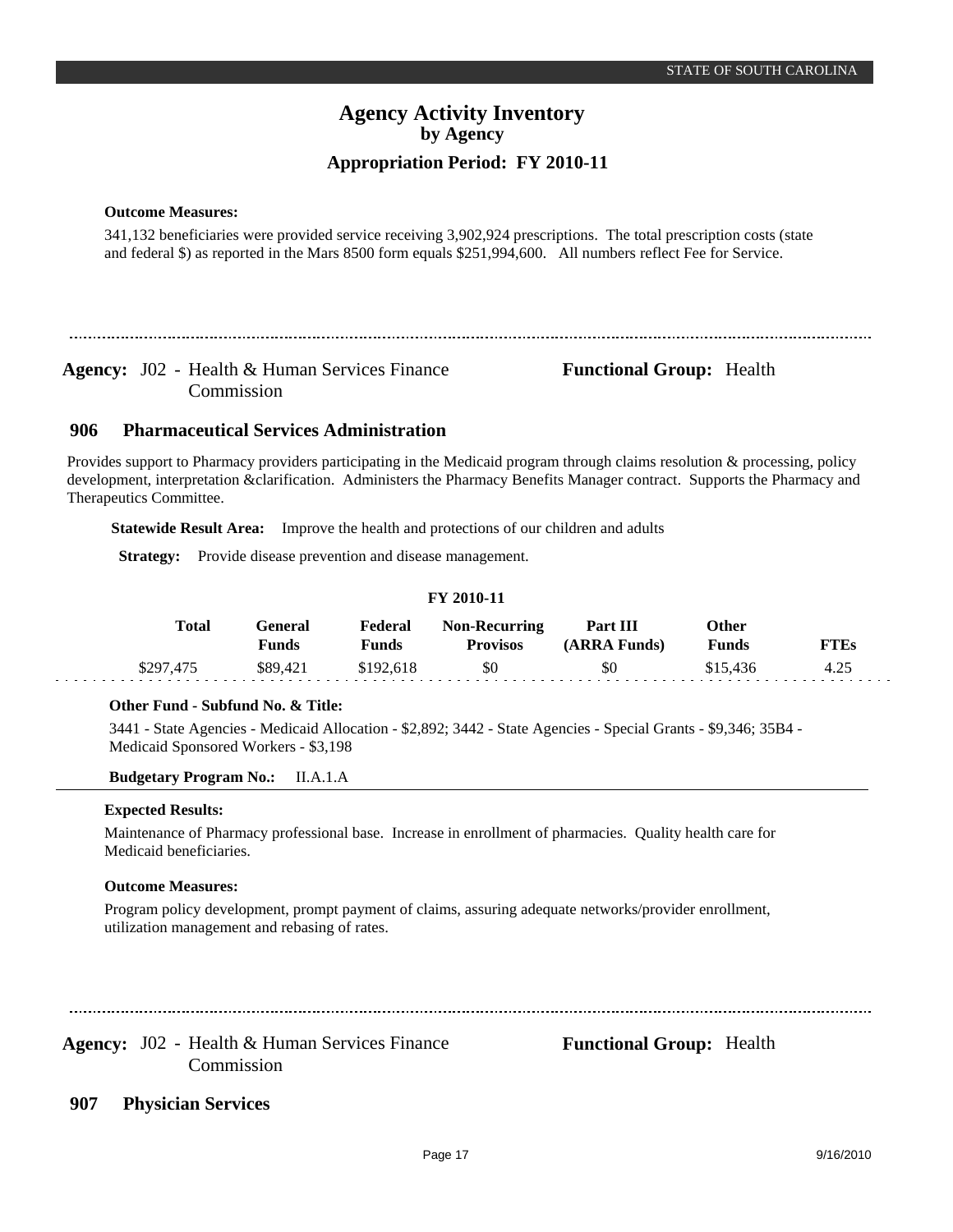### **Appropriation Period: FY 2010-11**

Reimburse physicians enrolled in the Medicaid program for services. This is a mandatory service. Authority for this activity is contained in 42CFR Parts 430-498, State Law Title 44, 44-6-5 - 44-6-910.

**Statewide Result Area:** Improve the health and protections of our children and adults

**Strategy:** Provide disease prevention and disease management.

### **FY 2010-11**

| Total         | General<br><b>Funds</b> | Federal<br><b>Funds</b>                | <b>Non-Recurring</b><br><b>Provisos</b> | Part III<br>(ARRA Funds) | Other<br><b>Funds</b> | <b>FTEs</b> |
|---------------|-------------------------|----------------------------------------|-----------------------------------------|--------------------------|-----------------------|-------------|
| \$281,525,763 |                         | \$57,287,067 \$210,761,218 \$8,284,365 |                                         | \$0                      | \$5,193,113           | 0.00        |

**Other Fund - Subfund No. & Title:**

4479 - Indigent Care - \$5,193,113

**Budgetary Program No.:** II. A. 3. E.

### **Expected Results:**

Medicaid eligible persons have access to physician services.

### **Outcome Measures:**

Increase access to care, provide early detection, increase beneficiary utilization, and provide a medical home Total Recipients 426,657 Total Transactions 4,136,559 All numbers reflect Fee for Service.

Agency: J02 - Health & Human Services Finance **Functional Group:** Health Commission

#### **Physician Services Administration 908**

Provides support to primary care physicians & over 40 different practice specialty physicians and associated health groups participating in the Medicaid program through claims resolution & processing, policy development, interpretation &clarification, rate setting, and assisting with budget management. This department also manages contracts and programs designed to provide/encourage immunizations, rural health care, and health screenings for children.

**Statewide Result Area:** Improve the health and protections of our children and adults

**Strategy:** Provide disease prevention and disease management.

### **FY 2010-11**

| <b>Total</b> | '÷eneral<br><b>Funds</b> | Federal<br>Funds | <b>Non-Recurring</b><br><b>Provisos</b> | Part III<br>(ARRA Funds) | Other<br><b>Funds</b> | <b>FTEs</b> |
|--------------|--------------------------|------------------|-----------------------------------------|--------------------------|-----------------------|-------------|
| \$699.945    | \$210,404                | \$453.220        | \$0                                     | \$0                      | \$36,321              | 10.00       |

### **Other Fund - Subfund No. & Title:**

3441 - State Agencies - Medicaid Allocation - \$6,806; 3442 - State Agencies - Special Grants - \$21,990; 35B4 -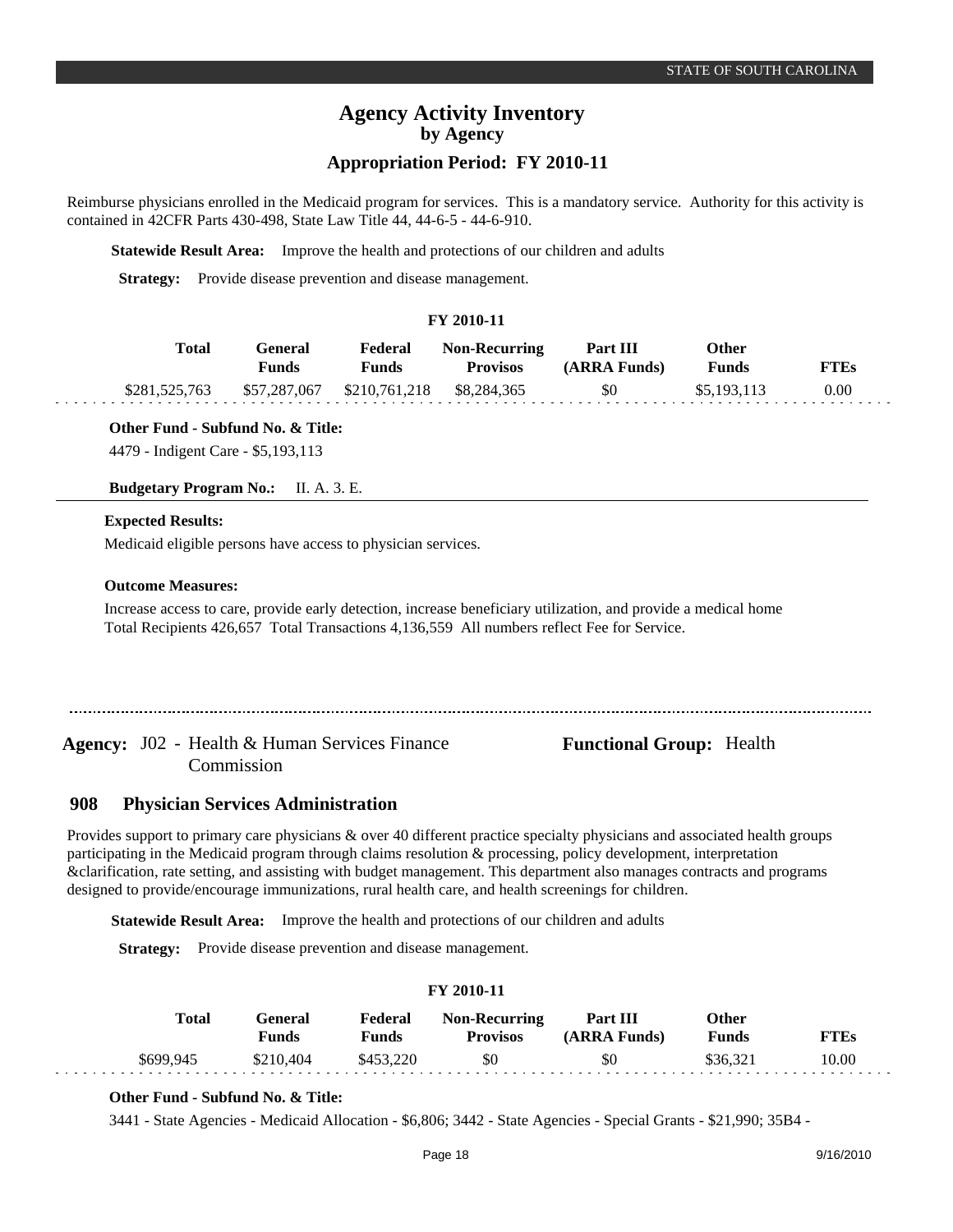Medicaid Sponsored Workers - \$7,525

**Budgetary Program No.:** II.A.1.A

### **Expected Results:**

Maintenance of Physicians and other professionals base. Increase in enrollment of physicians. Quality health care for Medicaid beneficiaries.

### **Outcome Measures:**

Program policy development, prompt payment of claims, assuring adequate networks/provider enrollment, utilization management and rebasing of rates.

Agency: J02 - Health & Human Services Finance **Functional Group:** Health Commission

#### **Dental Services 909**

Children under the age of 21 are provided a range of preventive and restorative dental services, including a complete dental examination every 6 months. Education for establishing and maintaining good oral health as the preventive aspect of dental services. Adults, age 21 and over, are provided emergency and catastrophic health related dental services. Services for children are mandatory, for adults, only medical and surgical services are mandatory. Authority for this activity is contained in 42CFR Parts 430-498, State Law Title 44, 44-6-5 - 44-6-910.

**Statewide Result Area:** Improve the health and protections of our children and adults

**Strategy:** Provide disease prevention and disease management.

|  |  | FY 2010-11 |  |
|--|--|------------|--|
|--|--|------------|--|

| Total        | General<br>Funds | Federal<br>Funds | <b>Non-Recurring</b><br><b>Provisos</b> | Part III<br>(ARRA Funds) | Other<br>Funds | <b>FTEs</b> |
|--------------|------------------|------------------|-----------------------------------------|--------------------------|----------------|-------------|
| \$99,550,099 | \$16,217,024     | \$75,792,014     | \$2,929,428                             | \$0                      | \$4,611,633    | 0.00        |

**Other Fund - Subfund No. & Title:** 4479 - Indigent Care - \$4,611,633

**Budgetary Program No.:** II. A. 3. F.

### **Expected Results:**

ana ana ana

Increase in access to educational measures for the prevention of dental disease, restoration of teeth and maintenance of dental health for Medicaid beneficiaries.

### **Outcome Measures:**

Cost savings resulting from more beneficiaries being established with a dental home to provide educational measures and consistent preventive care resulting in the reduction of preventable restorative and surgical treatments. Improved access to Medicaid-sponsored dental services resulting in improved health status of beneficiaries. Provide access to care for adults to relieve pain and infection which can affect their overall health status.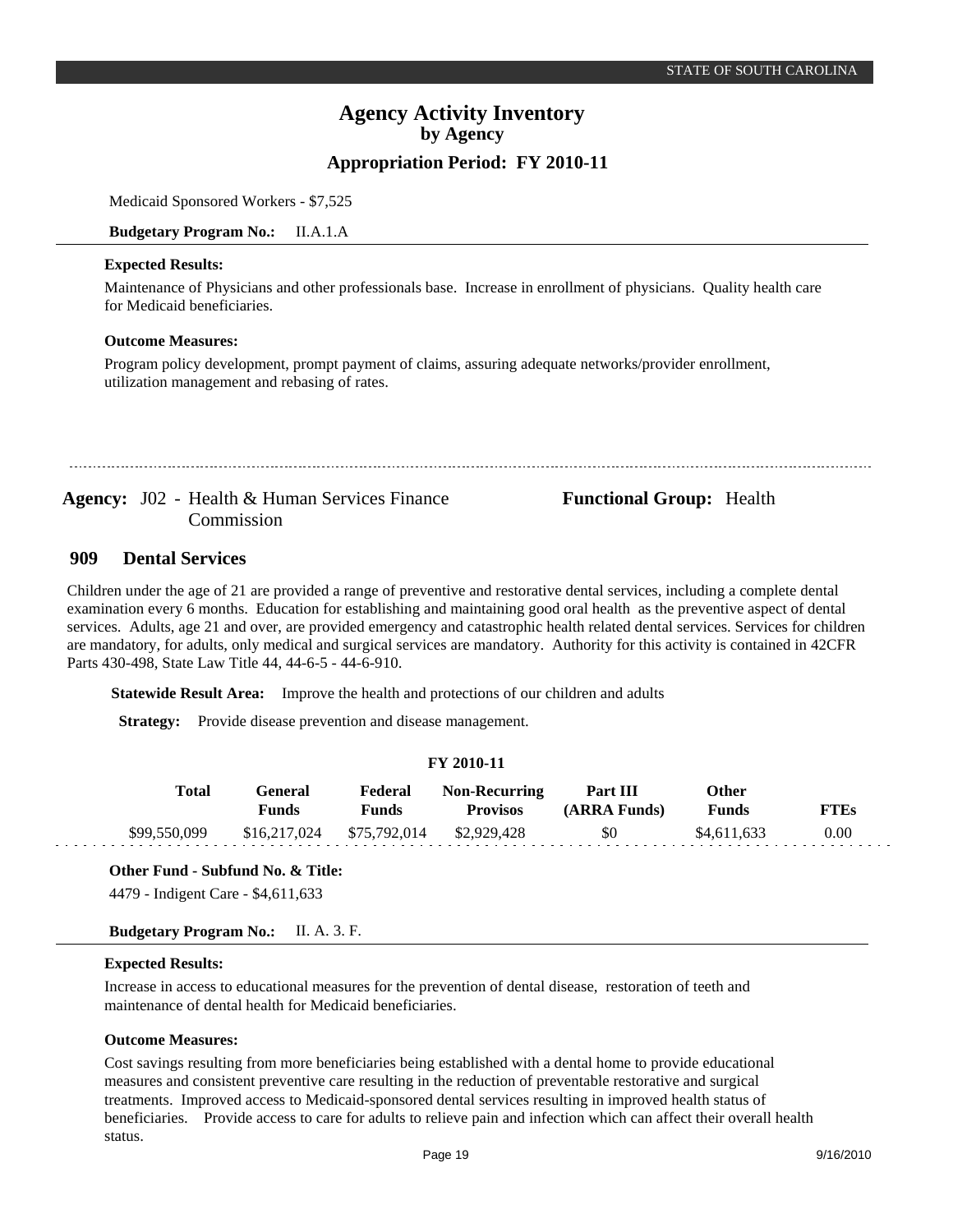Agency: J02 - Health & Human Services Finance **Functional Group:** Health

#### **Dental Services Administration 910**

Commission

Provides support to dentists participating in the Medicaid program through claims resolution & processing, policy development, interpretation & clarification.

**Statewide Result Area:** Improve the health and protections of our children and adults

**Strategy:** Provide disease prevention and disease management.

### **FY 2010-11**

| <b>Total</b> | General<br>Funds | Federal<br>Funds | <b>Non-Recurring</b><br><b>Provisos</b> | Part III<br>(ARRA Funds) | Other<br>Funds | <b>FTEs</b> |
|--------------|------------------|------------------|-----------------------------------------|--------------------------|----------------|-------------|
| \$332,474    | \$99.942         | \$215,279        | \$0                                     | \$0                      | \$17,253       | 4.75        |

### **Other Fund - Subfund No. & Title:**

3441 - State Agencies - Medicaid Allocation - \$3,234; 3442 - State Agencies - Special Grants - \$10,445; 35B4 - Medicaid Sponsored Workers - \$3,574

### **Budgetary Program No.:** II.A.1.A

### **Expected Results:**

Maintenance of Dentists base. Increase in enrollment of dentists. Quality health care for Medicaid beneficiaries.

### **Outcome Measures:**

 Increased access to dental services in an established dental home which results in prevention or early intervention of dental disease. The early intervention of treatment of dental disease results in cost containment by requiring less extensive and less costly dental treatment.

Agency: J02 - Health & Human Services Finance **Functional Group:** Health Commission

#### **Community Long Term Care 911**

The Community Long Term Care program provides home and community-based services to Medicaid eligible recipients who are frail and at-risk for institutional placement. There are three different waiver programs that are part of CLTC: 1) Community Choices; 2) HIV/AIDS waiver; and 3) Mechanical Ventilation Waiver. In addition, in-home personal care services for children are available as a state plan service. The CLTC staff members in the regional offices are responsible for providing medical eligibility determinations for waiver and nursing home applicants. This is a SPMP allowable activity at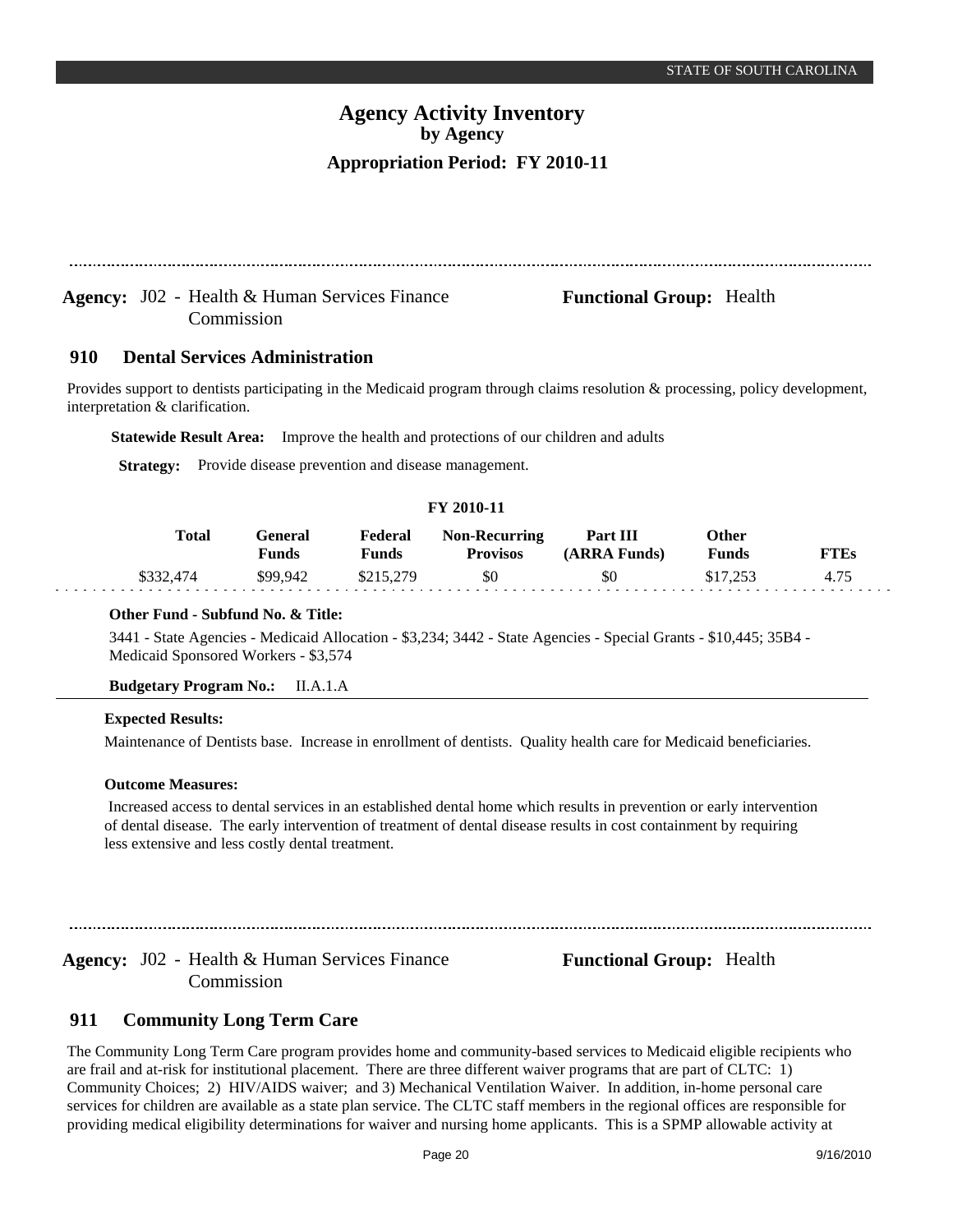75/25 federal share. In addition, CLTC provides PASAAR and TEFRA screenings, also at the 75/25 match rate. Finally, staff members perform case management activities, which are considered to be Medicaid services and reimbursable at FMAP rate. The Medically Complex Children's (MCC) HCB waiver serves children who meet the NF or ICF/MR level of care and have a chronic physical/health condition that is expected to last longer than 12 months and must meet medical criteria defined by the State which makes the child dependent upon comprehensive medical, nursing, and health supervision or intervention. Nursing Services for Children under 21 involves the provision of specialized health care services to children needing primary health care services

**Statewide Result Area:** Improve the health and protections of our children and adults

**Strategy:** Provide opportunities for employment and independence.

| <b>FY 2010-11</b> |                         |                            |                                         |                          |                |             |  |
|-------------------|-------------------------|----------------------------|-----------------------------------------|--------------------------|----------------|-------------|--|
| Total             | General<br><b>Funds</b> | Federal<br><b>Funds</b>    | <b>Non-Recurring</b><br><b>Provisos</b> | Part III<br>(ARRA Funds) | Other<br>Funds | <b>FTEs</b> |  |
| \$150,119,797     |                         | \$30,092,645 \$115,331,309 | \$4,052,958                             | \$0                      | \$642.885      | 177.00      |  |

### **Other Fund - Subfund No. & Title:**

3441 - State Agencies - Medicaid Allocation - \$120,471; 3442 - State Agencies - Special Grants - \$389,220; 35B4 - Medicaid Sponsored Worker - \$133,194

**Budgetary Program No.:** II. A. 3. G.

#### **Expected Results:**

The expected result for all programs is that the combination of home and community-based services will allow individuals the freedom to remain at home in their chosen environment without endangering their health and safety. In addition, this care should be provided at a lower cost to the taxpayers than nursing home and other institutional care.MCC Waiver will serve children statewide with medically complex needs in a cost effective manner. Nursing Services, will identify, coordinate and treat medical condition to increase level of functioning.

### **Outcome Measures:**

Annual CMS 372 reports will document cost effectiveness for all waiver programs. Satisfaction surveys will show high levels of program satisfaction across waiver programs. Service packages are individualized to meet participant needs and reflect assessed and identified needs. Children receive appropriate care in the community.

Agency: J02 - Health & Human Services Finance **Functional Group:** Health Commission

#### **Community Long Term Care Administration 912**

Provides support to CLTC and waiver services providers participating in the Medicaid program through claims resolution & processing, policy development, interpretation & clarification.

**Statewide Result Area:** Improve the health and protections of our children and adults

**Strategy:** Provide opportunities for employment and independence.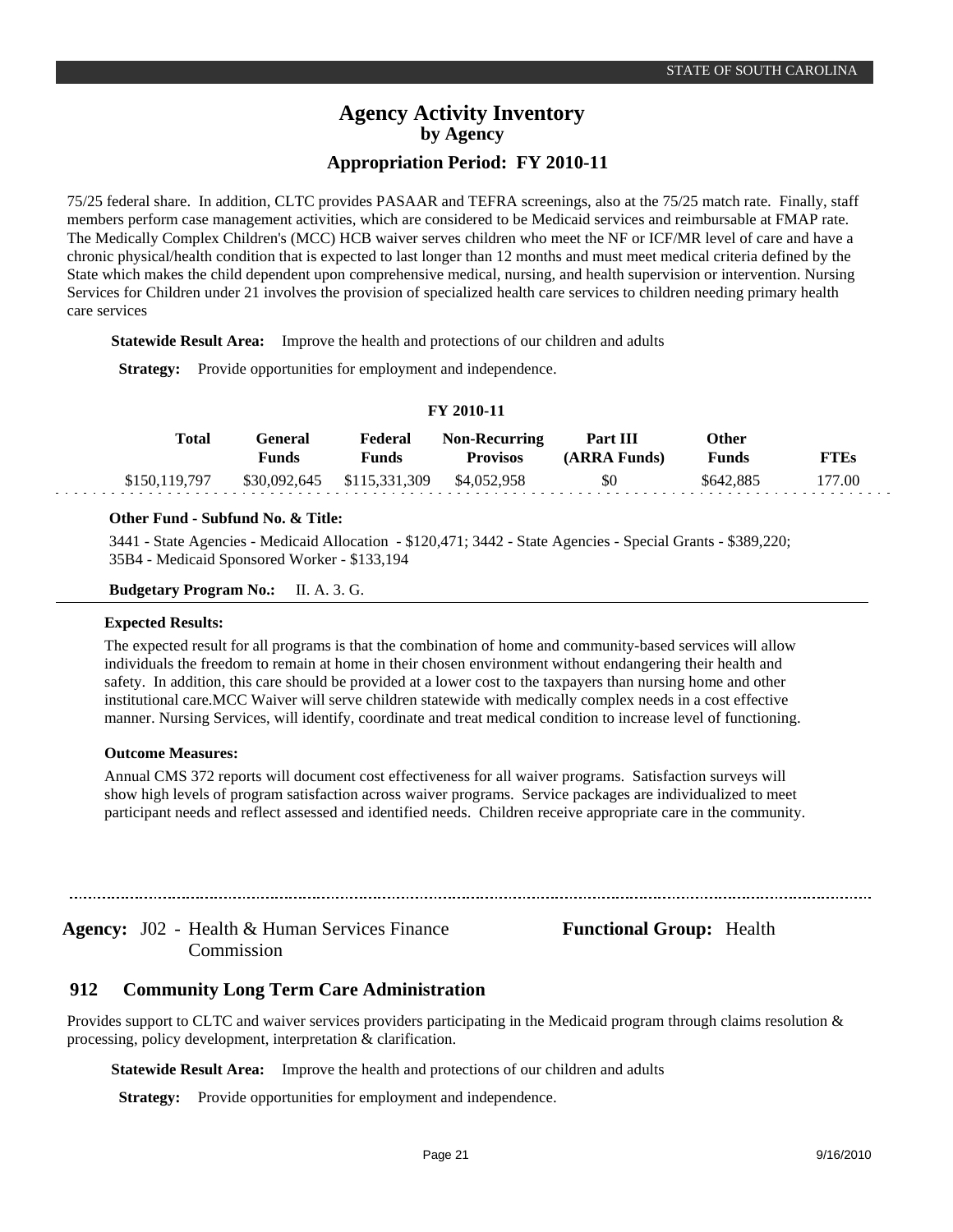## **Appropriation Period: FY 2010-11**

### **FY 2010-11**

| Total       | General<br>Funds | Federal<br>Funds | <b>Non-Recurring</b><br><b>Provisos</b> | Part III<br>(ARRA Funds) | Other<br><b>Funds</b> | FTEs  |
|-------------|------------------|------------------|-----------------------------------------|--------------------------|-----------------------|-------|
| \$4,894,082 | \$954,080        | \$3,288,386      | \$84,285                                | \$0                      | \$567.331             | 29.00 |

### **Other Fund - Subfund No. & Title:**

3441 - State Agencies - Medicaid Allocation - \$19,738; 3442 - State Agencies - Special Grants - \$263,770; 35B4 - Medicaid Sponsored Workers - \$21,823; 3476 - Matching Funds - \$262,000

**Budgetary Program No.:** II.A.1.A

### **Expected Results:**

Maintenance of provider base. Increase in enrollment of providers. Quality health care for Medicaid beneficiaries.

### **Outcome Measures:**

There are sufficient providers in all geographical areas to meet service needs. Providers are reviewed and meet contractual requirements. Sanctions are imposed upon providers when quality measures are not met in a satisfactory manner. All potential providers are able to apply and meet all qualifications before contracts are completed.

Agency: J02 - Health & Human Services Finance **Functional Group:** Health Commission

#### **Home Health Services 913**

Services provided to eligible Medicaid only recipients, affected by illness or disability at his/her place of residence, based on physician's orders and/or a specific plan of care. These services provide part-time or intermittent nursing, aide services and Medical Social Services therapies (i.e., physical, speech, or occupational) and supplies, which are ordered by the physician and used during the course of a visit. These services are limited to seventy-five (75) visits per fiscal year. This is a mandatory service. 42CFR Part 484, State Law Title 44, 44-6-5 - 44-6-910.

**Statewide Result Area:** Improve the health and protections of our children and adults

**Strategy:** Provide opportunities for employment and independence.

|              |                                |                         | FY 2010-11                              |                          |                              |             |
|--------------|--------------------------------|-------------------------|-----------------------------------------|--------------------------|------------------------------|-------------|
| <b>Total</b> | <b>General</b><br><b>Funds</b> | Federal<br><b>Funds</b> | <b>Non-Recurring</b><br><b>Provisos</b> | Part III<br>(ARRA Funds) | <b>Other</b><br><b>Funds</b> | <b>FTEs</b> |
| \$13,339,050 | \$1,962,972                    | \$10,983,554            | \$392,524                               | \$0                      | -\$0                         | 0.00        |

**Budgetary Program No.:** II. A. 3. I.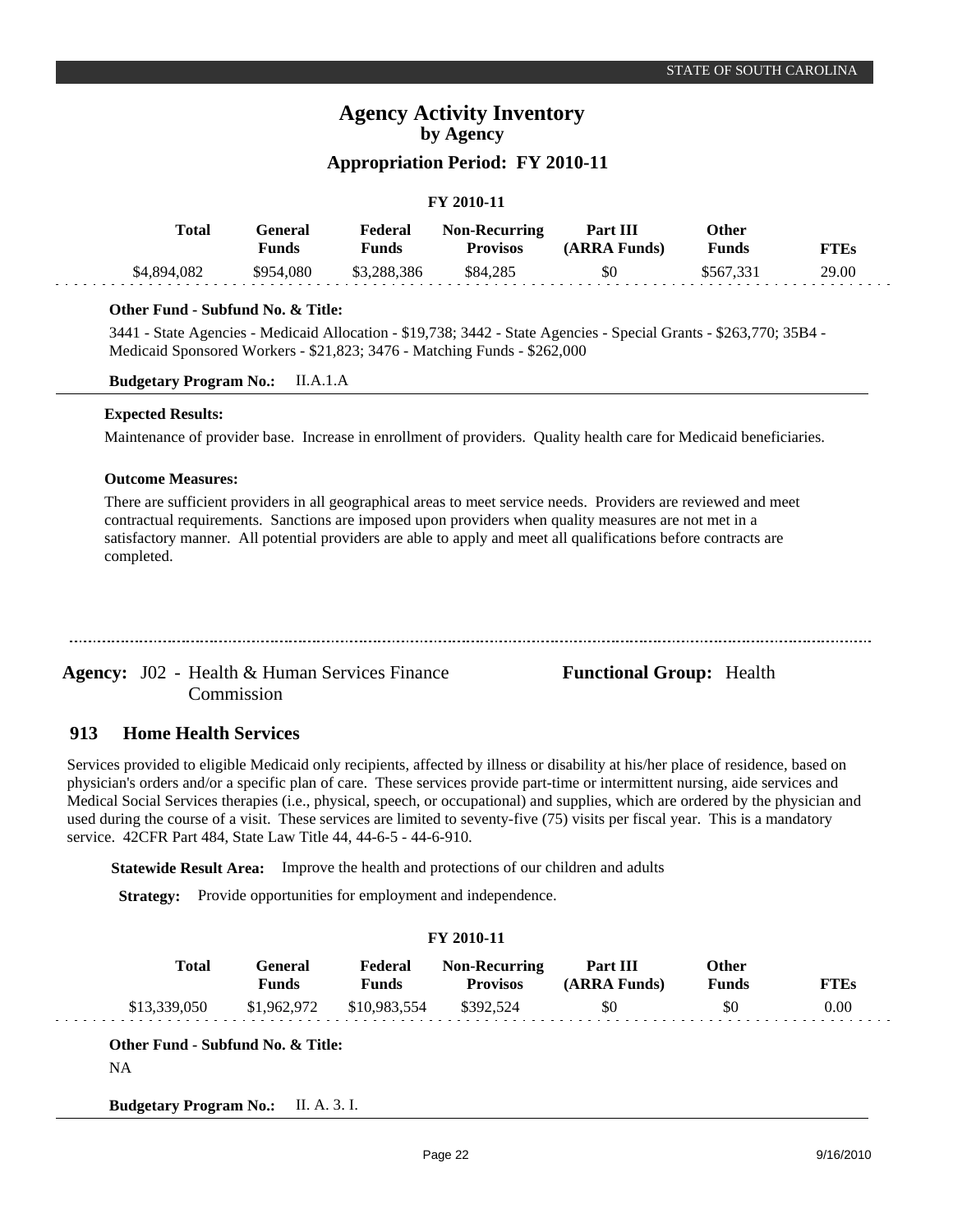### **Expected Results:**

Reduce the total number of hospital and nursing facility admissions by allowing the patient to receive home health services. To improve the patient's level of functioning, to relieve pain, and prevent regression of the patient's stable condition. The plan of care should restrict such care to the minimum number of visits necessary to meet these objectives. Children under the age of 14 are served by either licensed Pediatric Home Health Providers or regular Home Health Providers

### **Outcome Measures:**

Reduction in hospital visits and nursing home admissions compared to admissions prior to receiving Home Health.

Agency: J02 - Health & Human Services Finance **Functional Group:** Health Commission

#### **Home Health Services Administration 914**

Provides support to Home Health Services providers participating in the Medicaid program through claims resolution & processing, policy development, interpretation & clarification.

**Statewide Result Area:** Improve the health and protections of our children and adults

**Strategy:** Provide opportunities for employment and independence.

### **FY 2010-11**

| Total     | General<br><b>Funds</b> | Federal<br>Funds | <b>Non-Recurring</b><br><b>Provisos</b> | <b>Part III</b><br>(ARRA Funds) | Other<br><b>Funds</b> | <b>FTEs</b> |
|-----------|-------------------------|------------------|-----------------------------------------|---------------------------------|-----------------------|-------------|
| \$174.986 | \$52.601                | \$113.305        | \$0                                     | \$0                             | \$9.080               | 2.50        |

### **Other Fund - Subfund No. & Title:**

3441 - State Agencies - Medicaid Allocation - \$1,702; 3442 - State Agencies - Special Grants - \$5,497 35B4 - Medicaid Sponsored Workers - \$1,881

### **Budgetary Program No.:** II.A.1.A

### **Expected Results:**

Maintenance of provider base. Quality health care for Medicaid beneficiaries.

### **Outcome Measures:**

1) Reimbursement for services will be adequate for the recipient to remain in the home. 2) All contracted providers will maintain compliance with the Medicaid program guidelines, educated in correct billing practices.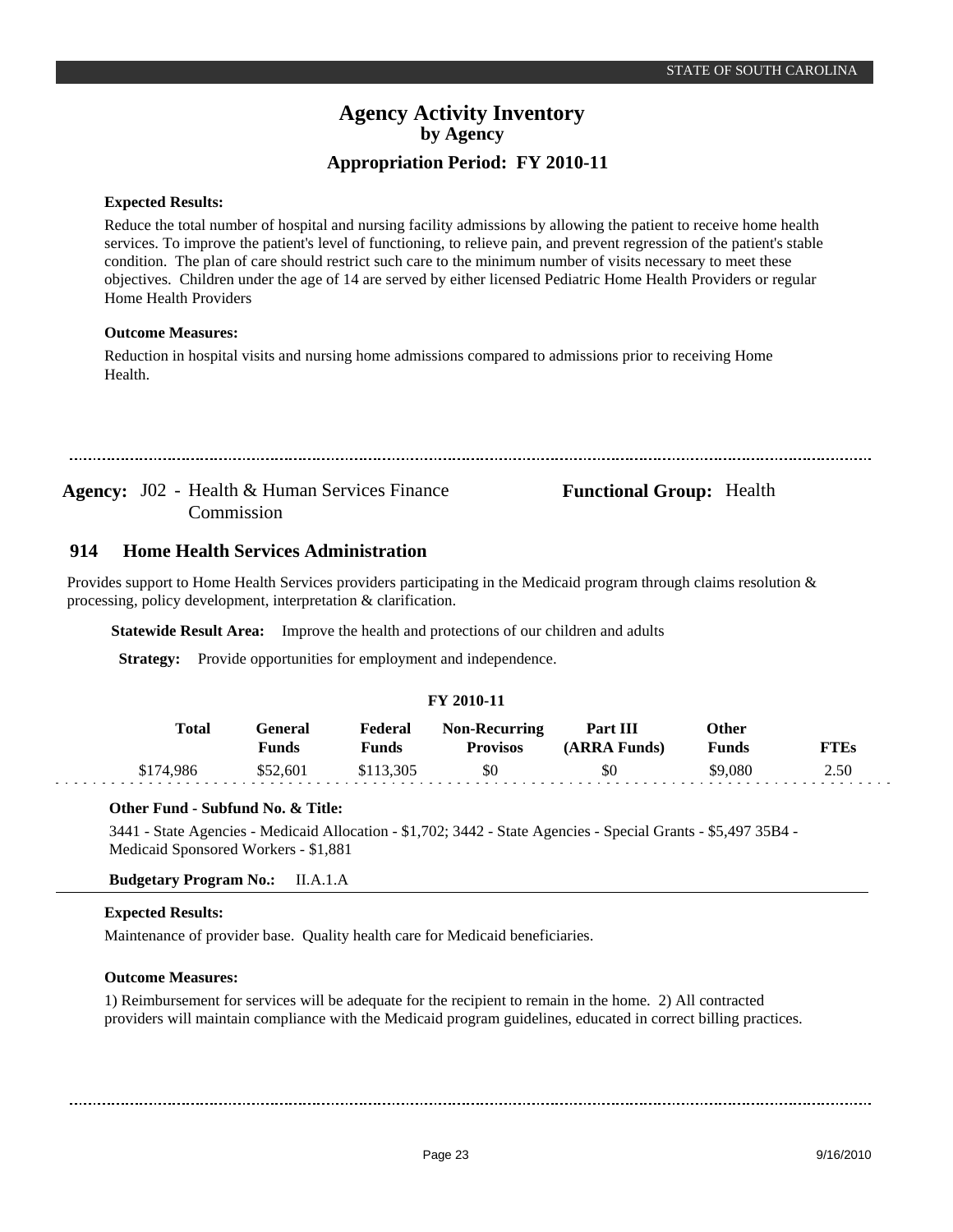## **Appropriation Period: FY 2010-11**

Agency: J02 - Health & Human Services Finance **Functional Group:** Health Commission

#### **EPSDT Screening 915**

The Early and Periodic Screening, Diagnostic, and Treatment service (EPSDT) is Medicaid's comprehensive and preventive child health program for individuals under the age of 21. It assures the availability and accessibility of required health care resources and helps Medicaid recipients and their parents or guardians effectively use these resources. This is a mandatory service. Authority for this activity is contained in 42CFR Parts 430-498, State Law Title 44, 44-6-5 - 44-6-910.

**Statewide Result Area:** Improve the health and protections of our children and adults

**Strategy:** Provide disease prevention and disease management.

#### **FY 2010-11**

| Total        | General<br><b>Funds</b> | Federal<br><b>Funds</b> | <b>Non-Recurring</b><br><b>Provisos</b> | Part III<br>(ARRA Funds) | Other<br>Funds | <b>FTEs</b> |
|--------------|-------------------------|-------------------------|-----------------------------------------|--------------------------|----------------|-------------|
| \$19.812.280 | \$4.781.439             | \$14,447,832            | \$583.009                               | \$0                      | \$0            | 0.00        |

**Other Fund - Subfund No. & Title:**

NA

**Budgetary Program No.:** II. A. 3. J.

### **Expected Results:**

Increased services to children. Decrease in overall costs due to early screening and identification of health issues.

### **Outcome Measures:**

 Parents follow the EPSDT screening schedule as outlined in the Physicians Services Manual. FY2009 EPSDT screening report shows that 85% of periodic screens are being conducted as indicated. Total Transactions 41,599 Total Recipients 88,477 All numbers reflect Fee for Service.

Agency: J02 - Health & Human Services Finance **Functional Group:** Health Commission

#### **EPSDT Screening Administration 916**

Provide support and assistance to physicians who participate in the Early and Periodic Screening, Diagnostic, and Treatment service (EPSDT).

**Statewide Result Area:** Improve the health and protections of our children and adults

**Strategy:** Provide disease prevention and disease management.

### **FY 2010-11**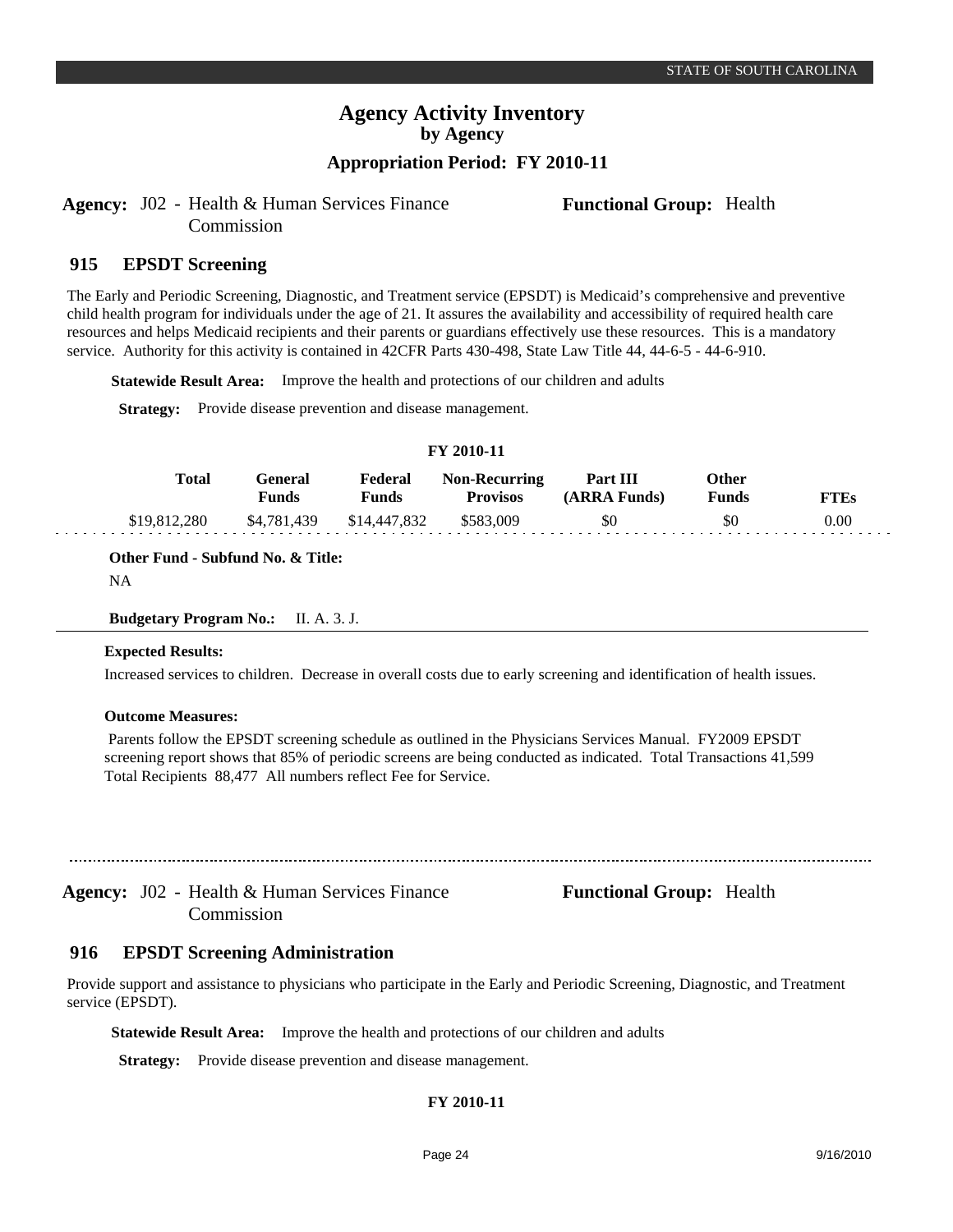### **Appropriation Period: FY 2010-11**

| Total    | General<br>Funds | Federal<br>Funds | <b>Non-Recurring</b><br><b>Provisos</b> | Part III<br>(ARRA Funds) | Other<br>Funds | <b>FTEs</b> |
|----------|------------------|------------------|-----------------------------------------|--------------------------|----------------|-------------|
| \$34.997 | \$10.520         | \$22,661         | \$0                                     | \$0                      | \$1.816        | 0.50        |

### **Other Fund - Subfund No. & Title:**

3441 - State Agencies - Medicaid Allocation - \$341; 3442 - State Agencies - Special Grants - \$1,099; 35B4 - Medicaid Sponsored Workers - \$376

### **Budgetary Program No.:** II.A.1.A

### **Expected Results:**

Maintenance of provider base. Increase in provider enrollment. Quality health care for Medicaid beneficiaries.

### **Outcome Measures:**

Program policy development, prompt payment of claims, assuring adequate networks/provider enrollment, utilization management and rebasing of rates.

Agency: J02 - Health & Human Services Finance **Functional Group:** Health Commission

#### **Medical Professional Services. 917**

Reimburse optometrists, opticians, podiatrists, audiologists, chiropractors, speech therapists, physical and occupational therapists participating in the Medicaid program for services. Only services of nurse practitioners and midwives are mandatory, all other practitioner services in this category are optional. Authority for this activity is contained in 42CFR Parts 430-498, State Law Title 44, 44-6-5 - 44-6-910.

**Statewide Result Area:** Improve the health and protections of our children and adults

**Strategy:** Provide increased access to insurance and private payment for healthcare.

### **FY 2010-11**

| <b>Total</b> | `eneral<br>Funds | Federal<br>Funds | <b>Non-Recurring</b><br><b>Provisos</b> | Part III<br>(ARRA Funds) | Other<br><b>Funds</b> | FTFs |
|--------------|------------------|------------------|-----------------------------------------|--------------------------|-----------------------|------|
| \$36,053,633 | \$5,964,652      | \$29,028,043     | \$1,060,938                             | \$0                      | \$0                   | 0.00 |

**Other Fund - Subfund No. & Title:**

NA

**Budgetary Program No.:** II. A. 3. K.

### **Expected Results:**

Medicaid eligible persons have access to services.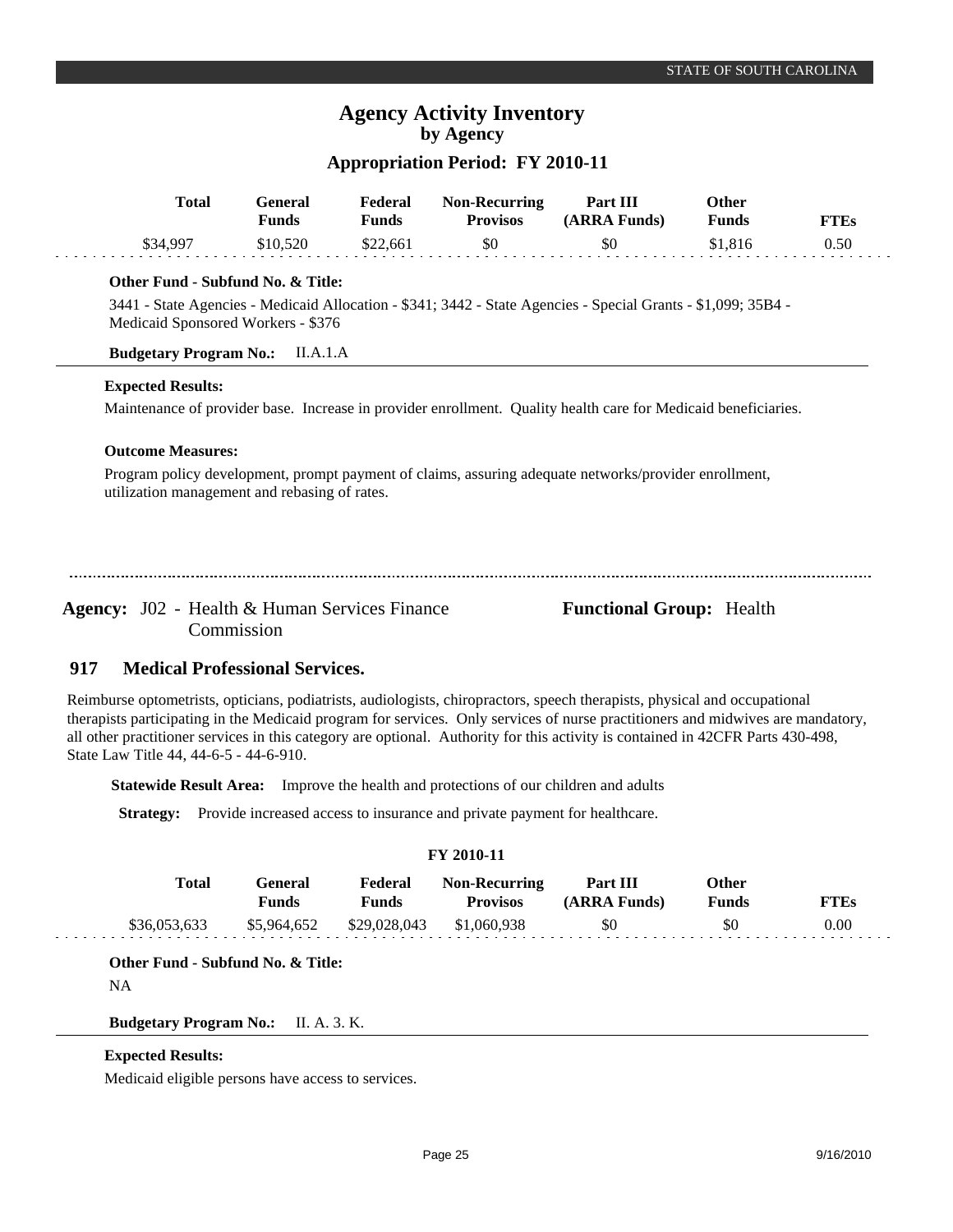### **Outcome Measures:**

Maintain current provider base and work to increase provider enrollment in hard to fill provider specialties. Also, enhance quality health care for Medicaid beneficiaries. Total Recipients 187,944 Total Transactions 932,541 All numbers reflect Fee for Service. Ensure that children receive appropriate speech, physical, and occupational therapy to enhance developmental growth.

Agency: J02 - Health & Human Services Finance **Functional Group:** Health Commission

#### **Medical Professional Services. Administration 918**

Supports optometrists, opticians, podiatrists, audiologists, chiropractors, speech therapists, physical and occupational therapists participating in the Medicaid program through claims resolution & processing, policy development, interpretation & clarification.

**Statewide Result Area:** Improve the health and protections of our children and adults

**Strategy:** Provide increased access to insurance and private payment for healthcare.

### **FY 2010-11**

| Total     | General)<br>Funds | Federal<br>Funds | <b>Non-Recurring</b><br><b>Provisos</b> | Part III<br>(ARRA Funds) | Other<br><b>Funds</b> | <b>FTEs</b> |
|-----------|-------------------|------------------|-----------------------------------------|--------------------------|-----------------------|-------------|
| \$139.989 | \$42.081          | \$90.644         | \$0                                     | SO.                      | \$7.264               | 2.00        |

### **Other Fund - Subfund No. & Title:**

3441 - State Agencies - Medicaid Allocation - \$1,361; 3442 - State Agencies - Special Grants - \$4,398; 35B4 - Medicaid Sponsored Workers - \$1,505

### **Budgetary Program No.:** II.A.1.A

### **Expected Results:**

Maintenance of provider base. Increase in provider enrollment. Quality health care for Medicaid beneficiaries.

### **Outcome Measures:**

Program policy development, prompt payment of claims, assuring adequate networks/provider enrollment, utilization management and rebasing of rates. Monitor and audit providers to ensure technical assistance is provided as needed. Providers will be able to provide an increased level of service due to ease of policy interpretation.

Agency: J02 - Health & Human Services Finance **Functional Group:** Health Commission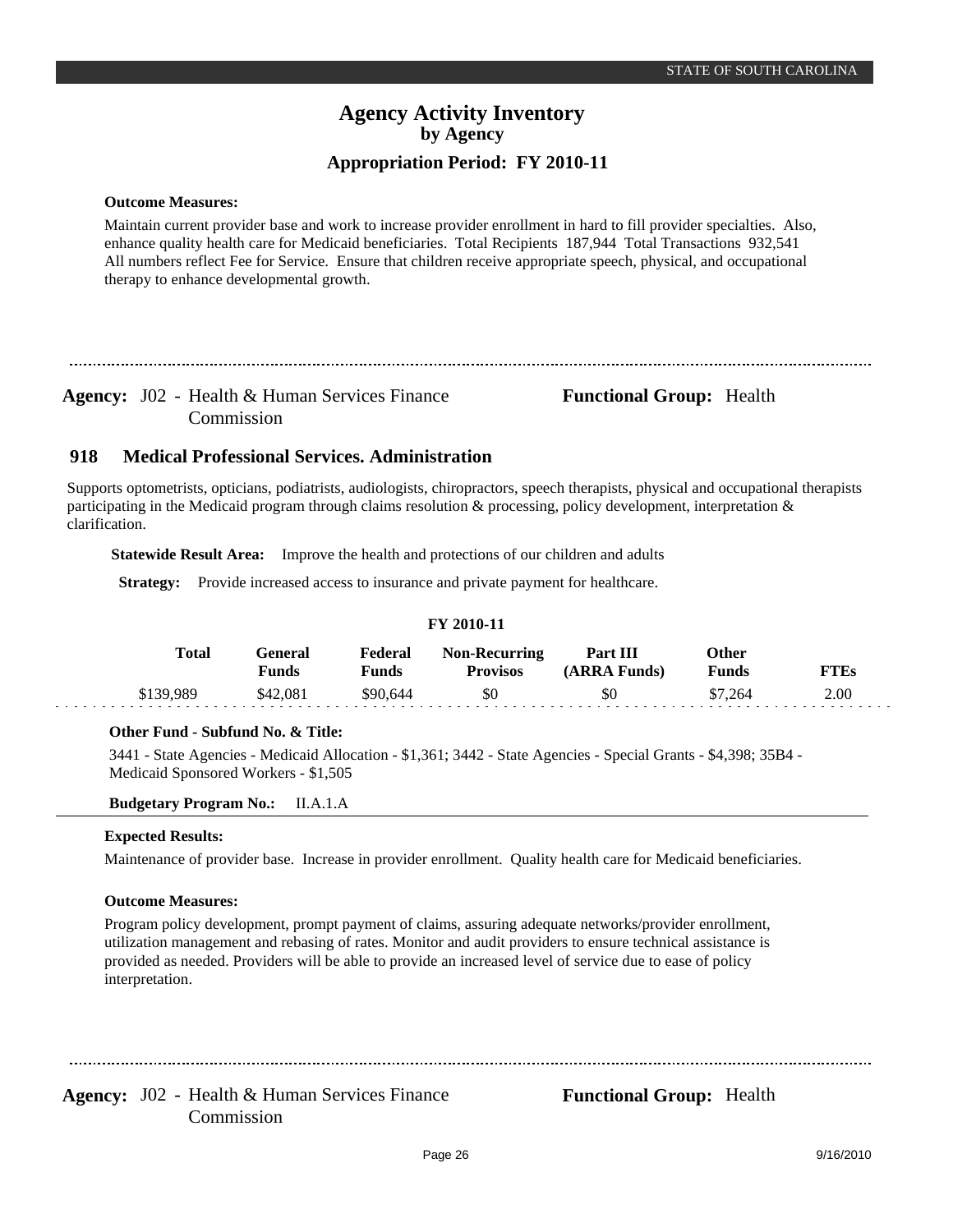## **Appropriation Period: FY 2010-11**

#### **Transportation Services 919**

Reimburse transportation providers participating in the Medicaid program for services. This is a mandatory service. Authority for this activity is contained in 42CFR Parts 430-498, State Law Title 44, 44-6-5 - 44-6-910.

**Statewide Result Area:** Improve the health and protections of our children and adults

**Strategy:** Provide for an increased number of providers in underserved areas.

|              | FY 2010-11              |                         |                                         |                          |                              |             |  |  |  |  |
|--------------|-------------------------|-------------------------|-----------------------------------------|--------------------------|------------------------------|-------------|--|--|--|--|
| <b>Total</b> | General<br><b>Funds</b> | Federal<br><b>Funds</b> | <b>Non-Recurring</b><br><b>Provisos</b> | Part III<br>(ARRA Funds) | <b>Other</b><br><b>Funds</b> | <b>FTEs</b> |  |  |  |  |
| \$66,658,338 | \$15,366,521            | \$49,330,284            | \$1.961.533                             | \$0                      | \$0                          | 0.00        |  |  |  |  |

### **Other Fund - Subfund No. & Title:**

NA

**Budgetary Program No.:** II. A. 3. L.

### **Expected Results:**

Medicaid eligible persons have access to services.

### **Outcome Measures:**

Increased utilization of transportation services will provide greater access to medical care and decrease the number of additional medical complications.

Agency: J02 - Health & Human Services Finance **Functional Group:** Health Commission

#### **Transportation Services Administration 920**

Medicaid Transportation Program provides support for emergency and non-emergency transportation to and from medical services to eligible beneficiaries. The transportation program assures the delivery of and reimbursement for transportation services including disabled persons by Ambulance, Individual, Contractual and Out-of-State arrangements during regular, after hour and for emergency services.

**Statewide Result Area:** Improve the health and protections of our children and adults

**Strategy:** Provide for an increased number of providers in underserved areas.

| <b>Total</b> | General<br>Funds | Federal<br><b>Funds</b> | <b>Non-Recurring</b><br><b>Provisos</b> | Part III<br>(ARRA Funds) | Other<br>Funds | <b>FTEs</b> |
|--------------|------------------|-------------------------|-----------------------------------------|--------------------------|----------------|-------------|
| \$489.961    | \$147.282        | \$317,254               | \$0                                     | \$0                      | \$25.425       | 7.00        |

### **FY 2010-11**

**Other Fund - Subfund No. & Title:**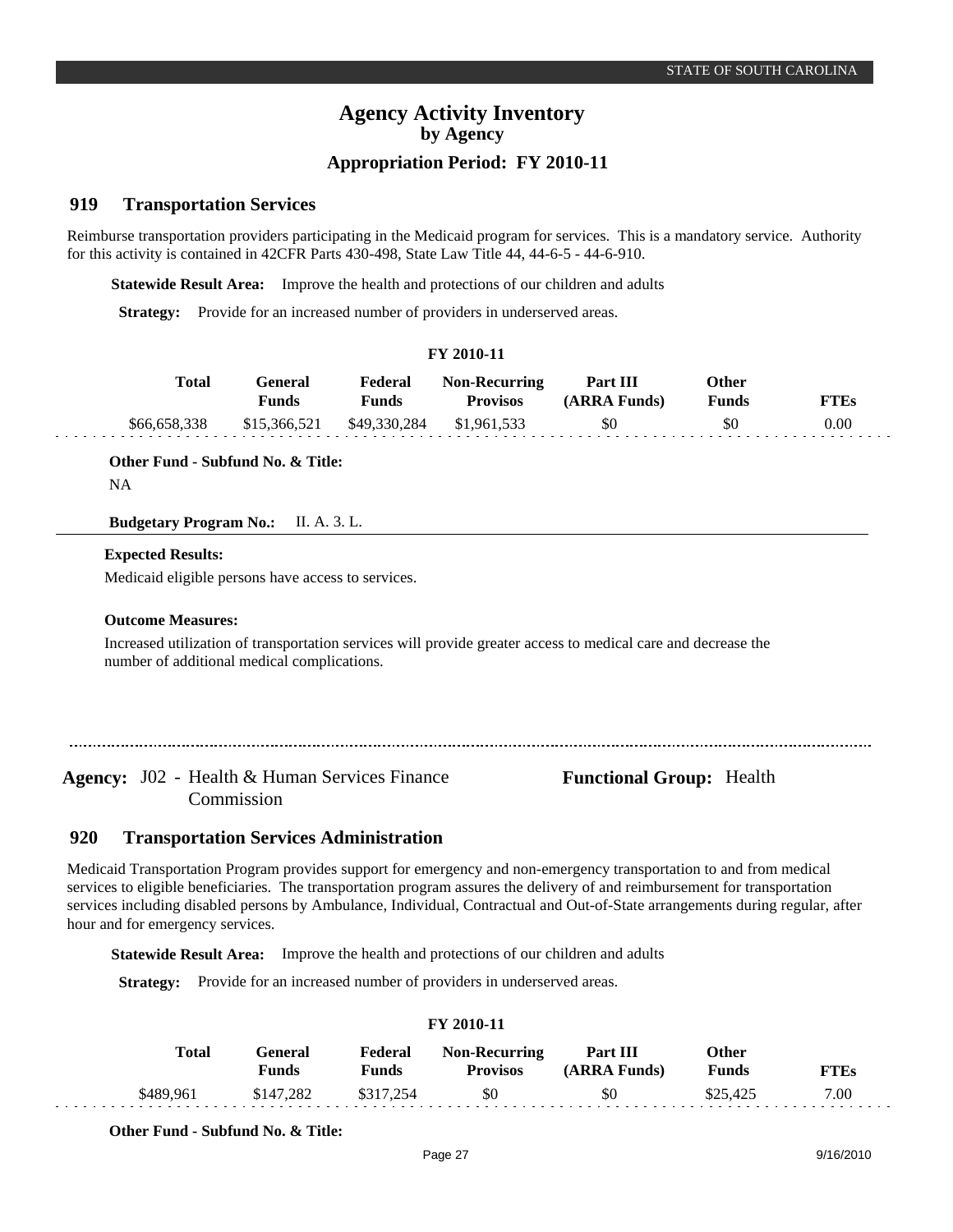## **Appropriation Period: FY 2010-11**

3441 - State Agencies - Medicaid Allocation - \$4,764; 3442 - State Agencies - Special Grants - \$15,393; 35B4 - Medicaid Sponsored Workers - \$5,268

### **Budgetary Program No.:** II.A.1.A

### **Expected Results:**

All transportation except emergencies must be prior authorized, if it is provided by an enrolled provider, and must be the least expensive and most appropriate method of transportation available. DHHS contracts with two (2) Broker companies to maximize the beneficiaries access to transportation services and minimize the beneficiaries waiting and riding times.

### **Outcome Measures:**

Monitor and audit Brokers and their provider network to ensure quality services are provided. Corrective action will be required as deficiencies are cited.

Agency: J02 - Health & Human Services Finance **Functional Group:** Health Commission

#### **Lab and X-Ray Services 921**

Reimburse providers for lab and x-ray services. This is a mandatory service. Authority for this activity is contained in 42CFR Parts 430-498, State Law Title 44, 44-6-5 - 44-6-910.

**Statewide Result Area:** Improve the health and protections of our children and adults

**Strategy:** Provide disease prevention and disease management.

|  | FY 2010-11 |
|--|------------|
|--|------------|

| Total        | General<br><b>Funds</b> | Federal<br><b>Funds</b> | <b>Non-Recurring</b><br><b>Provisos</b> | Part III<br>(ARRA Funds) | Other<br><b>Funds</b> | FTEs |
|--------------|-------------------------|-------------------------|-----------------------------------------|--------------------------|-----------------------|------|
| \$45,543,935 | \$10,004,829            | \$34,198,900            | \$1,340,206                             | \$0                      | \$0                   | 0.00 |

**Other Fund - Subfund No. & Title:**

NA

. . . . . .

**Budgetary Program No.:** II. A. 3. M.

### **Expected Results:**

Medicaid eligibles have access to services.

#### **Outcome Measures:**

Increase access to care by providing coverage for procedures proven to be best practice for the detection and prevention of disease.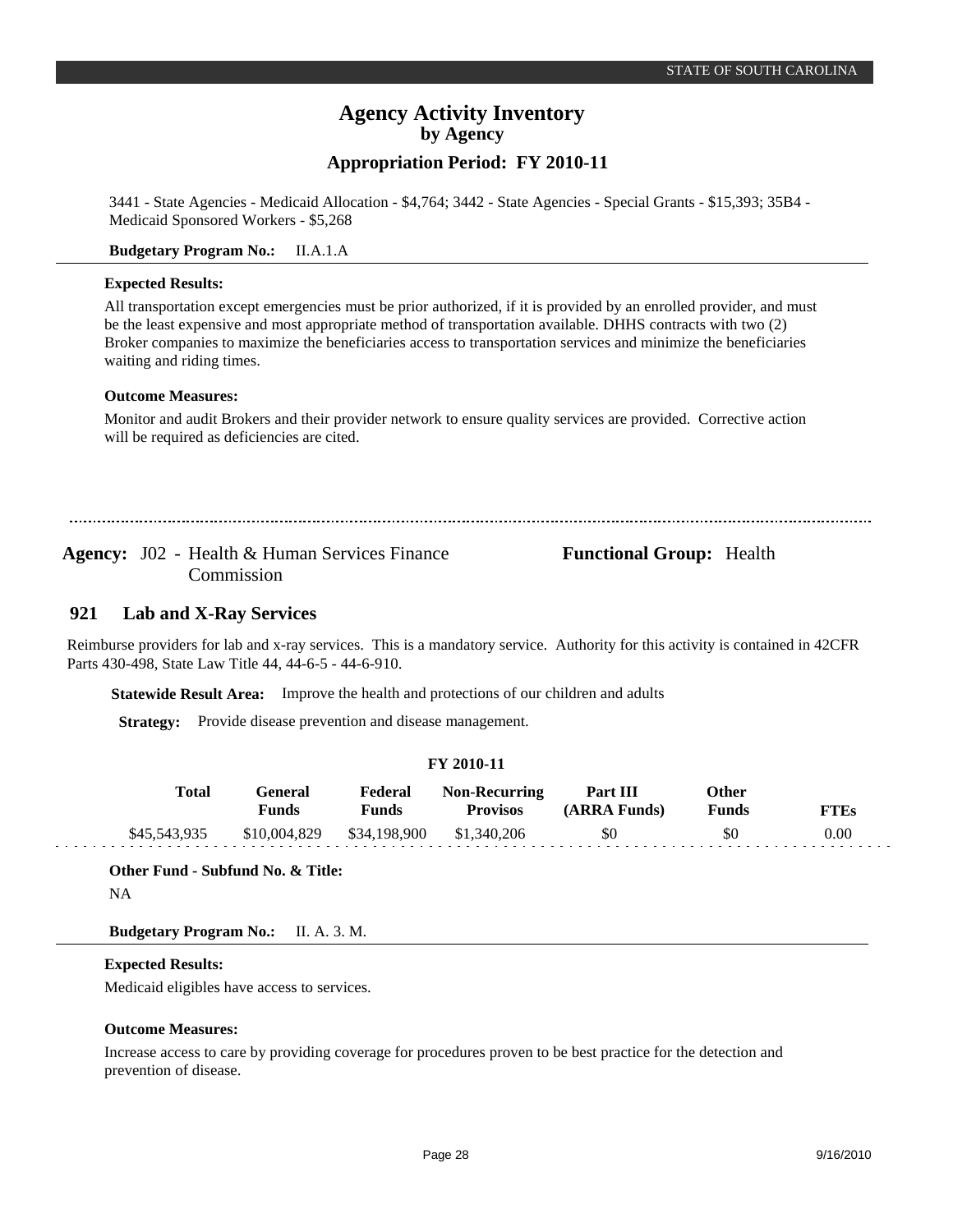### Agency: J02 - Health & Human Services Finance **Functional Group:** Health Commission

#### **Lab and X-Ray Services Administration 922**

Provides support to lab and x-ray providers participating in the Medicaid program through claims resolution & processing, policy development, interpretation & clarification.

**Statewide Result Area:** Improve the health and protections of our children and adults

**Strategy:** Provide increased access to insurance and private payment for healthcare.

### **FY 2010-11**

| Total     | Feneral<br>Funds | Federal<br>Funds | <b>Non-Recurring</b><br>Provisos | Part III<br>(ARRA Funds) | Other<br>Funds | TTEs |
|-----------|------------------|------------------|----------------------------------|--------------------------|----------------|------|
| \$104.992 | .561             | \$67,983         | \$0                              | \$0                      | 448            | 1.50 |

### **Other Fund - Subfund No. & Title:**

3441 - State Agencies - Medicaid Allocation - \$1,021; 3442 - State Agencies - Special Grants - \$3,298; 35B4 - Medicaid Sponsored Workers - \$1,129

#### **Budgetary Program No.:** II.A.1.A

#### **Expected Results:**

Maintenance of provider base. Increase in enrollment. Quality health care for Medicaid beneficiaries.

### **Outcome Measures:**

Program policy development, prompt payment of claims, assuring adequate networks/provider enrollment, utilization management and rebasing of rates.

Agency: J02 - Health & Human Services Finance **Functional Group:** Health Commission

#### **Family Planning Services 923**

Family planning services are available to all Medicaid recipients and include all medical and counseling services related to alternatives of birth control and pregnancy prevention services prescribed and rendered by physicians, hospitals, clinics, pharmacies and other practitioners and other Medicaid providers. Family planning services are a mandatory service, Authority for this activity is contained in 42CFR Parts 430 498, State Law Title 44,44-6-5 - 44-6-910. The State also participates in a Research and Demonstration Project with the Centers for Medicare and Medicaid that is referred to as the family Planning Waiver (FPW). Under The FPW, the state reimburses providers for Family Planning Services for women of reproductive age with income at or below 185% of the Federal Poverty Level (PVL). The FPW targets two population groups: (1) postpartum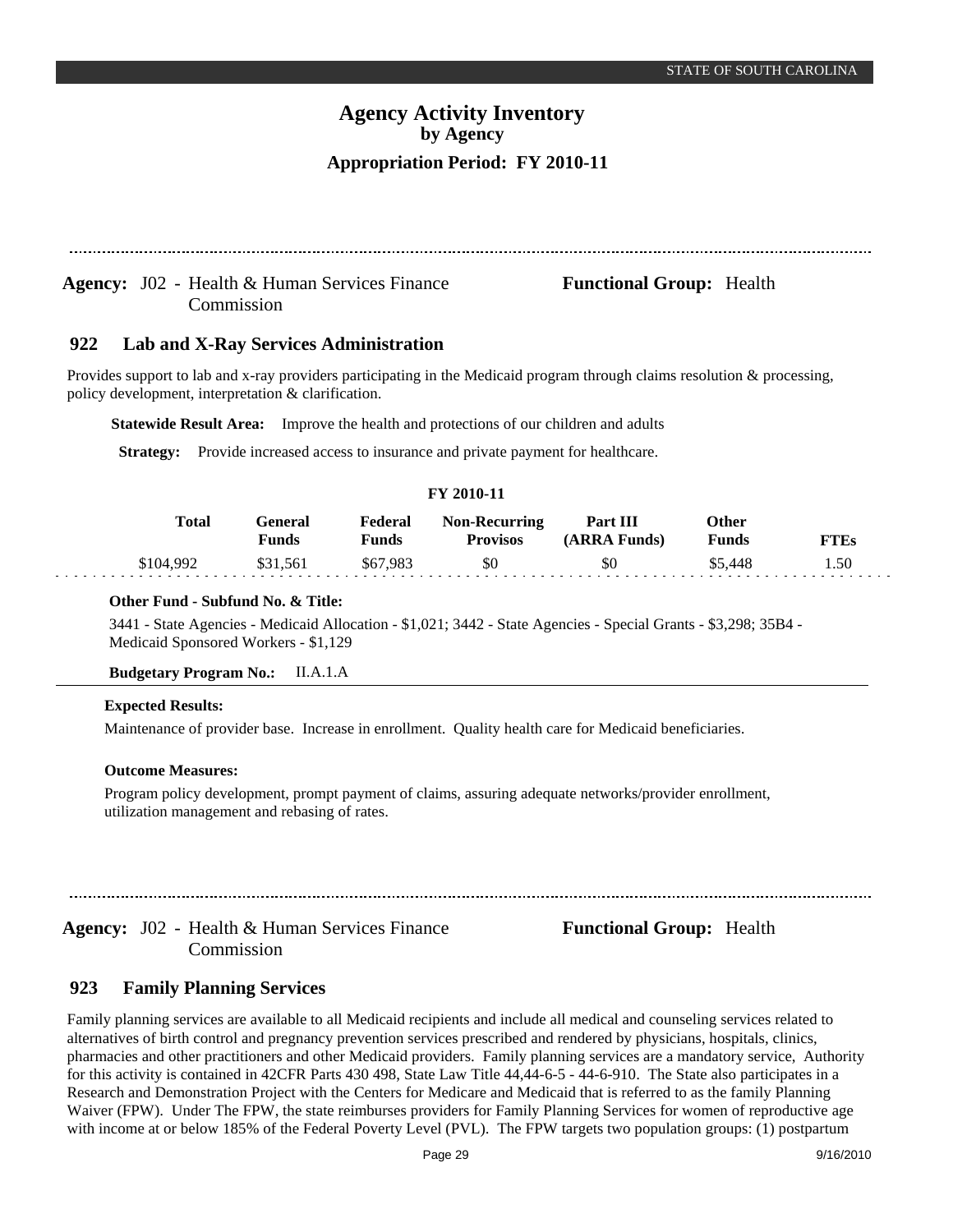### **Appropriation Period: FY 2010-11**

women who transition to the waiver from the Optional Coverage for Women and Infants (OCWI) may receive 12 months of family planning eligibility. (2) females of child bearing age who do not qualify for an eligibility category with the full range of Medicaid benefits.

**Statewide Result Area:** Improve the health and protections of our children and adults

**Strategy:** Provide for greater incentives to promote healthy lifestyles.

### **FY 2010-11**

| Total        | General<br>Funds | Federal<br><b>Funds</b> | <b>Non-Recurring</b><br><b>Provisos</b> | Part III<br>(ARRA Funds) | Other<br><b>Funds</b> | <b>FTEs</b> |
|--------------|------------------|-------------------------|-----------------------------------------|--------------------------|-----------------------|-------------|
| \$24,334,651 | \$2,019,319      | \$21,581,244            | \$716,088                               | \$0                      | \$18,000              | 0.00        |

**Other Fund - Subfund No. & Title:**

3441 - State Agencies - \$18,000

**Budgetary Program No.:** II. A. 3. N.

### **Expected Results:**

Medicaid eligible persons have access to services that will reduce the number of unintended and unwanted pregnancies resulting in births reimbursed under the SC Medicaid program. The goals are as follows: 1. Assure that all women who want and need publicly supported family planning services receive such services. 2. Increase the age at first birth among all women eligible for family planning services under the waiver. 3. Reduce the number of unintended and unwanted pregnancies among women eligible for Medicaid. 4. Reduce Medicaid expenditures for unintended and unwanted pregnancies by investing in family planning preventative services for women at or below 185% of poverty. 5. Promote partnership with community health centers for primary medical care homes for waiver participants.

### **Outcome Measures:**

An increase in the number of family planning recipients and family planning services will decrease the number of unwanted/unplanned pregnancies.

Agency: J02 - Health & Human Services Finance **Functional Group:** Health Commission

#### **Family Planning Services Administration 924**

Provides support to family planning providers, including Adolescent Pregnancy Prevention Services, participating in the Medicaid program through claims resolution & processing, policy development, interpretation & clarification.

**Statewide Result Area:** Improve the health and protections of our children and adults

**Strategy:** Provide for greater incentives to promote healthy lifestyles.

### **FY 2010-11**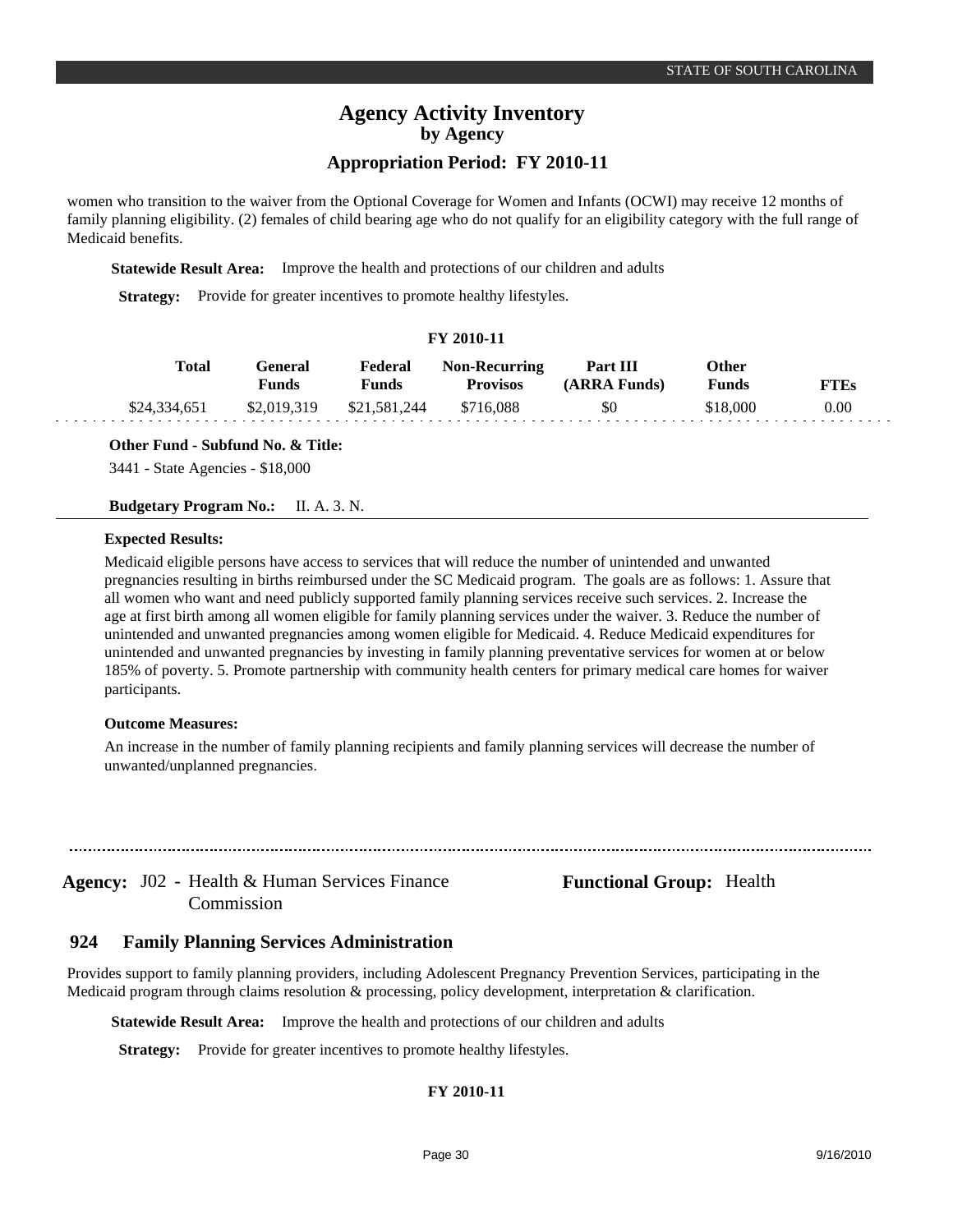### **Appropriation Period: FY 2010-11**

| <b>Total</b> | General<br>Funds | Federal<br>Funds | <b>Non-Recurring</b><br><b>Provisos</b> | Part III<br>(ARRA Funds) | Other<br><b>Funds</b> | <b>FTEs</b> |
|--------------|------------------|------------------|-----------------------------------------|--------------------------|-----------------------|-------------|
| \$139.989    | \$42,081         | \$90,644         | \$0                                     | \$0                      | \$7,264               | 2.00        |

### **Other Fund - Subfund No. & Title:**

3441 - State Agencies - Medicaid Allocation - \$1,361; 3442 - State Agencies - Special Grants - \$4,398; 35B4 - Medicaid Sponsored Workers - \$1,505

### **Budgetary Program No.:** II.A.1.A

### **Expected Results:**

Maintenance of provider base. Providers will outreach to members to increase enrollment. Quality health care for Medicaid beneficiaries. Decreased number of unplanned/mistimed pregnancies. Increased use of appropriate family planning.

### **Outcome Measures:**

Monitor and audit providers to ensure technical assistance is provided as needed. Providers will be able to provide an increased level of service due to ease of policy interpretation.

Agency: J02 - Health & Human Services Finance **Functional Group:** Health Commission

#### **Medicare Premium Payments 925**

Medicaid pays the Medicare premiums for recipients identified by Medicare. Medicare sends a tape with the recipients information, which is then interfaced through Automated Claims Processing. Medicaid also pays premiums, deductibles, and co-insurance for recipients eligible for enrollment in employer-based group health plans. This is a mandatory service. Authority for this activity is contained in 42CFR Parts 430-498, State Law Title 44, 44-6-5 - 44-6-910.

**Statewide Result Area:** Improve the health and protections of our children and adults

**Strategy:** Provide increased access to insurance and private payment for healthcare.

### **FY 2010-11**

| Total         | General)<br><b>Funds</b> | Federal<br>Funds          | <b>Non-Recurring</b><br><b>Provisos</b> | Part III<br>(ARRA Funds) | Other<br>Funds | FTEs |
|---------------|--------------------------|---------------------------|-----------------------------------------|--------------------------|----------------|------|
| \$187,862,900 | \$48.689.270             | \$128,979,842 \$5,528,179 |                                         | \$0                      | \$4,665,609    | 0.00 |

**Other Fund - Subfund No. & Title:**

4479 - Indigent Care - \$4,665,609

**Budgetary Program No.:** II. A. 3. O. & P.

### **Expected Results:**

Reduction in expenditures due to payment of premiums rather than medical claims.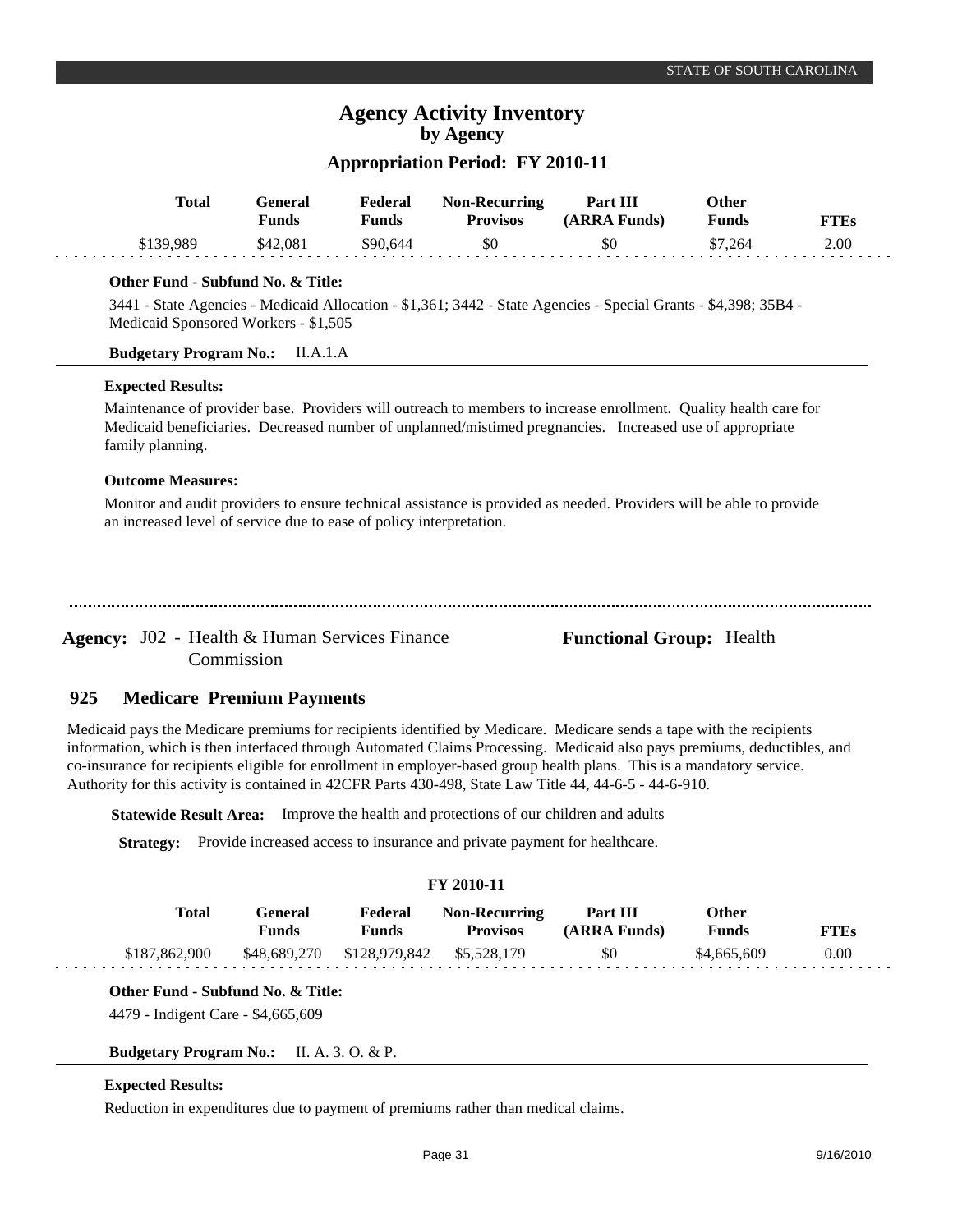### **Outcome Measures:**

Payment of all Part B and appropriate Part A claims with an average of 90 days from notification.

## Agency: J02 - Health & Human Services Finance **Functional Group:** Health Commission

#### **Hospice Care 926**

Services provided to eligible Medicaid only recipients who have been certified as being terminally ill. An individual is considered to be terminal if the individual has a medical prognosis that his/her life expectancy is six (6) months or less if the disease runs its normal course. Services provided will include nursing, Chaplain, medical social services, physician, counseling, medical appliances including drugs and biologicals, aide, homemakers and therapy services. Continuous home care is provided only during a period of crisis. This is an optional service. 42CFR Part 418, State Law Title 44, 44-6-5 - 44-6-910.

**Statewide Result Area:** Improve the health and protections of our children and adults

**Strategy:** Provide disease prevention and disease management.

| FY 2010-11   |                         |                         |                                         |                          |                       |             |  |  |  |  |
|--------------|-------------------------|-------------------------|-----------------------------------------|--------------------------|-----------------------|-------------|--|--|--|--|
| Total        | General<br><b>Funds</b> | Federal<br><b>Funds</b> | <b>Non-Recurring</b><br><b>Provisos</b> | Part III<br>(ARRA Funds) | Other<br><b>Funds</b> | <b>FTEs</b> |  |  |  |  |
| \$17,883,047 | \$3,261,390             | \$14,095,419            | \$526.238                               | \$0                      | \$0                   | 0.00        |  |  |  |  |

**FY 2010-11**

**Other Fund - Subfund No. & Title:**

NA

**Budgetary Program No.:** II. A. 3. Q.

### **Expected Results:**

Services are provided only to Medicaid only patients who meet the medical criteria. Dual eligibles are carried under Medicare.

### **Outcome Measures:**

Reduction in hospital visits and nursing home admission compared to admissions prior to receiving Hospice.

Agency: J02 - Health & Human Services Finance **Functional Group:** Health Commission

#### **Hospice Care Administration 927**

Program staff provide oversight to the Hospice program claims resolution & processing, policy development, interpretation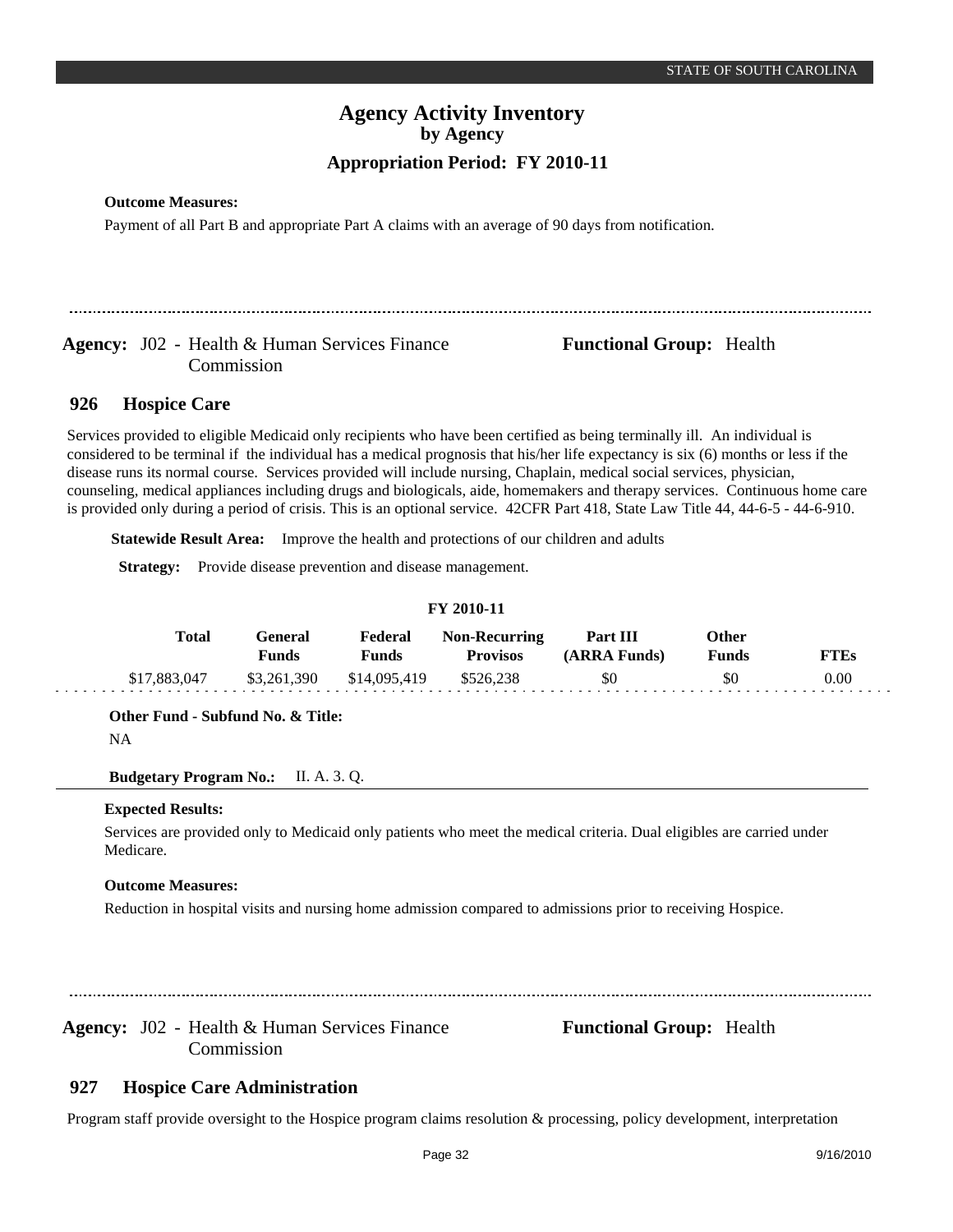## **Appropriation Period: FY 2010-11**

&clarification. Administrative staff enters hospice election, discharge, and revocation data into the Medicaid Management Information System (MMIS) and Recipient Special Program (RSP) in order for providers to receive timely payment. Staff provide programmatic technical assistance for newly contracted providers and annually determine reimbursement rates. Staff collect annual Medicaid Client Data Summaries from each provider to analyze and compile for a statewide utilization report.

**Statewide Result Area:** Improve the health and protections of our children and adults

**Strategy:** Provide disease prevention and disease management.

### **FY 2010-11**

| Total     | General<br>Funds | Federal<br>Funds | <b>Non-Recurring</b><br><b>Provisos</b> | Part III<br>(ARRA Funds) | Other<br>Funds | <b>FTEs</b> |
|-----------|------------------|------------------|-----------------------------------------|--------------------------|----------------|-------------|
| \$104.992 | \$31,561         | \$67,983         | \$0                                     | \$0                      | \$5.448        | 1.50        |

### **Other Fund - Subfund No. & Title:**

3441 - State Agencies - Medicaid Allocation - \$1,021; 3442 - State Agencies - Special Grants - \$3,298; 35B4 - Medicaid Sponsored Workers - \$1,129

### **Budgetary Program No.:** II.A.1.A

### **Expected Results:**

The Medicaid Hospice program, through analytical review of Federal Regulations, will reimburse hospice providers. Hospice provider claims are paid appropriately and correctly. Maintenance of provider base. Prior authorization is required prior to election of the benefits by the program staff.

### **Outcome Measures:**

All contracted providers will maintain compliance with the Medicaid program guidelines, educated in correct billing practices. Providers will be reimbursed for Medicaid only patients in the community and Medicaid R&B payments will be reimburses for dual eligibles and Medicaid only in NFs.

Agency: J02 - Health & Human Services Finance **Functional Group:** Health Commission

#### **Optional State Supplemental 928**

Optional State Supplementation is designed to provide a monthly entitlement payment on behalf of an eligible aged, blind, or disabled individual who lives in a licensed community residential care facility that is enrolled with SCDHHS to participate in the OSS program. Regulatory authority for this program is found at Title XVI, Section 1616(a) of the Social Security Act, 42 CFR Part 435.230, SC State Regulations, Chapter 114, Article 19.

**Statewide Result Area:** Improve the health and protections of our children and adults

**Strategy:** Provide increased access to insurance and private payment for healthcare.

### **FY 2010-11**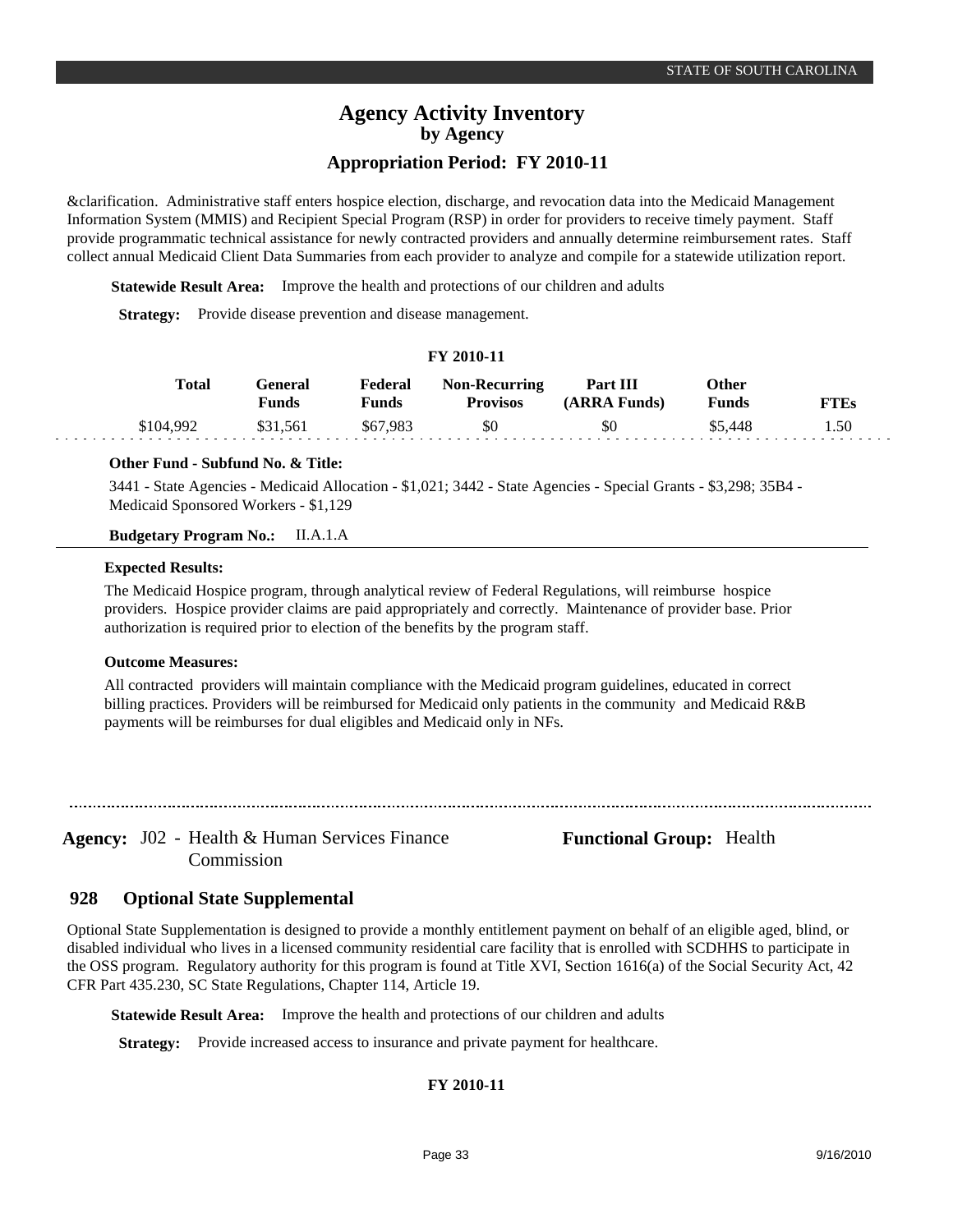## **Appropriation Period: FY 2010-11**

| <b>Total</b>                                                                                                                                                                                  | <b>General</b><br><b>Funds</b>                    | Federal<br><b>Funds</b> | <b>Non-Recurring</b><br><b>Provisos</b>                                                   | Part III<br>(ARRA Funds)                                                                                      | Other<br><b>Funds</b> | <b>FTEs</b> |
|-----------------------------------------------------------------------------------------------------------------------------------------------------------------------------------------------|---------------------------------------------------|-------------------------|-------------------------------------------------------------------------------------------|---------------------------------------------------------------------------------------------------------------|-----------------------|-------------|
| \$18,371,059                                                                                                                                                                                  | \$17,830,460                                      | \$0                     | \$540,599                                                                                 | \$0                                                                                                           | \$0                   | 0.00        |
| Other Fund - Subfund No. & Title:                                                                                                                                                             |                                                   |                         |                                                                                           |                                                                                                               |                       |             |
| <b>NA</b>                                                                                                                                                                                     |                                                   |                         |                                                                                           |                                                                                                               |                       |             |
| <b>Budgetary Program No.:</b>                                                                                                                                                                 | II. A. 3. R.                                      |                         |                                                                                           |                                                                                                               |                       |             |
| <b>Expected Results:</b>                                                                                                                                                                      |                                                   |                         |                                                                                           |                                                                                                               |                       |             |
|                                                                                                                                                                                               |                                                   |                         | from the facility as indicated on the monthly billing document submitted by the facility. | A monthly payment is made to the CRCF for the actual number of days that the resident received room and board |                       |             |
| <b>Outcome Measures:</b>                                                                                                                                                                      |                                                   |                         |                                                                                           |                                                                                                               |                       |             |
| count.                                                                                                                                                                                        |                                                   |                         |                                                                                           | Appropriated funds will be monitored to ensure number of residents funded does not exceed recipient maximum   |                       |             |
|                                                                                                                                                                                               |                                                   |                         |                                                                                           |                                                                                                               |                       |             |
|                                                                                                                                                                                               |                                                   |                         |                                                                                           |                                                                                                               |                       |             |
| <b>Agency:</b> J02 - Health & Human Services Finance                                                                                                                                          | Commission                                        |                         |                                                                                           | <b>Functional Group:</b> Health                                                                               |                       |             |
| 929                                                                                                                                                                                           | <b>Optional State Supplemental Administration</b> |                         |                                                                                           |                                                                                                               |                       |             |
| Provides support to Residential Care Facilities participating in the OSS program through claims resolution & processing, policy<br>development, interpretation clarification and sanctioning. |                                                   |                         |                                                                                           |                                                                                                               |                       |             |
|                                                                                                                                                                                               |                                                   |                         | Statewide Result Area: Improve the health and protections of our children and adults      |                                                                                                               |                       |             |
| <b>Strategy:</b>                                                                                                                                                                              |                                                   |                         | Provide increased access to insurance and private payment for healthcare.                 |                                                                                                               |                       |             |

| FY 2010-11 |                         |                         |                                         |                          |                |             |  |  |  |
|------------|-------------------------|-------------------------|-----------------------------------------|--------------------------|----------------|-------------|--|--|--|
| Total      | General<br><b>Funds</b> | Federal<br><b>Funds</b> | <b>Non-Recurring</b><br><b>Provisos</b> | Part III<br>(ARRA Funds) | Other<br>Funds | <b>FTEs</b> |  |  |  |
| \$227.481  | \$68.381                | \$147.296               | \$0                                     | \$0                      | \$11.804       | 3.25        |  |  |  |

### **Other Fund - Subfund No. & Title:**

3441 - State Agencies - Medicaid Allocation - \$2,211; 3442 - State Agencies - Special Grants - \$7,147; 35B4 - Medicaid Sponsored Workers - \$2,446

**Budgetary Program No.:** II.A.1.A

### **Expected Results:**

والوالو

To determine the aggregate annual cost increase incurred by providers rendering services under the South Carolina Optional State Supplement Program. Maintenance of provider base. Increase in enrollment. Quality health care for Medicaid beneficiaries. Sanctioning to ensure quality facilities provide quality care.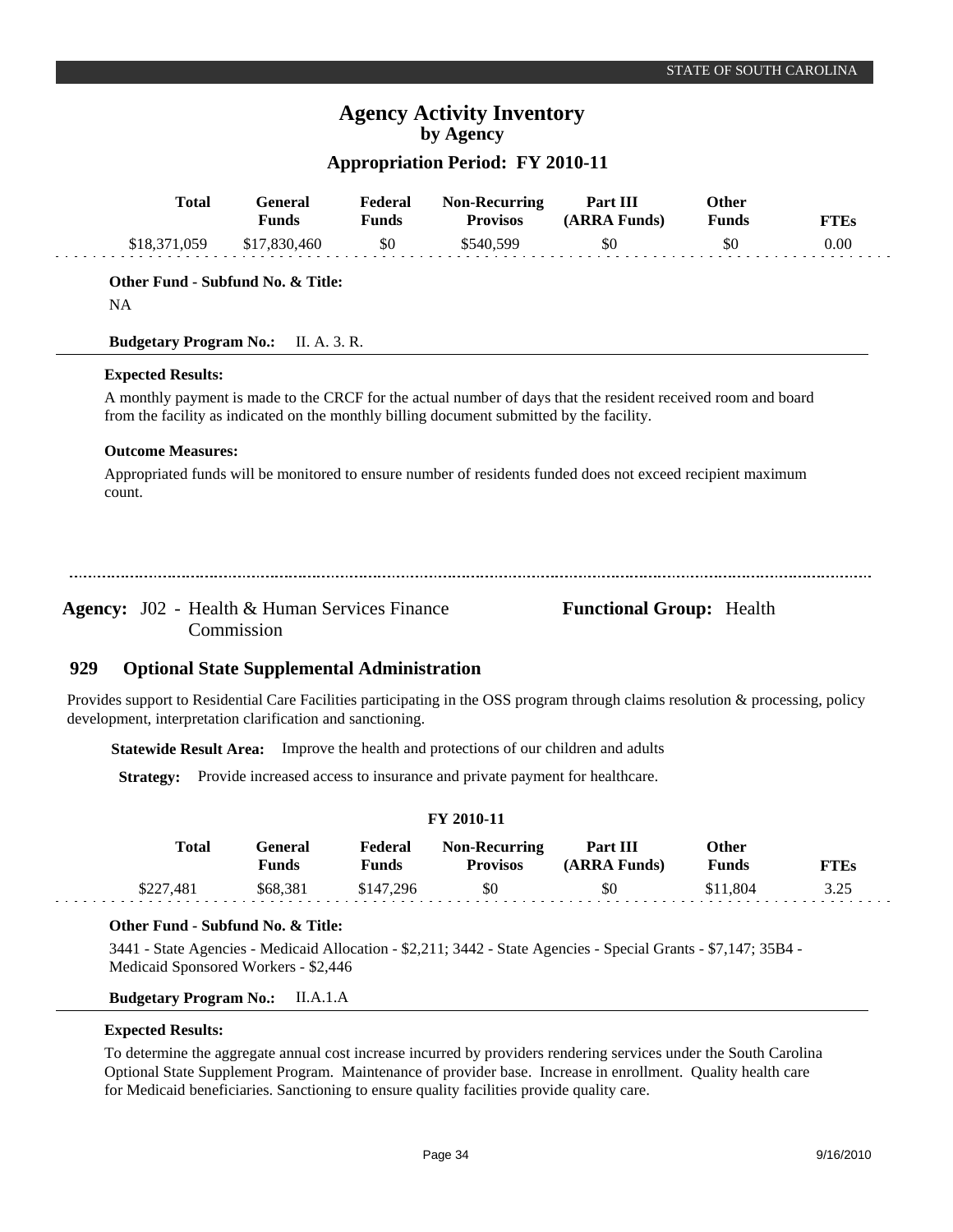### **Outcome Measures:**

A monthly payment is made to the CRCF for the actual number of days that the resident received room and board from the facility as indicated on the monthly billing document submitted by the facility. Rate Setting - Reviewed 268 FY 2009 residential care facility cost reports to determine the aggregate annual cost increase incurred by the providers participating in the Optional State Supplementation Program.

Agency: J02 - Health & Human Services Finance **Functional Group:** Health Commission

#### **Integrated Personal Care 930**

SCDHHS/IPC nurses conduct medical assessments, review and approve appropriate care plans, monitor provision of personal care and provide support to the nurse employed by contracted facilities.

**Statewide Result Area:** Improve the health and protections of our children and adults

**Strategy:** Provide disease prevention and disease management.

| Total       | General<br>Funds | Federal<br>Funds | <b>Non-Recurring</b><br><b>Provisos</b> | Part III<br>(ARRA Funds) | Other<br>Funds | <b>FTEs</b> |
|-------------|------------------|------------------|-----------------------------------------|--------------------------|----------------|-------------|
| \$2,426,732 | \$568.917        | \$1,786,404      | \$71.411                                | \$0                      | \$0            | 0.00        |

**FY 2010-11**

**Other Fund - Subfund No. & Title:**

NA

**Budgetary Program No.:** II. A. 3. S.

### **Expected Results:**

Care plans will meet the needs of residents; aides trained and determined competent to provide personal care services will deliver appropriate services. Unlicensed staff will be trained and monitored by licensed nurses employed by contracted facilities.

### **Outcome Measures:**

Eligible residents will receive additional assistance with personal care from facility staff.

Agency: J02 - Health & Human Services Finance **Functional Group:** Health Commission

#### **School for the Deaf and Blind 931**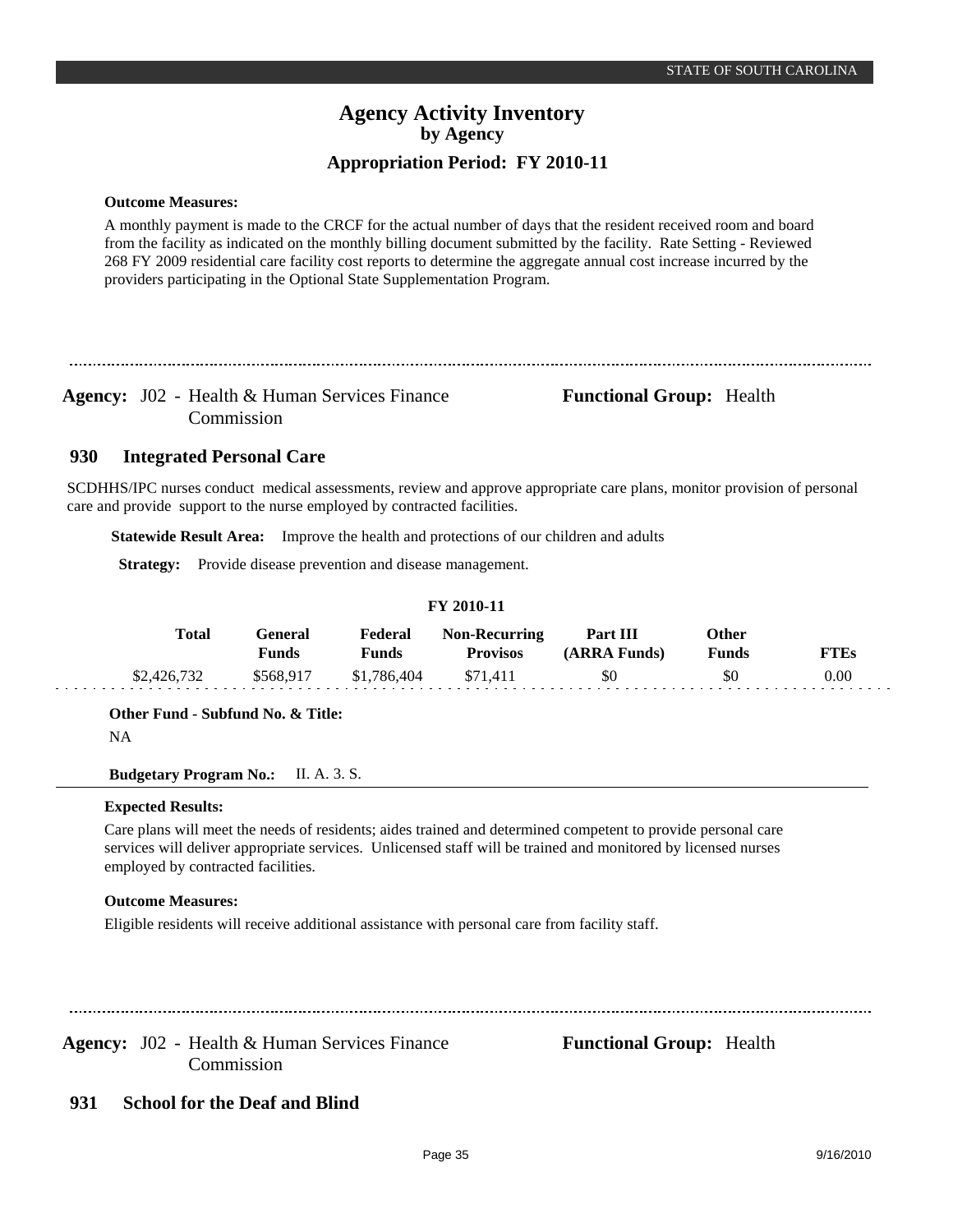SBS/EI: The services are delivered based on medical necessity and individual treatment plans. These services include physical therapy, audiology, occupational therapy, speech therapy, nursing services, targeted case management services, and family training for the purpose of evaluating and treating disorders in children with the optimal goal of improving function. BHS: Financial support is provided for the provision of Wraparound services provided to deaf and blind children who are emotionally/behaviorally disturbed.

**Statewide Result Area:** Improve the health and protections of our children and adults

**Strategy:** Provide increased access to insurance and private payment for healthcare.

### **FY 2010-11**

| Total       | General<br>Funds | Federal<br>Funds | <b>Non-Recurring</b><br><b>Provisos</b> | <b>Part III</b><br>(ARRA Funds) | Other<br>Funds | <b>THES</b> |
|-------------|------------------|------------------|-----------------------------------------|---------------------------------|----------------|-------------|
| \$5,738,144 | \$0              | \$4,099,739      | \$168.854                               | \$0                             | \$1,469,551    | $0.00\,$    |

**Other Fund - Subfund No. & Title:**

3441 - St Agencies Medicaid Allocation - \$1,469,551

**Budgetary Program No.:** II. A. 4. H.

### **Expected Results:**

SBS: Identifying, coordinating and treating of medical conditions to increase level of functioning. EI: Early Intervention: Will provide assurance of timely access to community services and programs that can best meet the individuals needs. Family Training, trains parents/caregivers in the use of developmentally appropriate activities to enhance their child's development and family supports assure that each person receives needed services in a supportive, effective, efficient, and cost effective manner. BHS: Wraparound Services are provided to children under 21 years of age who have special emotional/behavioral needs and their families. Specifically assessment, care planning, referral and linkage and monitoring and follow-up may be provided. These services are provided in order to stabilize or strengthen the child's current placement or prevent out of home care. Wraparound services are treatment oriented and goal directed. Without Wraparound Services, such as counseling, therapy, behavioral intervention, or independent living skills, the child may be in risk of placement disruption.

### **Outcome Measures:**

SBS: Increase access to care, provide early detection, increase beneficiary utilization of prevention services and early detection. Another measure is the extent to which coordination of care exists between public and provide providers.EI: Early detection of genetic disorders will enhance treatment modalities for increased quality of life for Medicaid recipients. Coordination of services and care with public and private providers. Outcomes are developed in conjunction with the families based on mutually identified needs. BHS: youth will function better at home, at school and in the community. Outcomes include prevention of more costly and restrictive treatment options through adherence to a philosophy of community based, most normative and least restrictive services delivery and the facilitation of permanency through reunification or permanent guardianship. Another measure is the extent to which coordination of care exists between public and private providers. Total Transactions: 49,440 Cost per Transaction: \$64.52 Total Recipients: 883 Cost per Recipient: \$3,612

......................................

Agency: J02 - Health & Human Services Finance **Functional Group:** Health Commission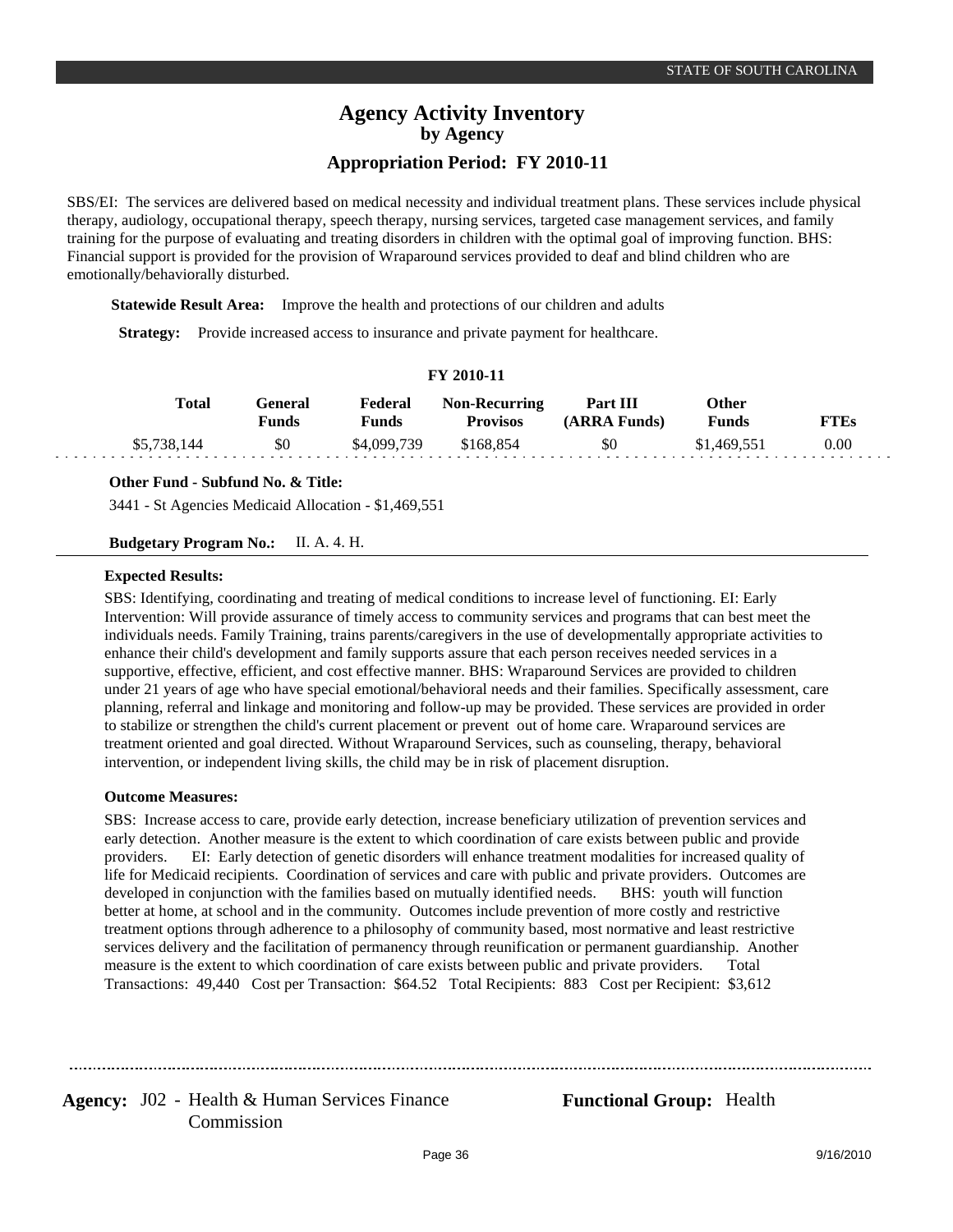#### **DSS Medicaid Services 932**

Behavioral Health Services: Specialized Foster Home Services (SHFS) and Medical Therapeutic Foster Care home services are residential services provided in specially recruited, professionally supervised therapeutic foster homes. providing mental health and rehabilitative treatment programs for Medicaid eligible children. Early Intervention: The Medically Fragile Foster Parent Training Service assist foster parents of medically fragile children to manage their health care needs.

**Statewide Result Area:** Improve the health and protections of our children and adults

**Strategy:** Provide increased access to insurance and private payment for healthcare.

### **FY 2010-11**

| Total        | Feneral<br>Funds | Federal<br>Funds | <b>Non-Recurring</b><br><b>Provisos</b> | Part III<br>(ARRA Funds) | Other<br>Funds | FTEs |
|--------------|------------------|------------------|-----------------------------------------|--------------------------|----------------|------|
| \$44,505,804 | \$0              | \$31,798,117     | \$1,309,657                             | \$0                      | .398.030       | 0.00 |

### **Other Fund - Subfund No. & Title:**

3441 - St Agencies Medicaid Allocation - \$7,732,424; 3476 - Matching Funds - \$3,665,606

**Budgetary Program No.:** II. A. 4. I.

### **Expected Results:**

BHS: Specialized Foster Home Services (SHFS) and Medical Therapeutic Foster Care home services provide mental health and rehabilitative treatment programs for Medicaid eligible children in specially supervised homes. EI: Continuity of care, provides access to community based services and reduces costly hospitalizations. This service supports placement of children in foster care and leads to longevity of placement.

### **Outcome Measures:**

BHS: Outcomes include prevention of more costly and restrictive treatment options through adherence to a philosophy of community based, most normative and least restrictive services delivery. Another measure is the extent to which coordination of care exists between public and private providers. EI: Quality of life, children remain in a natural environment and move from foster care to adoption more readily. Coordination of services and care with public and private providers. Total Transactions: 80,005 Cost per Transaction: \$207.75 Total Recipients: 3,177 Cost per Recipient: \$5,232

Agency: J02 - Health & Human Services Finance **Functional Group:** Health Commission

#### **DJJ Medicaid Services 933**

Behavioral Health Services: Financial support is provided for the provision of mental health and rehabilitative services to clients of DJJ who are emotionally disturbed and who are residing in the community. All services are based on medical necessity and an individualized treatment plan. Support for mental health and rehabilitative residential services is also provided under some circumstances.

**Statewide Result Area:** Improve the health and protections of our children and adults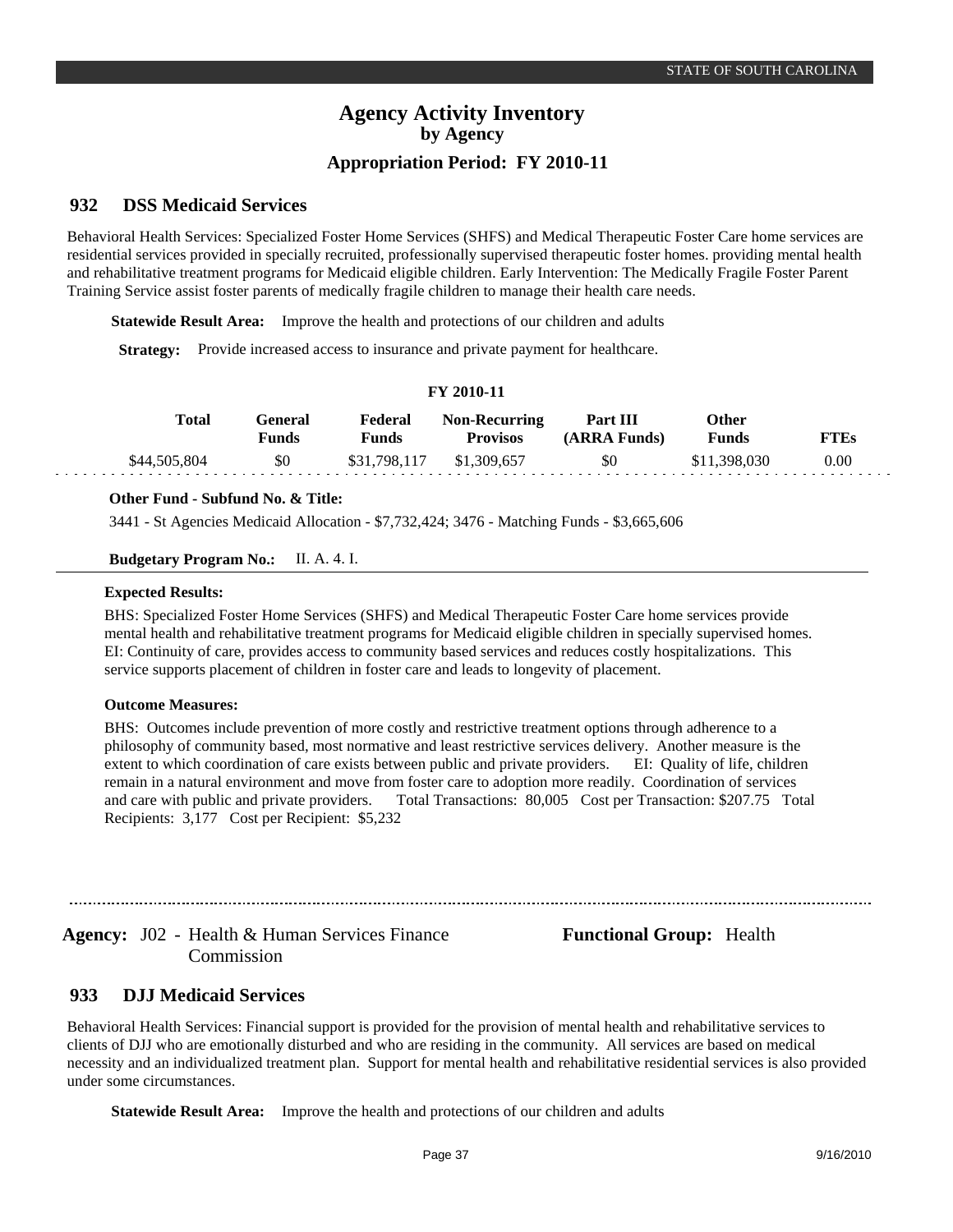### **Appropriation Period: FY 2010-11**

**Strategy:** Provide increased access to insurance and private payment for healthcare.

### **FY 2010-11**

| <b>Total</b> | General<br>Funds | Federal<br>Funds | <b>Non-Recurring</b><br><b>Provisos</b> | Part III<br>(ARRA Funds) | Other<br><b>Funds</b> | <b>FTEs</b> |
|--------------|------------------|------------------|-----------------------------------------|--------------------------|-----------------------|-------------|
| \$51,913,349 | \$0              | \$37,090,594     | \$1,527,637                             | \$0                      | \$13,295,118          | 0.00        |

### **Other Fund - Subfund No. & Title:**

3441 - St Agencies Medicaid Allocation - \$9,415,603; 3476 - Matching Funds - \$3,879,515

**Budgetary Program No.:** II. A. 4. J.

### **Expected Results:**

SCDJJ makes available to Medicaid eligible children under age 21 mental health and rehabilitative services based on an individualized treatment plan and documented medical necessity. Services will enhance community safety and well-being as re-offense rates drop and children are able to improve functioning at home, in school and in the community.

### **Outcome Measures:**

Due to treatment for serious emotional disturbance, a decrease is anticipated in involvement with the juvenile justice system. Community tenure for these clients is expected to increase as a result of treatment. Another measure is the extent to which coordination of care exists between public and private providers. Total Transactions: 13,772 Cost per Transaction: \$285.35 Total Recipients: 1,468 Cost per Recipient: \$2,677

Agency: J02 - Health & Human Services Finance **Functional Group:** Health Commission

#### **Dept of Education Medicaid 934**

Financial support is provided to Medicaid eligible children under 21 to include emotionally disturbed children. The services are delivered based on medical necessity and individual treatment plans. These services include physical therapy, community-based wraparound services, therapeutic behavioral services, psychosocial rehabilitation services, audiology, Medicaid adolescent pregnancy prevention services, occupational therapy, speech therapy, nursing services and psychological testing services provided in local school districts for the purpose of evaluating and treating disorders in children with the optimal goal of improving function. Nursing Services for Children under 21 involves the provision of specialized health care services to children needing primary health care services.

**Statewide Result Area:** Improve the health and protections of our children and adults

**Strategy:** Provide increased access to insurance and private payment for healthcare.

| <b>FY 2010-11</b> |                  |                  |                                         |                          |                              |             |  |  |  |
|-------------------|------------------|------------------|-----------------------------------------|--------------------------|------------------------------|-------------|--|--|--|
| Total             | General<br>Funds | Federal<br>Funds | <b>Non-Recurring</b><br><b>Provisos</b> | Part III<br>(ARRA Funds) | <b>Other</b><br><b>Funds</b> | <b>FTEs</b> |  |  |  |
| \$74,326,883      | \$0              | \$53,104,420     | \$2,187,192                             | \$0                      | \$19,035,271                 | 0.00        |  |  |  |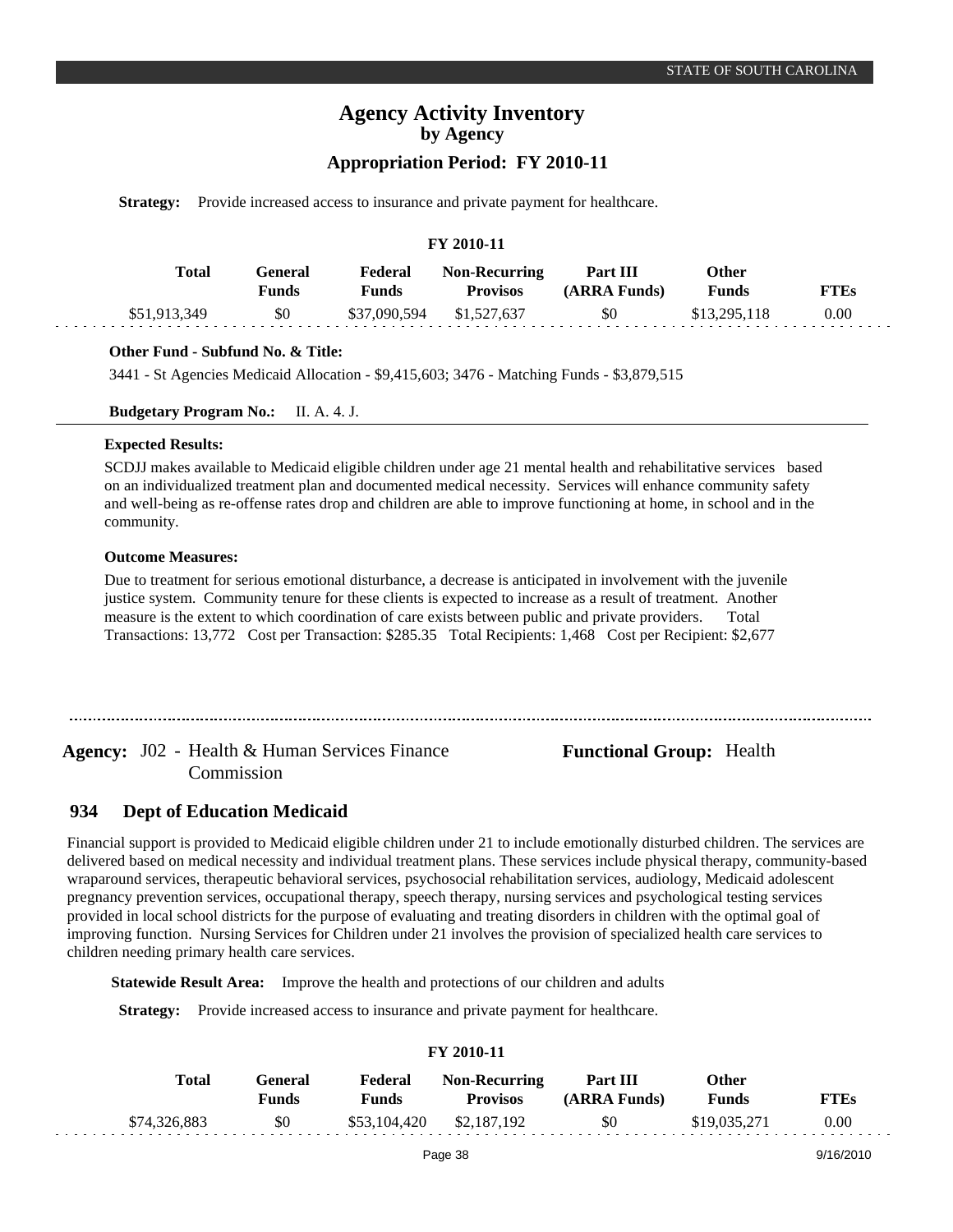### **Other Fund - Subfund No. & Title:**

3441 - St Agencies Medicaid Allocation - \$19,035,271

### **Budgetary Program No.:** II. A. 4. K.

### **Expected Results:**

BHS: Each school district determines which of these services will be offered to Medicaid eligible emotionally disturbed children. Services are provided to integrate therapeutic interventions with education to reduce maladaptive behaviors and foster healthy family relationships. Certain services are designed to prevent child maltreatment and increase the families' family's enhanced ability to meet the therapeutic needs of the child. Other services prevent more costly and restrictive treatment options and assist children in functioning successfully within their home and school environments. School Based: Identifying, coordinating and treating of medical conditions to increase level of functioning.

### **Outcome Measures:**

BHS: Anticipated outcomes include improved functioning and performance in school, at home and in the community. Other measures evaluate whether children that received these services are residing with a consistent, stable caregiver, whether children receiving these services remain in a regular day care or school program after discharge and whether there are fewer attendance problems, suspensions and other disciplinary actions. SBS: Increase access to care, provide early detection, increase beneficiary utilization of prevention services and early detection. Another measure is the extent to which coordination of care exists between public and private providers. Total Transactions: 2,056,141 Cost per Transaction: \$25.29 Total Recipients: 120,557 Cost per Recipient: \$431

# Agency: J02 - Health & Human Services Finance **Functional Group:** Health Commission

#### **Commission for the Blind 935**

EI: Case management services are available to Medicaid eligible sensory impaired individuals, to include low vision services.

**Statewide Result Area:** Improve the health and protections of our children and adults

**Strategy:** Provide increased access to insurance and private payment for healthcare.

| <b>FY 2010-11</b> |                  |                  |                                         |                          |                |             |  |  |
|-------------------|------------------|------------------|-----------------------------------------|--------------------------|----------------|-------------|--|--|
| Total             | General<br>Funds | Federal<br>Funds | <b>Non-Recurring</b><br><b>Provisos</b> | Part III<br>(ARRA Funds) | Other<br>Funds | <b>FTEs</b> |  |  |
| \$337,884         | \$0              | \$232,838        | \$9.943                                 | \$0                      | \$95,103       | 0.00        |  |  |

**Other Fund - Subfund No. & Title:**

3476 - Matching Funds - \$95,103

**Budgetary Program No.:** II. A. 4. L.

**Expected Results:**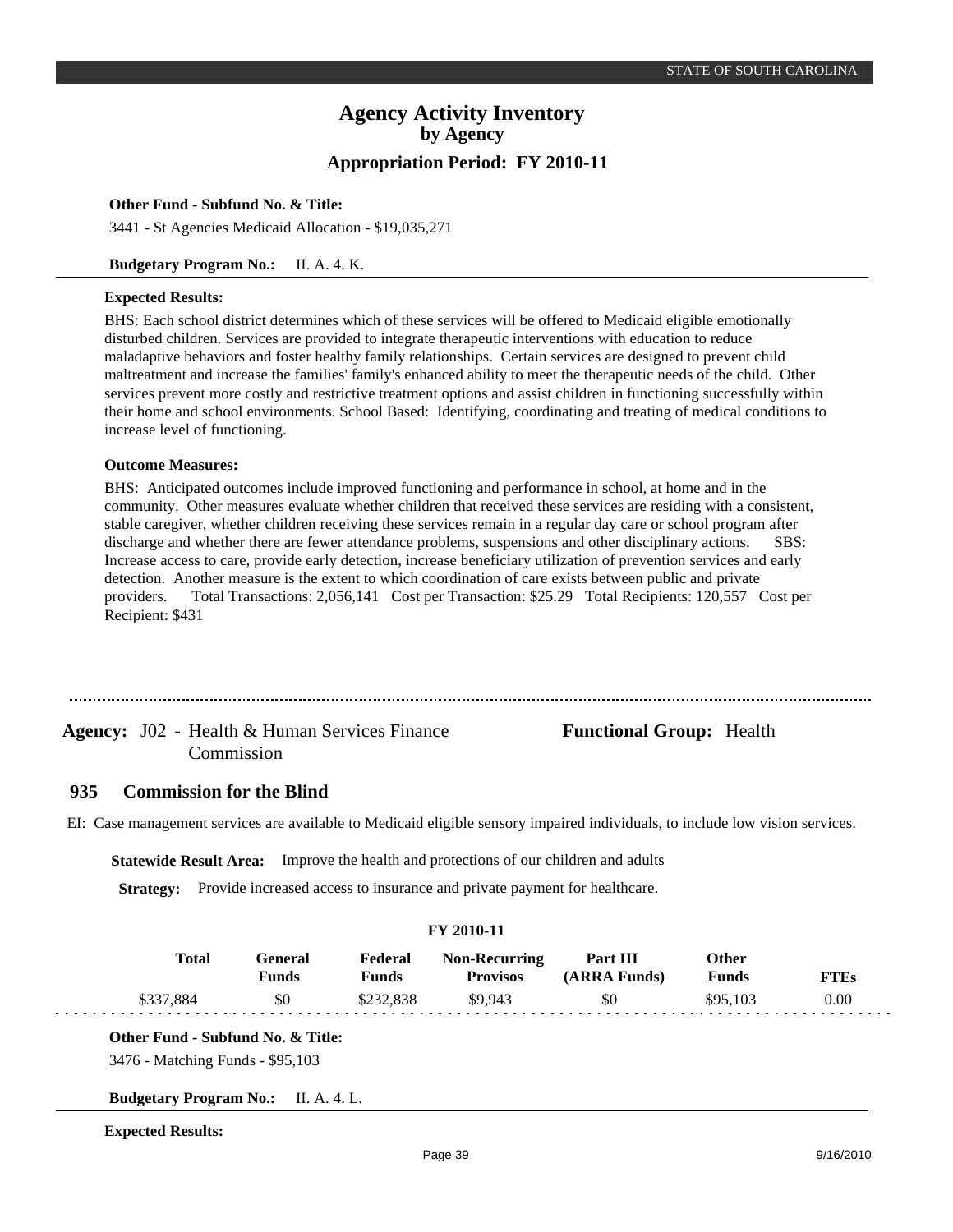EI: To ensure that follow up monitoring will take place in schools and in homes to assure maximum use of devices/aids to maximum the use of any remaining sight.

### **Outcome Measures:**

Enhanced treatment modalities for increased quality of life. Coordination of services and care with public and private providers. Total Transactions: 21 Cost per Transaction: \$48.08 Total Recipients: 27 Cost per Recipient: \$55

Agency: J02 - Health & Human Services Finance **Functional Group:** Health Commission

#### **Emotionally Disturbed Children 936**

Financial support is provided to ensure coordinated, comprehensive access to services for ISCEDC children. The Community Alternatives to Psychiatric Residential Treatment Facilities for Children Demonstration Grant and Waiver is designed to provide children with serious emotional disturbances a comprehensive and coordinated array of community based services so that they can live at home or in least restrictive settings while receiving appropriate care. This demonstration project will serve as a pilot project to develop a better statewide service delivery system for families with children suffering from serious emotional disturbances. Both public and private providers must enroll to provider waiver services. Participants must meet level of care requirements and financial eligibility. Timeline for this demonstration grant/waiver is October 1, 2007 to September 30, 2012.

**Statewide Result Area:** Improve the health and protections of our children and adults

**Strategy:** Provide increased access to insurance and private payment for healthcare.

### **FY 2010-11**

| Total        | General)<br>Funds | Federal<br>Funds | <b>Non-Recurring</b><br><b>Provisos</b> | Part III<br>(ARRA Funds) | <b>Other</b><br><b>Funds</b> | <b>FTEs</b> |
|--------------|-------------------|------------------|-----------------------------------------|--------------------------|------------------------------|-------------|
| \$83,891,994 | \$0               | \$59,423,332     | \$2,468,662                             | \$0                      | \$22,000,000                 | $0.00\,$    |

### **Other Fund - Subfund No. & Title:**

3861 - Services Fund for EDC - \$21,740,000; 3476 - Matching Funds - \$260,000

### **Budgetary Program No.:** II. A. 5.

### **Expected Results:**

Access to services is enhanced by arranging needed care and services, monitoring the cases on an on-going basis, providing crisis assessment and referral services and providing needed follow-up and communicating regularly with other involved agencies/providers. Specifically, assessment, care planning, referral and linkage and monitoring and follow-up are among the services that may be provided. These services are designed to address therapeutic placements of emotionally disturbed children in SC, the quality of treatment services, the avoidance of more costly and restrictive treatment options, adherence to a philosophy of community based, most normative and least restrictive services delivery and the facilitation of permanency through reunification or permanent guardianship are outcomes. With Community Alternatives to Psychiatric Residential Treatment Facilities for Children Demonstration Grant and Waiver we expect to increase the number of children served in the community in the least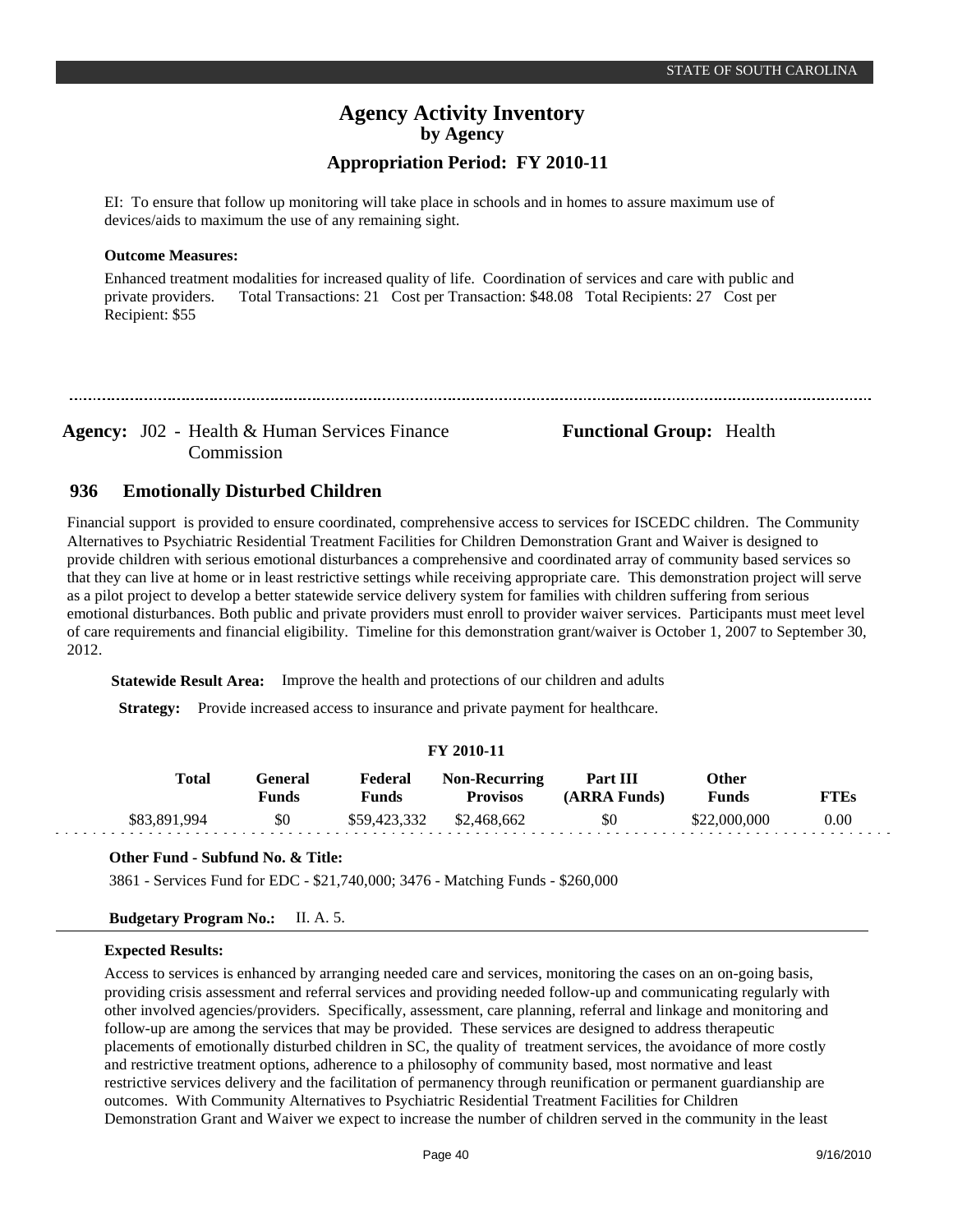restrictive setting.

### **Outcome Measures:**

Improved functioning and security for seriously emotionally disturbed children. In addition to improving quality of life, this should lead to a reduction in the costs associated with the treatment of these conditions by increasing community tenure. The occurrence and severity of disabilities will be reduced where possible. Clients will function at an optimal level in the least restrictive level of care. Functioning will improve at school, at home and in the community. Another measure is the extent to which coordination of care exists between public and private providers. Total Transactions: 43,841 Cost per Transaction: \$902.78 Total Recipients: 1,999 Cost per Recipient: \$19,799

Agency: J02 - Health & Human Services Finance **Functional Group:** Health Commission

#### **Disproportionate Share 937**

The South Carolina Medicaid Disproportionate Share Program (DSH) provides qualifying DSH hospitals with funding that allows the hospitals to recover a portion or all of its uncompensated Medicaid HMO and uninsured patient costs. Includes \$7,000,000 for MUSC Disproportionate Share from Proviso 90.12.

**Statewide Result Area:** Improve the health and protections of our children and adults

**Strategy:** Provide increased access to insurance and private payment for healthcare.

### **FY 2010-11**

| Total         | General<br>Funds | Federal<br>Funds           | <b>Non-Recurring</b><br><b>Provisos</b> | Part III<br>(ARRA Funds) | Other<br>Funds | <b>FTEs</b> |
|---------------|------------------|----------------------------|-----------------------------------------|--------------------------|----------------|-------------|
| \$744,852,879 |                  | \$18,681,222 \$526,032,381 | \$21.913.389                            | \$0                      | \$178,225,887  | 2.50        |

### **Other Fund - Subfund No. & Title:**

3441 - St Agencies Medicaid Allocation - \$1,702; 3442 - State Agencies - Special Grants - \$5,497; 35B4 - Medicaid Sponsored Workers - \$1,881; 4479 - Indigent Care - \$133,250,056; 3476 Matching Funds - \$44,966,751

### **Budgetary Program No.:** II. A. 6. F.

### **Expected Results:**

To establish fair DSH qualification criteria and equitable Medicaid DSH payments for DSH qualifying hospitals contracting with the South Carolina Medicaid Program based upon a federally approved DSH payment methodology.

### **Outcome Measures:**

Based upon the Medicaid inpatient and outpatient cost to charge ratios determined from the analysis of the FY 2008 hospital cost reports, the analysis of HFY 2008 DSH qualification survey information, and the analysis of the HFY 2008 uninsured and SFY 2009 Medicaid HMO information from the qualifying DSH hospitals, calculated and made DSH payments to the 68 qualifying DSH hospitals.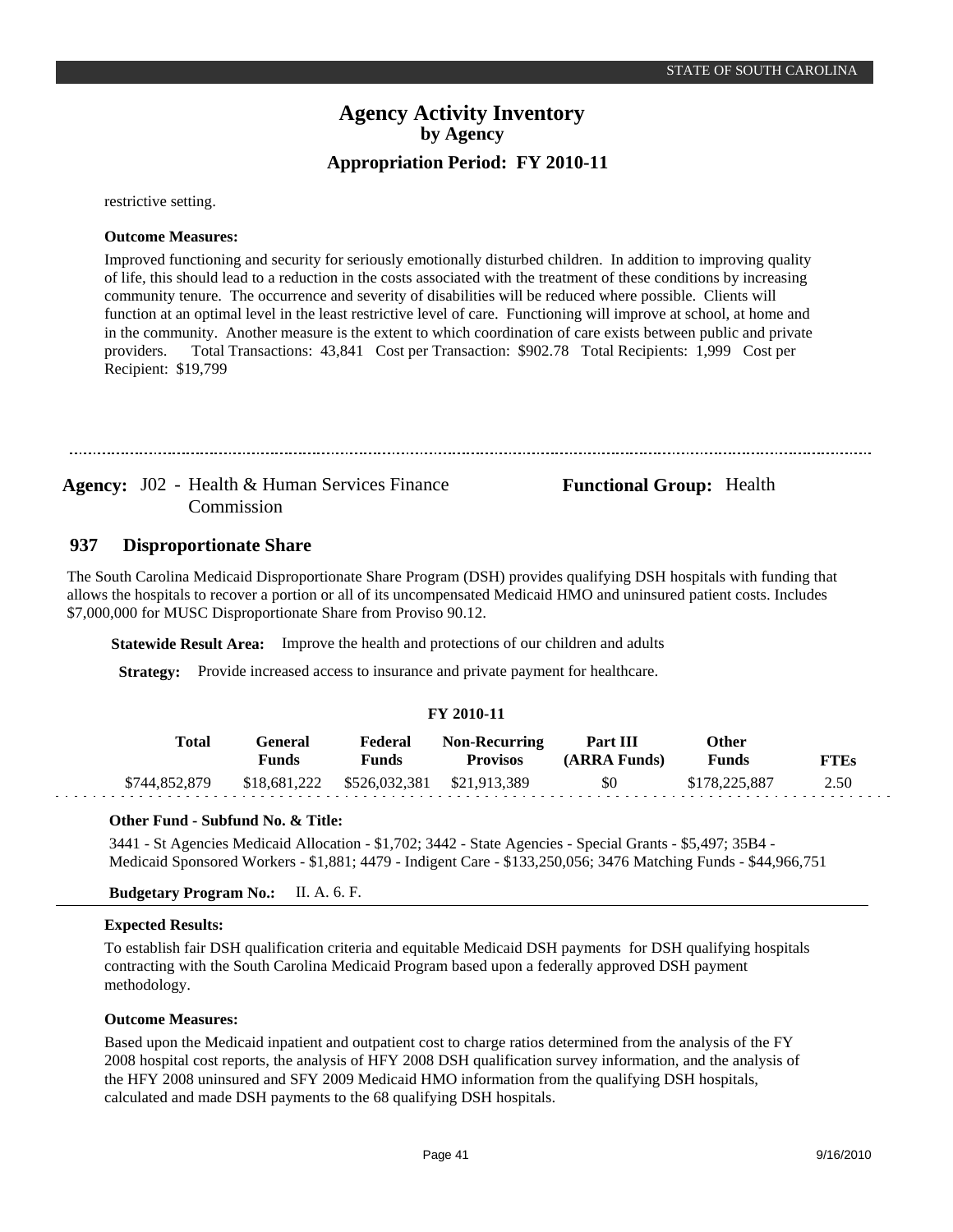### Agency: J02 - Health & Human Services Finance **Functional Group:** Health Commission

#### **Other Entities Medicaid Ser 938**

Payments made to private providers, with matching funds provided by other state agencies and public entities. Other payment adjustments that are not directly associated with a specific service line.

**Statewide Result Area:** Improve the health and protections of our children and adults

**Strategy:** Provide increased access to insurance and private payment for healthcare.

### **FY 2010-11**

| <b>Total</b> | General<br>Funds | Federal<br>Funds | <b>Non-Recurring</b><br>Provisos | Part III<br>(ARRA Funds) | Other<br><b>Funds</b> | FTEs |
|--------------|------------------|------------------|----------------------------------|--------------------------|-----------------------|------|
| \$29,245,226 | \$0              | \$20,715,311     | \$860,590                        | \$0                      | \$7,669,325           | 0.00 |

### **Other Fund - Subfund No. & Title:**

3441 - St Agencies Medicaid Allocation - \$7,669,325

### **Budgetary Program No.:** II. A. 6 C.

### **Expected Results:**

Medicaid eligible persons have access to services.

### **Outcome Measures:**

Total Recipients: 3,562 Total Transactions: 34,487

Agency: J02 - Health & Human Services Finance **Functional Group:** Health Commission

#### **Palmetto Senior Care 939**

PACE is a Medicaid State Plan program of comprehensive care that allows the frail elderly to live in their communities. PACE serves individuals age 55 and older who meet nursing facility level of care at Day Health Centers in specific counties, and who can be safely cared for in the community. PACE is a national program with benefits under Medicare and as an optional state benefit under Medicaid that focuses entirely on older people who are frail enough to meet their state's standards for nursing facility care. The program brings together all the medical, functional and social services needed for someone who otherwise might be in a nursing facility.

**Statewide Result Area:** Improve the health and protections of our children and adults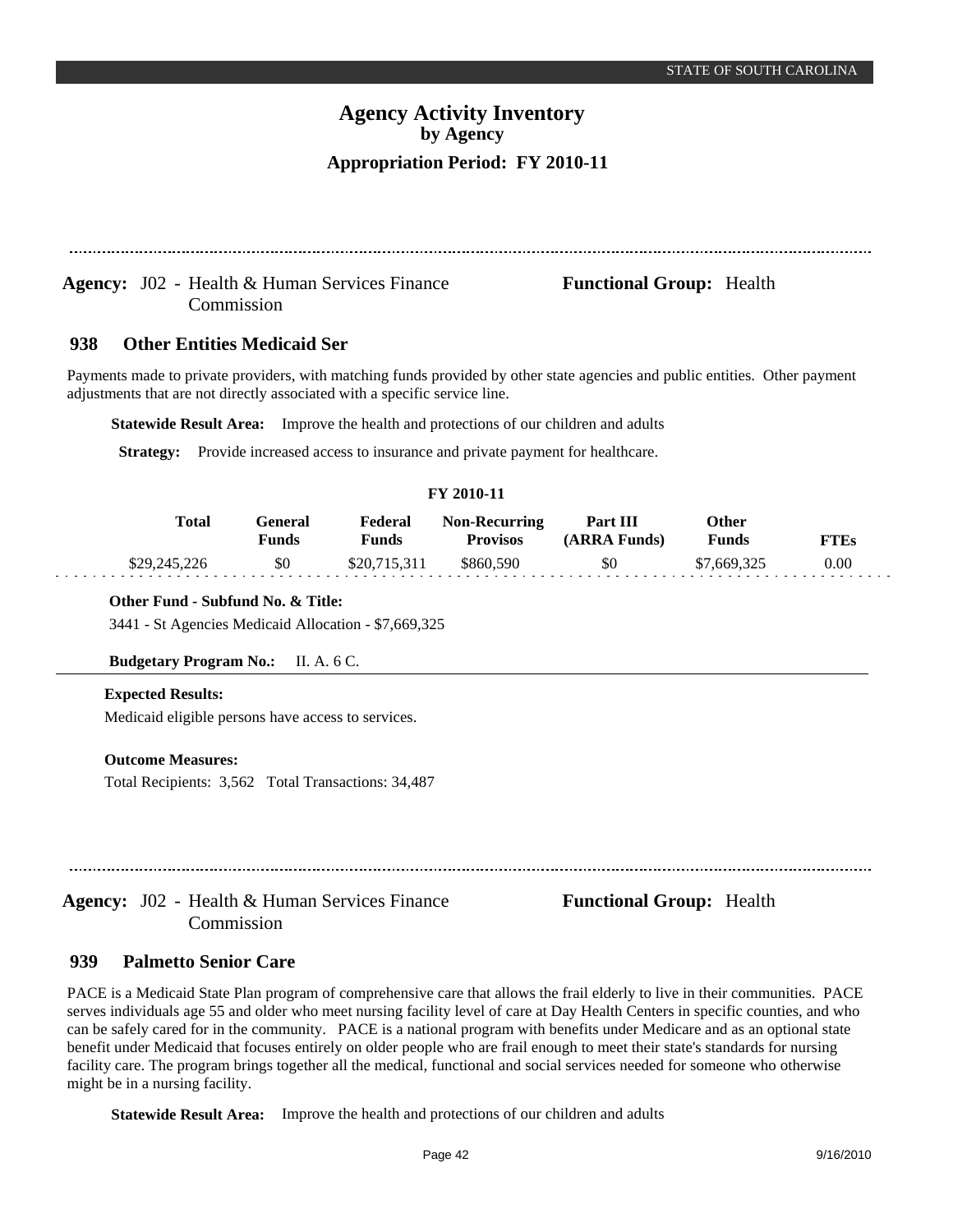## **Appropriation Period: FY 2010-11**

**Strategy:** Provide opportunities for employment and independence.

### **FY 2010-11**

| Total        | General<br><b>Funds</b>            | Federal<br>Funds | <b>Non-Recurring</b><br><b>Provisos</b> | Part III<br>(ARRA Funds) | Other<br><b>Funds</b> | <b>FTEs</b> |
|--------------|------------------------------------|------------------|-----------------------------------------|--------------------------|-----------------------|-------------|
| \$13,680,409 | \$2,871,086 \$10,406,754 \$402,569 |                  |                                         | \$0                      | \$0                   | 0.00        |

**Other Fund - Subfund No. & Title:**

NA

**Budgetary Program No.:** II. A. 3. W.

### **Expected Results:**

Under the terms of the program, PACE is required to be a cost-effective alternative to nursing facility care, providing total care at less then the average composite cost of the nursing facility rate and Community Choices HCB waiver expenditures . \*An interdisciplinary team of health professionals assesses the participant's needs, develops a comprehensive plan of care and provides for total care. Generally, services are provided in an adult day health center, but also may be given in the participant's home, a hospital, long-term care facility, or in a nursing facility. There is no co-pay, deductible or limit on services as authorized by the Interdisciplinary Team. Enrollment is voluntary, and once enrolled, PACE becomes the sole source of all Medicare and Medicaid covered services, as well as any other items or medical, social or rehabilitation services the PACE interdisciplinary team determines an enrollee needs. If a participant requires placement in a nursing facility, PACE is responsible and accountable for the care and services provided and regularly evaluates the participant's condition.

### **Outcome Measures:**

PACE actual costs are less than the average composite cost of the nursing facility rate and Community Choices HCB waiver expenditure

Agency: J02 - Health & Human Services Finance Functional Group: Health Commission

#### **MUSC Maxillofacial Services 940**

Special line item which includes the diagnosis, surgical and adjunctive treatment of diseases, injuries and defects involving both the functional and esthetic aspects of the hard and soft tissue of the oral and Maxillofacial regions. Dental: MUSC operates a Maxillofacial Prosthodontic Clinic that serves the needs of patients with severe Oral and Maxillofacial disfigurement as a result of cancer or trauma (gunshot wounds, fire, accidents, etc.).

**Statewide Result Area:** Improve the health and protections of our children and adults

**Strategy:** Provide disease prevention and disease management.

### **FY 2010-11**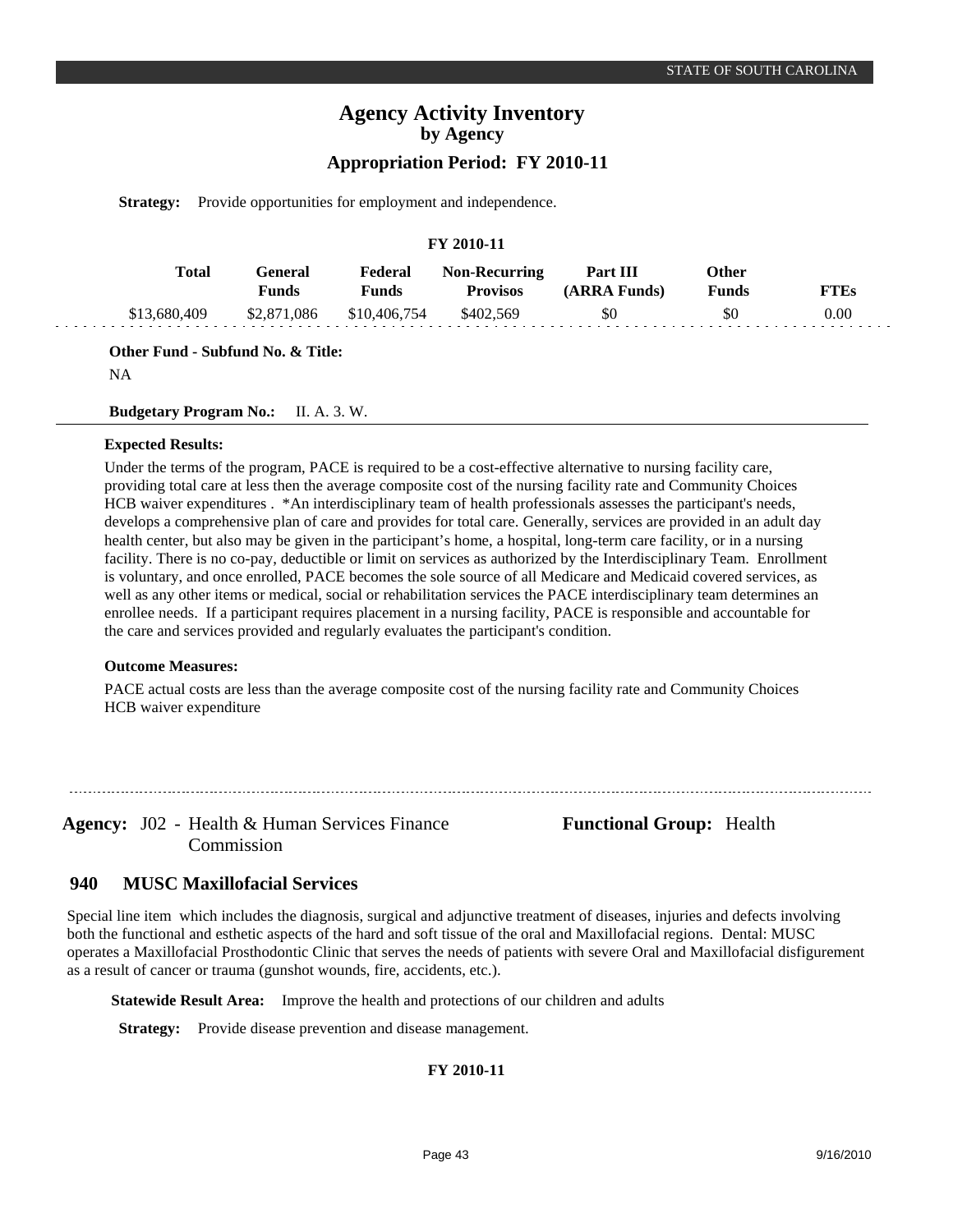## **Appropriation Period: FY 2010-11**

|     | <b>Total</b>                                         | <b>General</b><br><b>Funds</b>       | Federal<br><b>Funds</b> | <b>Non-Recurring</b><br><b>Provisos</b>                                          | Part III<br>(ARRA Funds)                                                                                                                                                                                                                 | Other<br><b>Funds</b> | <b>FTEs</b> |
|-----|------------------------------------------------------|--------------------------------------|-------------------------|----------------------------------------------------------------------------------|------------------------------------------------------------------------------------------------------------------------------------------------------------------------------------------------------------------------------------------|-----------------------|-------------|
|     | \$231,910                                            | \$225,086                            | \$0                     | \$6,824                                                                          | \$0                                                                                                                                                                                                                                      | \$0                   | 0.00        |
|     | Other Fund - Subfund No. & Title:<br><b>NA</b>       |                                      |                         |                                                                                  |                                                                                                                                                                                                                                          |                       |             |
|     | <b>Budgetary Program No.:</b>                        | II. A. 6. B.                         |                         |                                                                                  |                                                                                                                                                                                                                                          |                       |             |
|     | <b>Expected Results:</b>                             |                                      |                         |                                                                                  | Eligible persons have access to these services. Dental: Medicaid beneficiaries that have suffered from cancer or                                                                                                                         |                       |             |
|     |                                                      |                                      |                         |                                                                                  | trauma to the maxillofacial area are provided access to treatment that can repair and restore normal function.                                                                                                                           |                       |             |
|     | <b>Outcome Measures:</b>                             |                                      |                         |                                                                                  |                                                                                                                                                                                                                                          |                       |             |
|     |                                                      |                                      |                         |                                                                                  | Cost containment through improvement of beneficiaries' overall health by improving their ability to eat, swallow,<br>talk and have normal oral functions, resulting in beneficiaries' ability to obtain employment, regain independence. |                       |             |
|     | <b>Agency:</b> J02 - Health & Human Services Finance | Commission                           |                         |                                                                                  | <b>Functional Group:</b> Health                                                                                                                                                                                                          |                       |             |
| 941 |                                                      | <b>Other Agencies Administration</b> |                         |                                                                                  |                                                                                                                                                                                                                                          |                       |             |
|     |                                                      |                                      |                         | development, interpretation & clarification. Administers State Agency Contracts. | Provides support to Other Agencies participating in the Medicaid program through claims resolution & processing, policy                                                                                                                  |                       |             |
|     | <b>Statewide Result Area:</b>                        |                                      |                         | Improve the health and protections of our children and adults                    |                                                                                                                                                                                                                                          |                       |             |
|     | <b>Strategy:</b>                                     |                                      |                         | Provide increased access to insurance and private payment for healthcare.        |                                                                                                                                                                                                                                          |                       |             |
|     |                                                      |                                      |                         | FY 2010-11                                                                       |                                                                                                                                                                                                                                          |                       |             |

| Total        | General<br>Funds | Federal<br>Funds         | <b>Non-Recurring</b><br><b>Provisos</b> | Part III<br>(ARRA Funds) | Other<br><b>Funds</b> | <b>FTEs</b> |  |
|--------------|------------------|--------------------------|-----------------------------------------|--------------------------|-----------------------|-------------|--|
| \$95,362,948 | \$2,282,366      | \$63,686,493 \$2,748,027 |                                         | \$0                      | \$26,646,062          | 28.25       |  |

### **Other Fund - Subfund No. & Title:**

3441 - State Agencies - Medicaid Allocation - \$19,228; 3442 - State Agencies - Special Grants - \$6,301,986; 35B4 - Medicaid Sponsored Workers - \$21,258; 3476 - Matching Funds - \$20,303,590

### **Budgetary Program No.:** II.A.1.A

### **Expected Results:**

والوالو والوالو

- Maintenance of Other Agencies professionals base- Increase in enrollment of providers- Quality health care for Medicaid beneficiaries.

### **Outcome Measures:**

Claims resolution, written correspondence, and provider/beneficiary telephone inquiries.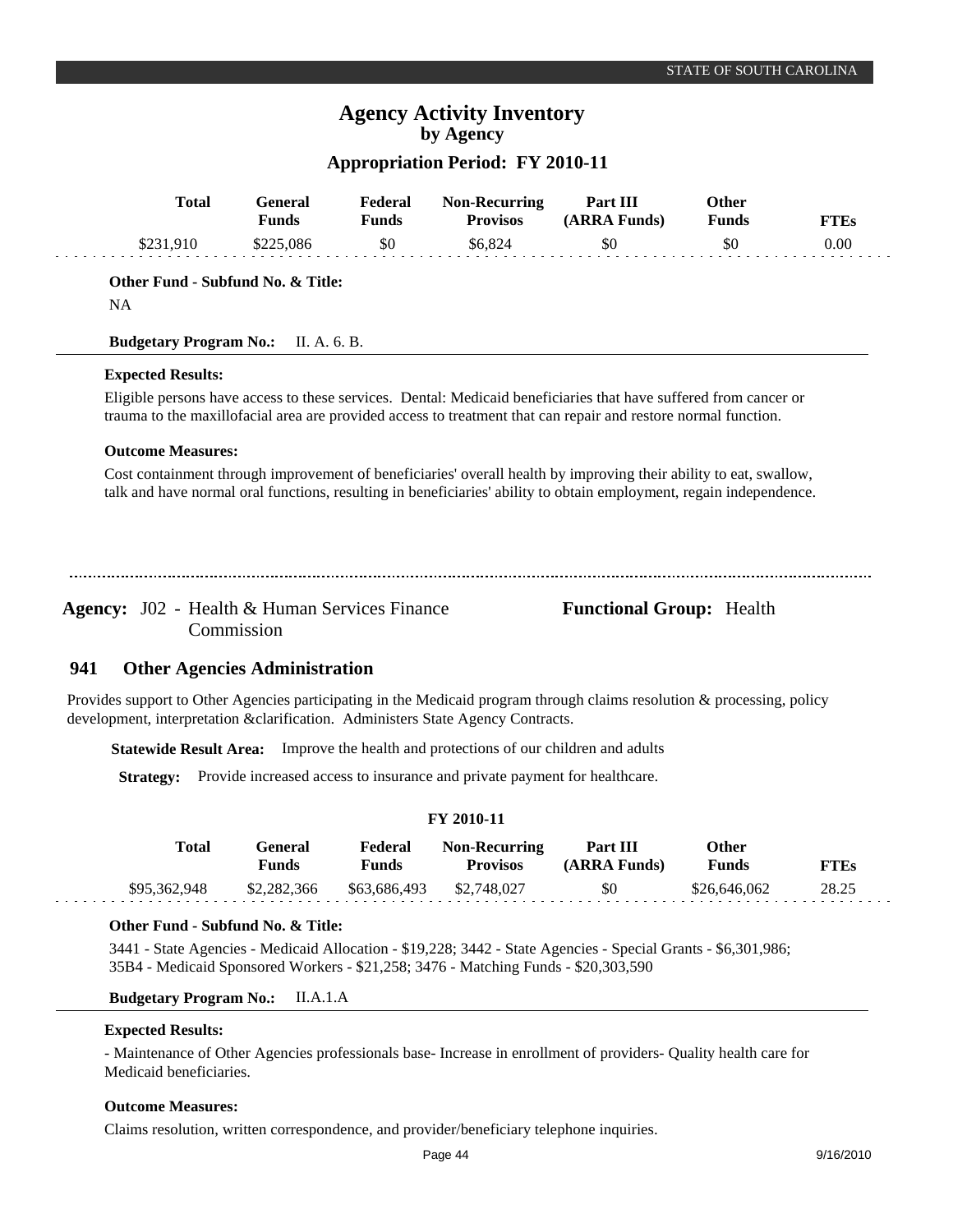## Agency: J02 - Health & Human Services Finance **Functional Group:** Health Commission

#### **Medicaid Eligibility 942**

Medicaid Eligibility determination is the primary activity of the 46 county offices of DHHS and the Central Eligibility Processing Division. All applicants for the SC Medicaid program must complete and submit a Medicaid application by mail or in person to an office of DHHS. The DHHS office staff approves or denies applications based on a combination of state and federal income and resource requirement and guidelines. Once approved, individuals are eligible to receive covered medical services, including hospital and doctor visits and prescriptions from an enrolled Medicaid provider until determined to no longer meet program requirements.

**Statewide Result Area:** Improve the health and protections of our children and adults

**Strategy:** Provide increased access to insurance and private payment for healthcare.

### **FY 2010-11**

| Total        | General<br><b>Funds</b> | Federal<br>Funds | <b>Non-Recurring</b><br><b>Provisos</b> | Part III<br>(ARRA Funds) | Other<br><b>Funds</b> | FTEs   |
|--------------|-------------------------|------------------|-----------------------------------------|--------------------------|-----------------------|--------|
| \$46,258,663 | \$8,879,210             | \$28,291,290     | \$602.912                               | \$0                      | \$8,485,251           | 450.50 |

### **Other Fund - Subfund No. & Title:**

3441 - State Agencies - Medicaid Allocation - \$94,168; 3442 - State Agencies - Special Grants - \$4,604,718; 35B4 - Medicaid Sponsored Workers - \$3,546,365 4479 - Indigent Care - \$240,000

**Budgetary Program No.:** II. A. 7 and II. A. 2.

### **Expected Results:**

Medicaid eligibility is expected to be determined in an accurate and timely manner. Eligibility staff in the local offices located in each of the 46 counties and the Central Processing Division are expected to provide Medicaid eligibility information and Medicaid applications to the general public; make initial eligibility determinations and redeterminations within 45 days of receipt of a signed application or renewal form (up to 90 days for disability determinations); and accurately and efficiently approve or deny eligibility.

### **Outcome Measures:**

Must meet federally acceptable Quality Assurance payment error rate of no more than 3% (at least a 97% payment accuracy rate ). Processing times for non disability cases should not exceed 45 days and processing time for cases based on disability should not exceed 90 days without justification for an extension.

Agency: J02 - Health & Human Services Finance **Functional Group:** Health Commission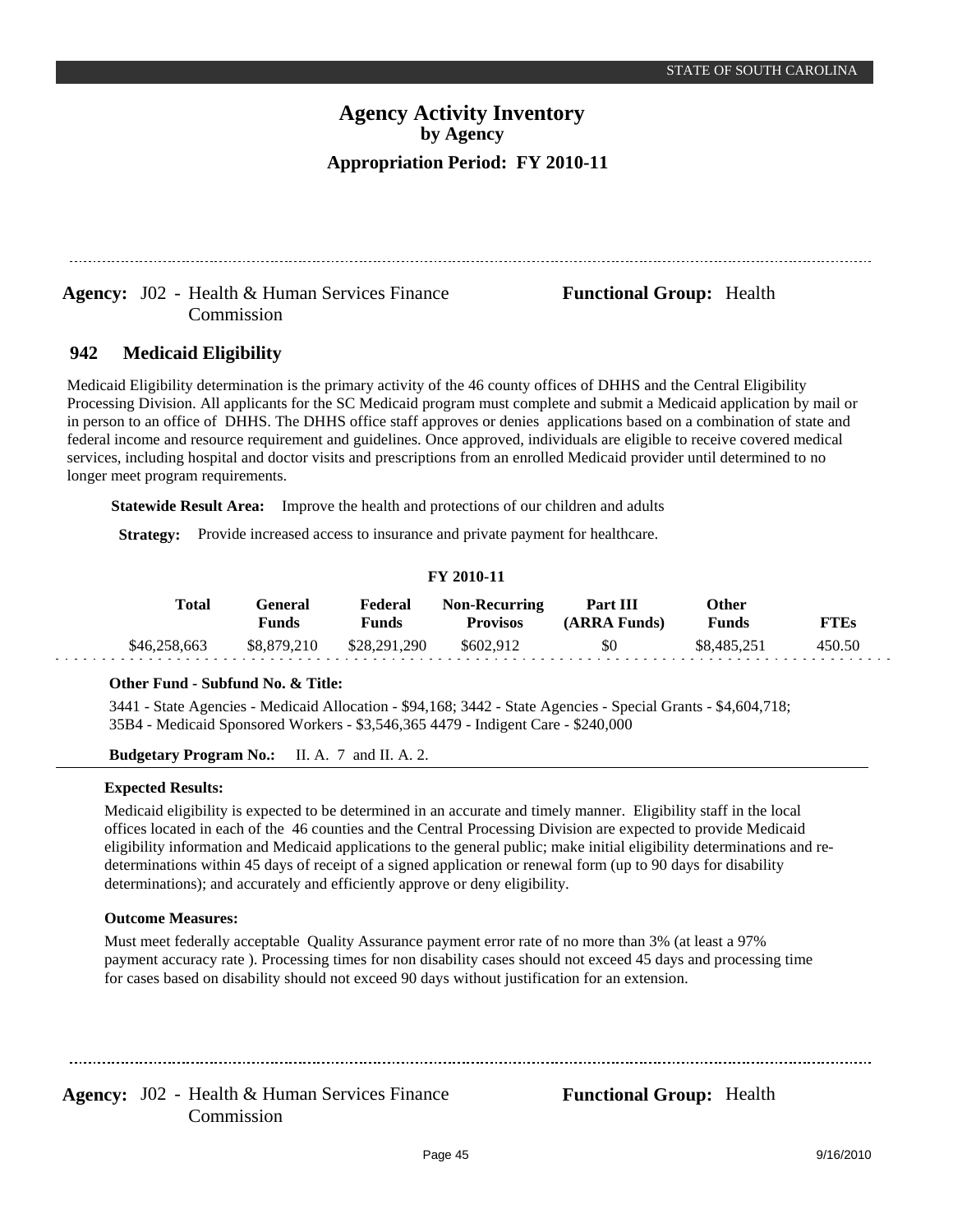#### **Medicaid Eligibility Support 943**

The Medicaid Eligibility Determination System (MEDS) is used to determine and track eligibility. MEDS assists in determining eligibility and in the tracking of applications, reviews, notices and other processes related to Medicaid eligibility. MEDS User Services provides Help Desk support for MEDS, defines system enhancements, and resolves user problems. The MEDS Department of Interfaces is responsible for problem resolution, system enhancements, and responding to SSI and Buy-In beneficiaries regarding eligibility issues. A toll free hotlines offers eligibility information and eligibility and claims problem resolution to the 800,000 plus SC Medicaid and SCHIP recipients. The Policy and Oversight bureau develops and revises statewide policies and procedures, to ensure compliance with state and federal requirements. The area creates and maintains forms and brochures, and responds to beneficiary, legislative and non-legislative written and email correspondence. The Bureau manages all quality assurance activities for the eligibility area.

**Statewide Result Area:** Improve the health and protections of our children and adults

**Strategy:** Provide increased access to insurance and private payment for healthcare.

### **FY 2010-11**

| Total       | General<br>Funds | Federal<br>Funds | <b>Non-Recurring</b><br><b>Provisos</b> | Part III<br>(ARRA Funds) | Other<br>Funds | <b>FTEs</b> |
|-------------|------------------|------------------|-----------------------------------------|--------------------------|----------------|-------------|
| \$2,802,955 | \$896.163        | \$1,554,268      | \$0                                     | \$0                      | \$352.524      | 49.00       |

### **Other Fund - Subfund No. & Title:**

3441 - State Agencies - Medicaid Allocation - \$10,242; 3442 - State Agencies - Special Grants - \$27,354; 35B4 - Medicaid Sponsored Workers - \$314,928

**Budgetary Program No.:** II. A. 7 and II. A. 1. A

### **Expected Results:**

The Medicaid Eligibility Determination System (MEDS) is used to determine and track eligibility. MEDS assists in determining eligibility and in the tracking of applications, reviews, notices and other processes related to Medicaid eligibility. The Division of MEDS in the Bureau of Information Systems has application analysts that work closely with Clemson University staff where MEDS is housed and with staff from the Bureau of Program Support and eligibility staff to identify, design, test and implement needed or required enhancements to the MEDS. These enhancements are documented and prioritized through a System Request (SR) Process. The policy and procedures manual provides guidance for the 500 plus eligibility professionals performing the eligibility function. The constituent services groups answers constituent concerns regarding coverage and claims resolution. Program Quality assurance directs and monitors program accuracy and customer service.

### **Outcome Measures:**

Program Policy Manual updated monthly new worker regional training begins within 2 weeks of hire. Resource Center strives to answer 95% of all constituent calls as they present; 95% of all Constituent Services' letters answered within assigned timeframes; monitoring of federal and state Quality Assurance activities; and reports to federal oversight groups within federally mandated timeframes.

Agency: J02 - Health & Human Services Finance **Functional Group:** Health Commission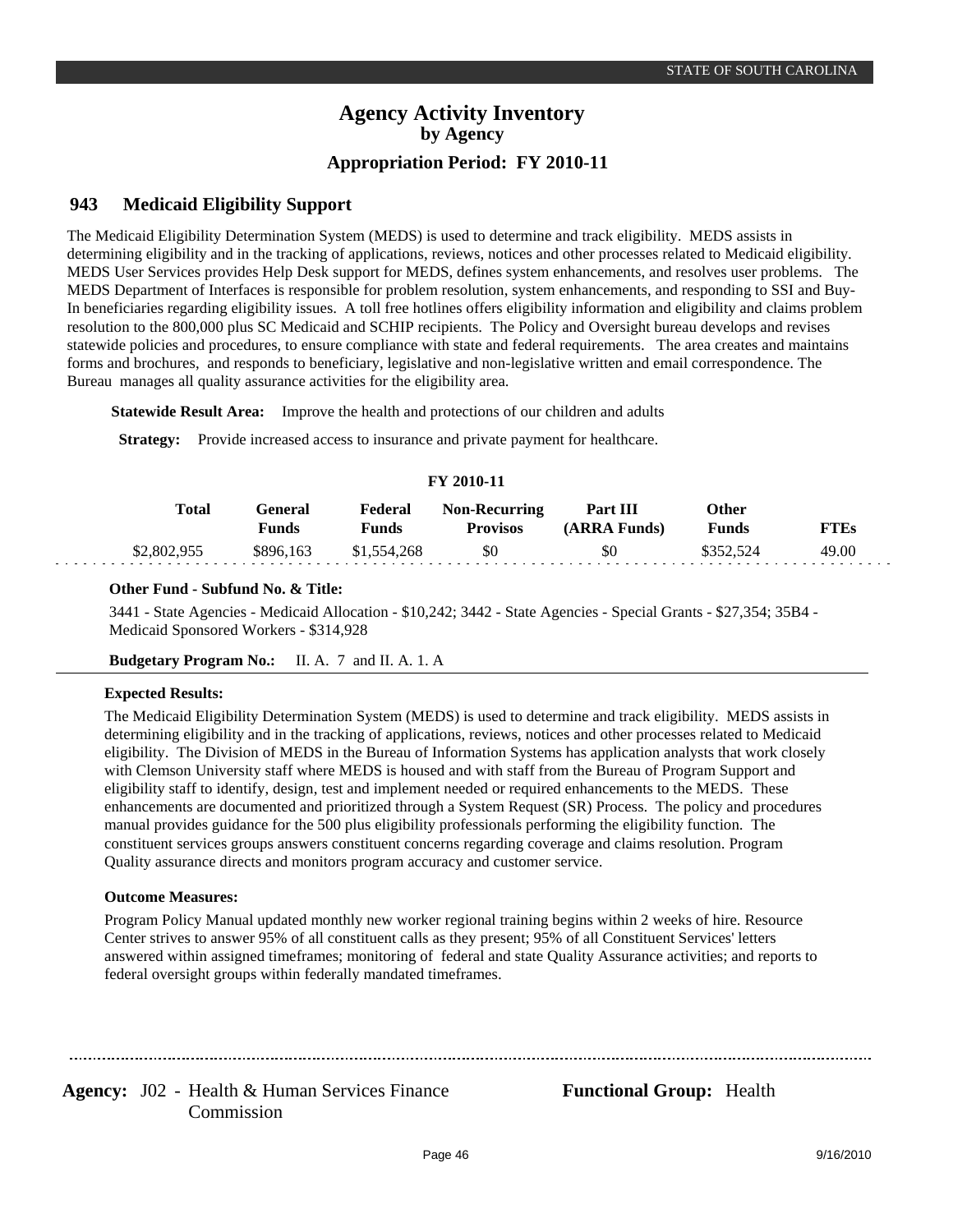#### **Automated Claims Processing 944**

The Medicaid Management Information System (MMIS) is used to enroll providers, adjudicate claims, pay providers, report costs and utilization, and enroll recipients into special programs. Medicaid Reporting: MMIS Federal Reporting: 1. Coordinate the submission of Medicaid statistical information related to payments and eligibles to CMS for inclusion in the national MMIS database and coordinate the creation of data needed for federal SCHIP reporting which summarize SCHIP enrollment for SC. 2. Maintenance and Operations of the Medicaid Decision Support System which houses statistical information related to Medicaid. MMIS System Support: manages the development and maintenance of state policies, procedures and standards for pricing, procedures, provider enrollment, fund codes, and edit codes; establishes system priorities

**Statewide Result Area:** Improve the health and protections of our children and adults

**Strategy:** Provide increased access to insurance and private payment for healthcare.

| FY 2010-11   |                  |                  |                                         |                          |                              |             |  |  |  |  |
|--------------|------------------|------------------|-----------------------------------------|--------------------------|------------------------------|-------------|--|--|--|--|
| Total        | General<br>Funds | Federal<br>Funds | <b>Non-Recurring</b><br><b>Provisos</b> | Part III<br>(ARRA Funds) | <b>Other</b><br><b>Funds</b> | <b>FTEs</b> |  |  |  |  |
| \$51,389,512 | \$6,438,920      | \$38,310,570     | \$1,512,222                             | \$0                      | \$5,127,800                  | 0.00        |  |  |  |  |

### **Other Fund - Subfund No. & Title:**

3441 - State Agencies - Medicaid Allocation - \$5,127,800

**Budgetary Program No.:** II.A.1.A

### **Expected Results:**

Medicaid claims are adjudicated and payment is made to the Medicaid provider of service for the enrolled recipient for which the service was performed. The Medicaid Management Information System (MMIS) is used to adjudicate and pay Medicaid providers for services rendered and billed for Medicaid recipients. The Division of MMIS Systems Management and the Division of MMIS System Support in the Bureau of Medicaid Systems Management has analysts and data coordinators that work closely with Clemson University staff where MMIS is housed, outside vendors and with program staff to identify, design, test and implement needed or required enhancements to the MMIS. These enhancements are documented and prioritized through a Request for Change (RFC) Process. The Office of Reporting, Research and Special Projects create analytic studies and other specified reports for SCDHHS management using the Thomson Reuters Decision Support System (Advantage Suite).

### **Outcome Measures:**

Meet or exceed prompt pay guidelines. Provide information to public regarding Medicaid expenditures, enrollment, and provider access through Transparency Report and Medicaid Fast Facts on our website.

Agency: J02 - Health & Human Services Finance **Functional Group:** Health Commission

**Special Projects 945**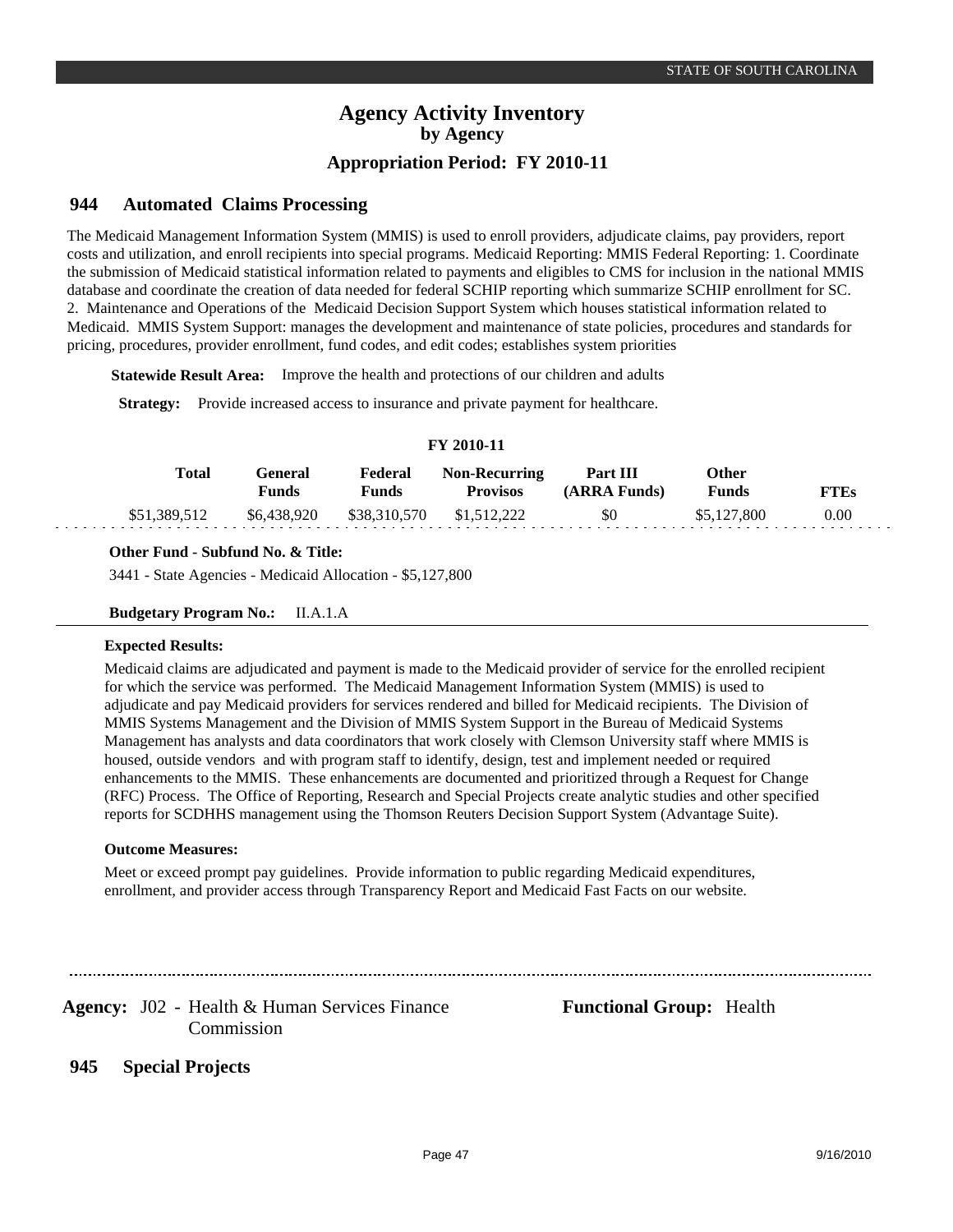### **Appropriation Period: FY 2010-11**

**Statewide Result Area:** Improve the health and protections of our children and adults

**Strategy:** Provide disease prevention and disease management.

### **FY 2010-11**

|     | General<br><b>Funds</b> | Federal<br><b>Funds</b> | <b>Non-Recurring</b><br><b>Provisos</b> | Part III<br>(ARRA Funds) | Other<br><b>Funds</b> | <b>FTEs</b> |
|-----|-------------------------|-------------------------|-----------------------------------------|--------------------------|-----------------------|-------------|
| \$0 | \$0                     | \$0                     | \$0                                     | \$0                      | \$0                   | 0.00        |

**Other Fund - Subfund No. & Title:** NA

**Budgetary Program No.:** IV.

**Expected Results:**

**Outcome Measures:**

Funding not provided.

Agency: J02 - Health & Human Services Finance **Functional Group:** Health Commission

#### **Audits/Compliance 946**

Bureau of Compliance and Performance Review, with 3 divisions: Program Integrity, Audits, and SURS. Code of Federal Regulations (42 CFR 455.12 - 455.21) requires the state Medicaid agency to have methods and criteria for identifying and investigating cases of Medicaid fraud and abuse. The Division of Program Integrity conducts desk audits, on-site reviews, and preliminary fraud investigations of Medicaid beneficiaries and providers, and refers suspected fraud cases to the Attorney General's Office. Cases of suspected fraud and abuse are identified though complaints, the Fraud Hotline, and on-going data analysis conducted as part of the agency's Surveillance and Utilization Review System (SURS). The Division of Audits monitors compliance with Medicaid contracts; reviews State Agencies' claims for Medicaid reimbursement; audits Medicaid cost reports, and reviews internal controls. Eligibility Quality Assurance, also required under 42 CFR, monitors the accuracy of eligibility determinations; communicates findings to eligibility staff for corrective measures and reports error findings to CMS.

**Statewide Result Area:** Improve the health and protections of our children and adults

**Strategy:** Provide increased access to insurance and private payment for healthcare.

### **FY 2010-11**

| Total       | Feneral<br>Funds | Federal<br>Funds | <b>Non-Recurring</b><br><b>Provisos</b> | <b>Part III</b><br>(ARRA Funds) | Other<br><b>Funds</b> | FTEs  |
|-------------|------------------|------------------|-----------------------------------------|---------------------------------|-----------------------|-------|
| \$5,991,948 | \$1,950,002      | \$3,638,365      | \$0                                     | \$0                             | \$403.581             | 65.00 |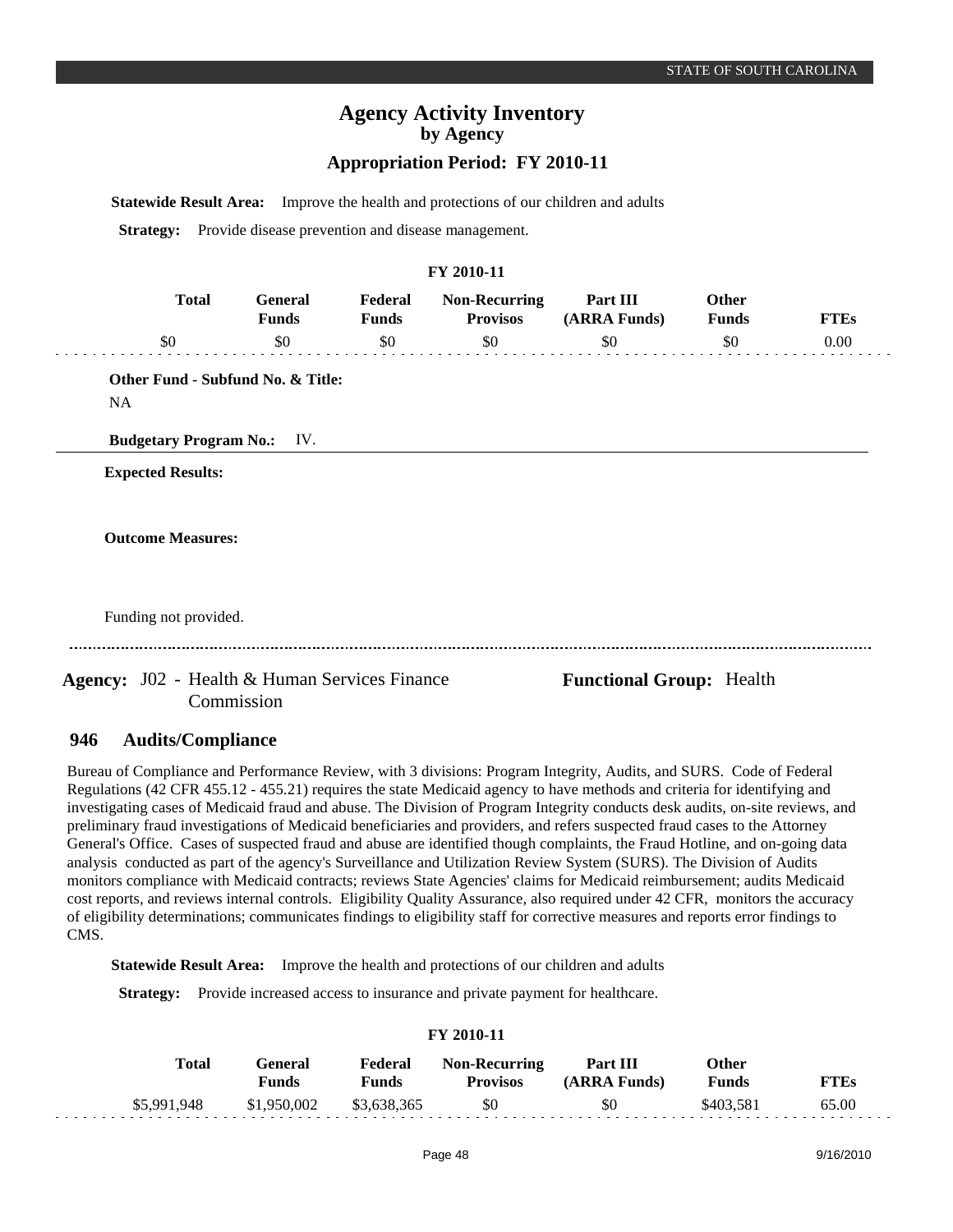## **Appropriation Period: FY 2010-11**

### **Other Fund - Subfund No. & Title:**

3441 - St Agencies Medicaid Allocation - \$29,126; 3442 - St Agency Special Grants - \$195,617; 35B4 - Medicaid Sponsored Workers - \$178,838

### **Budgetary Program No.:** I.

### **Expected Results:**

Improved identification and increase in investigations of abusive and excessive Medicaid billings by health care providers; decrease in inappropriate use of Medicaid funds by state agencies; reduction in excessive and inappropriate use of prescription drugs and other benefits by Medicaid beneficiaries; development of a Medicaid payment accuracy rate. Improvement in cost savings by increasing recoupments and avoiding future inappropriate costs. To determine the number and types of errors made by agency staff when determining initial and continuing eligibility; and to report error findings to the Centers for Medicare and Medicaid Services and agency management.

### **Outcome Measures:**

Increase in the number of program integrity audits opened from FY 2009 to FY 2010 = 33%. Increase in state funds collected as a result of global lawsuits = 158%. Overall increase in the amount of funds collected as a result of provider and beneficiary reviews for waste, fraud, and abuse  $= 46\%$ . Initiated lock-in program for beneficiaries who abuse prescription drug benefits: 172 locked-in

Agency: J02 - Health & Human Services Finance Functional Group: Health Commission

#### **Internal Information Technology 947**

Support agency information technology; Information Technology Helpdesk; PC Software applications; Document imaging; Network support and Security.

**Statewide Result Area:** Improve the health and protections of our children and adults

**Strategy:** Administration

| I 1 2010-11  |                  |                  |                                         |                          |                |             |  |  |  |  |
|--------------|------------------|------------------|-----------------------------------------|--------------------------|----------------|-------------|--|--|--|--|
| <b>Total</b> | General<br>Funds | Federal<br>Funds | <b>Non-Recurring</b><br><b>Provisos</b> | Part III<br>(ARRA Funds) | Other<br>Funds | <b>FTEs</b> |  |  |  |  |
| \$2,293,903  | \$740.561        | \$1,375,607      | \$0                                     | \$0                      | \$177.735      | 27.00       |  |  |  |  |

**FY 2010-11**

### **Other Fund - Subfund No. & Title:**

3441 - State Agencies - Medicaid Allocation - \$5,821; 3442 - State Agencies - Special Grants - \$75,891; 35B4 - Medicaid Sponsored Workers - \$96,023

### **Budgetary Program No.:** I.

### **Expected Results:**

Advance the effective and efficient utilization of Information Technology in support of the Agency mission; Resolution of user request in a timely manner relative to the size and complexity of the problem; duration of development in days within applicable security policies and user satisfaction; Ensure quality, security, verification,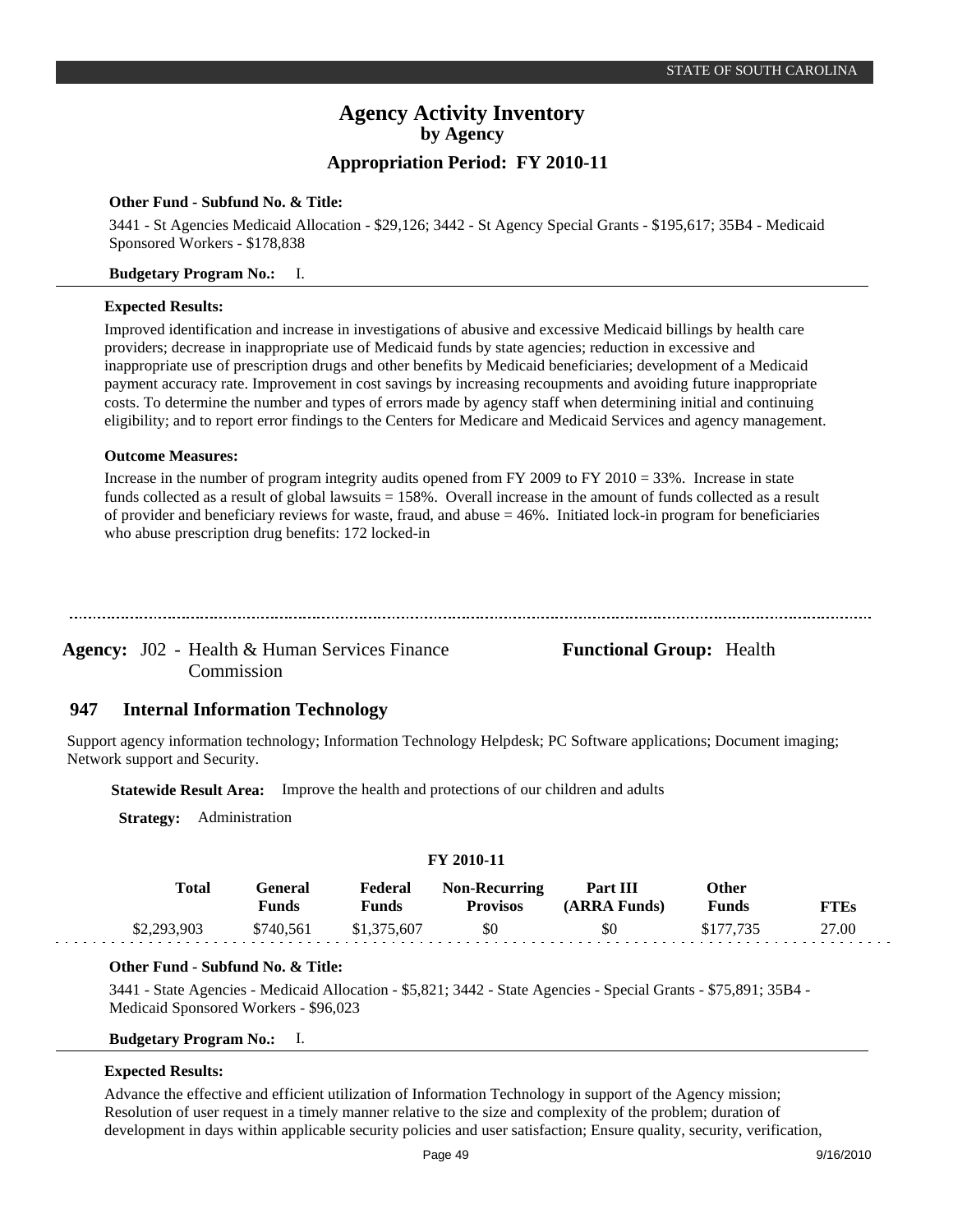## **Agency Activity Inventory by Agency Appropriation Period: FY 2010-11**

and storage of designated Agency documentation through electronic imaging services; Maintain network availability during normal hours of operation; Ensure the policy and procedures relative to data security and integrity are published and maintained.

### **Outcome Measures:**

Network availability statistics; Helpdesk call response time statistics; applications developed and maintained; up to date policies and procedures; quality and number of documents imaged

Agency: J02 - Health & Human Services Finance **Functional Group:** Health Commission

#### **Agency Administration 948**

Agency administration includes Financial Management, Rate Setting, Human Resources, Public Information, Procurement and Support Services, Civil Rights Management, Contracts Management, Appeals and Hearings, Security and Building Maintenance, and Legal Services. Financial Management develops, implements, and manages the agency budget; directs all aspects of the agency's financial accounting operations; provides financial and fiscal impact analysis and consultation on Medicaid issues agency director, staff, Governor's Office, General Assembly, State Budget Office, and other external entities. Rate Setting develops and adjusts reimbursement rates for health care providers. Human Resources manages the personnel functions of the agency in the areas of classification, compensation, recruitment, benefits, employee relations, training, and development. Public Information provides answers to questions presented to the agency by the general public, the news media, and elected officials. It provides legislative liaison, assures agency compliance with the Freedom of Information Act, and helps the agency meet federal mandates that all Medicaid policy changes receive a recommendation from the South Carolina Medical Care Advisory Committee. It accomplishes its activities in person, over the telephone, by letter, through the news media, and via the Internet. Procurement and Support Services: Responsible for coordinating and evaluating procurements and contractual arrangements for the agency. Administers the agency policies related to postal, supply, fleet, and property management. Contracts Management: Directs the solicitation, development and management of contracts and Medicaid Services that legally bind DHHS and the provider based upon state and federal regulations. Appeals and Hearings: To provide fair hearings to Medicaid applicants and recipients who have received a negative decision from the Department that they believe is the result of error of fact or law. Provides fair hearings to providers who have a dispute with the Department over payment of claims, contract termination, nursing home reimbursement rates, etc. Provides fair hearings to any resident of a Title XIX facility that has proposed transfer or discharge of the resident.

**Statewide Result Area:** Improve the health and protections of our children and adults

**Strategy:** Administration

| <b>FY 2010-11</b> |                         |                         |                                         |                          |                |             |  |  |  |  |
|-------------------|-------------------------|-------------------------|-----------------------------------------|--------------------------|----------------|-------------|--|--|--|--|
| Total             | General<br><b>Funds</b> | Federal<br><b>Funds</b> | <b>Non-Recurring</b><br><b>Provisos</b> | Part III<br>(ARRA Funds) | Other<br>Funds | <b>FTEs</b> |  |  |  |  |
| \$14,485,571      | \$4,676,506             | \$8.686.704             | \$0                                     | \$0                      | \$1,122,361    | 170.50      |  |  |  |  |

### **Other Fund - Subfund No. & Title:**

3441 - State Agencies - Medicaid Allocation - \$36,752; 3442 - State Agencies - Special Grants - \$479,239; 35B4 - Medicaid Sponsored Workers - \$606,370

**Budgetary Program No.:** I.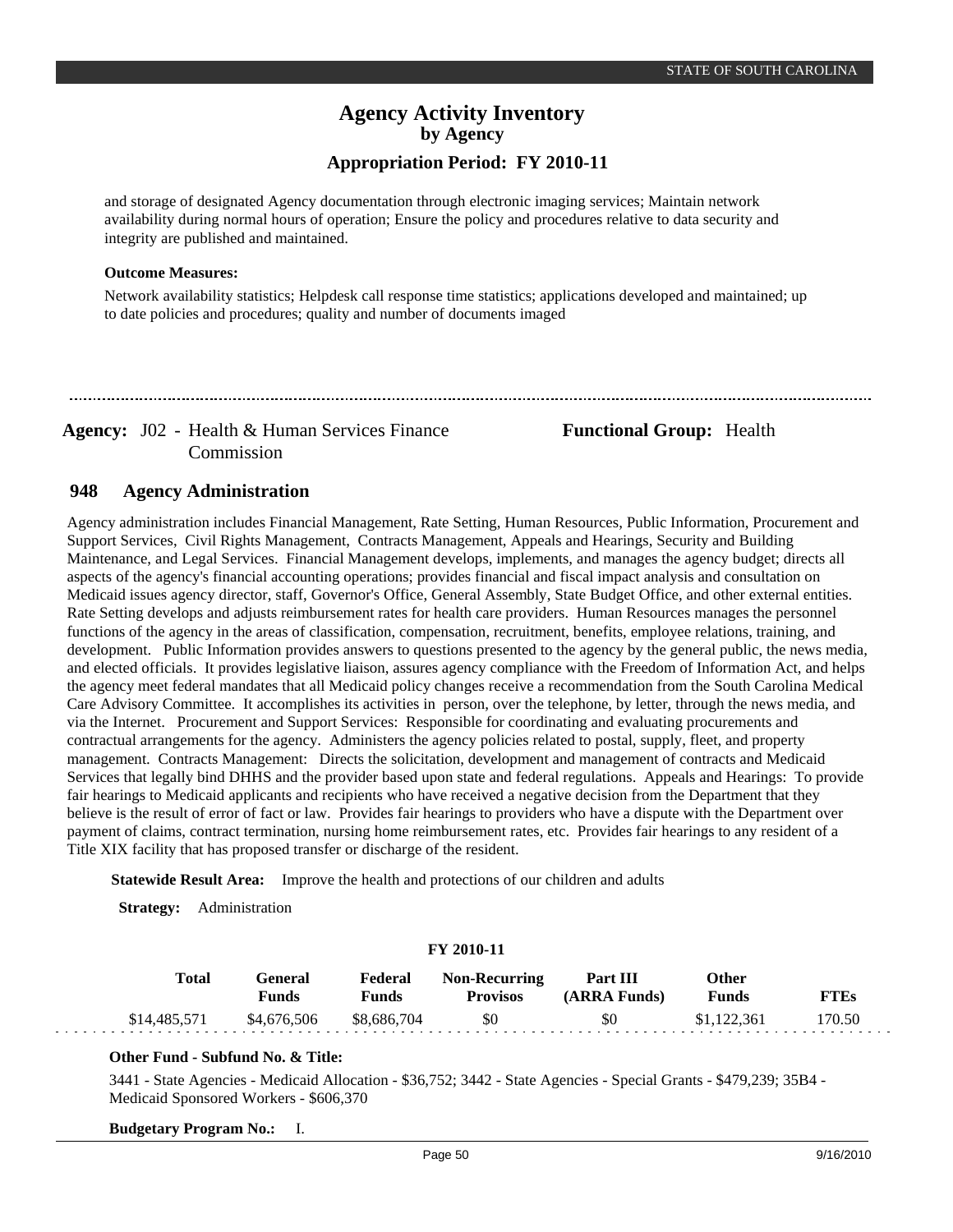### **Expected Results:**

The agency maintains appropriate levels of accountability and control over it's financial assets, pays bills promptly, and complies with applicable laws, regulations and policies. Prompt and accurate responses to financial data requests provided in a clear and understandable format. Rate Setting: (1) - To develop fair and equitable Medicaid reimbursement rates for all non-institutional Medicaid services based upon a federally approved rate setting methodology, as well as review budgets for agency administrative contracts for compliance with state and federal regulations concerning allowable costs. (2) - To oversee the development of fair and equitable Medicaid reimbursement methodologies that adequately reimburses Medicaid providers, comply with applicable state and federal regulations, and limit expenditures within the appropriated dollars. Human Resources complies with all State and Federal human resources laws and regulations. Procurement and Support Services: Procurements will be completed in accordance with SC Consolidated Procurement Code. Accountability of property management, postal, and supply is ensured. Contracts Management: Medicaid contracts are completed based upon the SC Consolidated Procurement Code, state and federal regulations. Appeals and Hearings: To provide fair hearings in accordance with the federal and state laws and regulations and to render decisions based on the facts and applicable law/policy outcome to ensure eligible citizens receive the services they are entitled to and providers are reimbursed correctly.

### **Outcome Measures:**

Rate Setting - (1) Reviewed 100 various FY end cost reports of various provider types to determine the aggregate annual cost increase incurred by certain provider groups participating in the SC Medicaid Program, as well as determine updated Medicaid rates and appropriate Medicaid reimbursement for FQHCs and State Agencies. Additionally, 117 RHC and Home Health cost reports were reviewed to establish updated Medicaid rates and proper Medicaid reimbursement based upon Medicare rate information. Lastly, 161 contract budget checklists were reviewed to ensure that costs claimed for reimbursement were allowable in accordance with state and federal regulations. Due to the increase in Medicaid managed care enrollment, 378 quarterly WRAP payments were made to contracting RHCs and FQHCs in order to ensure that Medicaid fee for service reimbursement levels were being maintained for Medicaid MCO enrollees. All but one outstanding plan amendment has been approved by CMS.

### Agency: J02 - Health & Human Services Finance Functional Group: Health Commission

#### **Regensis 1583**

**Statewide Result Area:** Improve the health and protections of our children and adults

**Strategy:** Provide disease prevention and disease management.

| <b>Total</b> | (÷eneral<br><b>Funds</b> | Federal<br>Funds | <b>Non-Recurring</b><br><b>Provisos</b> | Part III<br>(ARRA Funds) | Other<br><b>Funds</b> | <sup>v</sup> TEs |
|--------------|--------------------------|------------------|-----------------------------------------|--------------------------|-----------------------|------------------|
|              |                          | \$0              | \$0                                     |                          | 80                    | $0.00\,$         |

### **FY 2010-11**

**Other Fund - Subfund No. & Title:**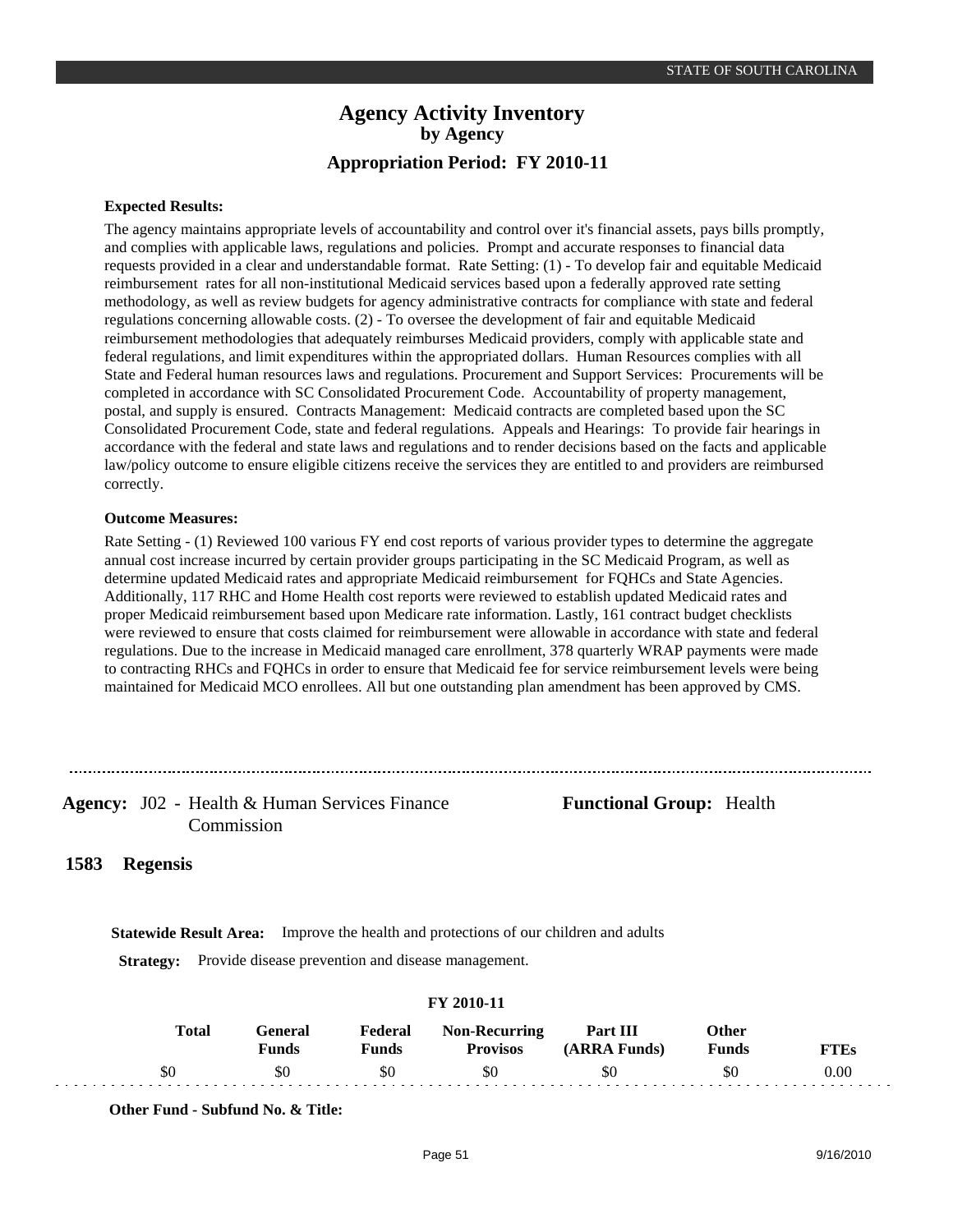|      |                                                                                                    |                     |                     | Appropriation Period: FY 2010-11                                                                                                                     |                                 |                     |                     |
|------|----------------------------------------------------------------------------------------------------|---------------------|---------------------|------------------------------------------------------------------------------------------------------------------------------------------------------|---------------------------------|---------------------|---------------------|
| NA   |                                                                                                    |                     |                     |                                                                                                                                                      |                                 |                     |                     |
|      | Budgetary Program No.: II. A. 6. G.                                                                |                     |                     |                                                                                                                                                      |                                 |                     |                     |
|      | <b>Expected Results:</b>                                                                           |                     |                     |                                                                                                                                                      |                                 |                     |                     |
|      | <b>Outcome Measures:</b>                                                                           |                     |                     |                                                                                                                                                      |                                 |                     |                     |
|      | Funding not provided.                                                                              |                     |                     |                                                                                                                                                      |                                 |                     |                     |
|      | <b>Agency:</b> J02 - Health & Human Services Finance<br>Commission                                 |                     |                     |                                                                                                                                                      | <b>Functional Group: Health</b> |                     |                     |
| 1585 | <b>Prevention Partnership Grants</b>                                                               |                     |                     |                                                                                                                                                      |                                 |                     |                     |
|      |                                                                                                    |                     |                     | Statewide Result Area: Improve the health and protections of our children and adults<br>Strategy: Provide disease prevention and disease management. |                                 |                     |                     |
|      | <b>Total</b>                                                                                       | <b>General</b>      | Federal             | FY 2010-11<br><b>Non-Recurring</b>                                                                                                                   | Part III                        | Other               |                     |
|      | \$0                                                                                                | <b>Funds</b><br>\$0 | <b>Funds</b><br>\$0 | <b>Provisos</b><br>\$0                                                                                                                               | (ARRA Funds)<br>\$0             | <b>Funds</b><br>\$0 | <b>FTEs</b><br>0.00 |
| NA   | Other Fund - Subfund No. & Title:<br>Budgetary Program No.: II. A. 6 H<br><b>Expected Results:</b> |                     |                     |                                                                                                                                                      |                                 |                     |                     |
|      | <b>Outcome Measures:</b>                                                                           |                     |                     |                                                                                                                                                      |                                 |                     |                     |
|      | Funding not provided.                                                                              |                     |                     |                                                                                                                                                      |                                 |                     |                     |
|      | Agency: J02 - Health & Human Services Finance<br>Commission                                        |                     |                     |                                                                                                                                                      | <b>Functional Group: Health</b> |                     |                     |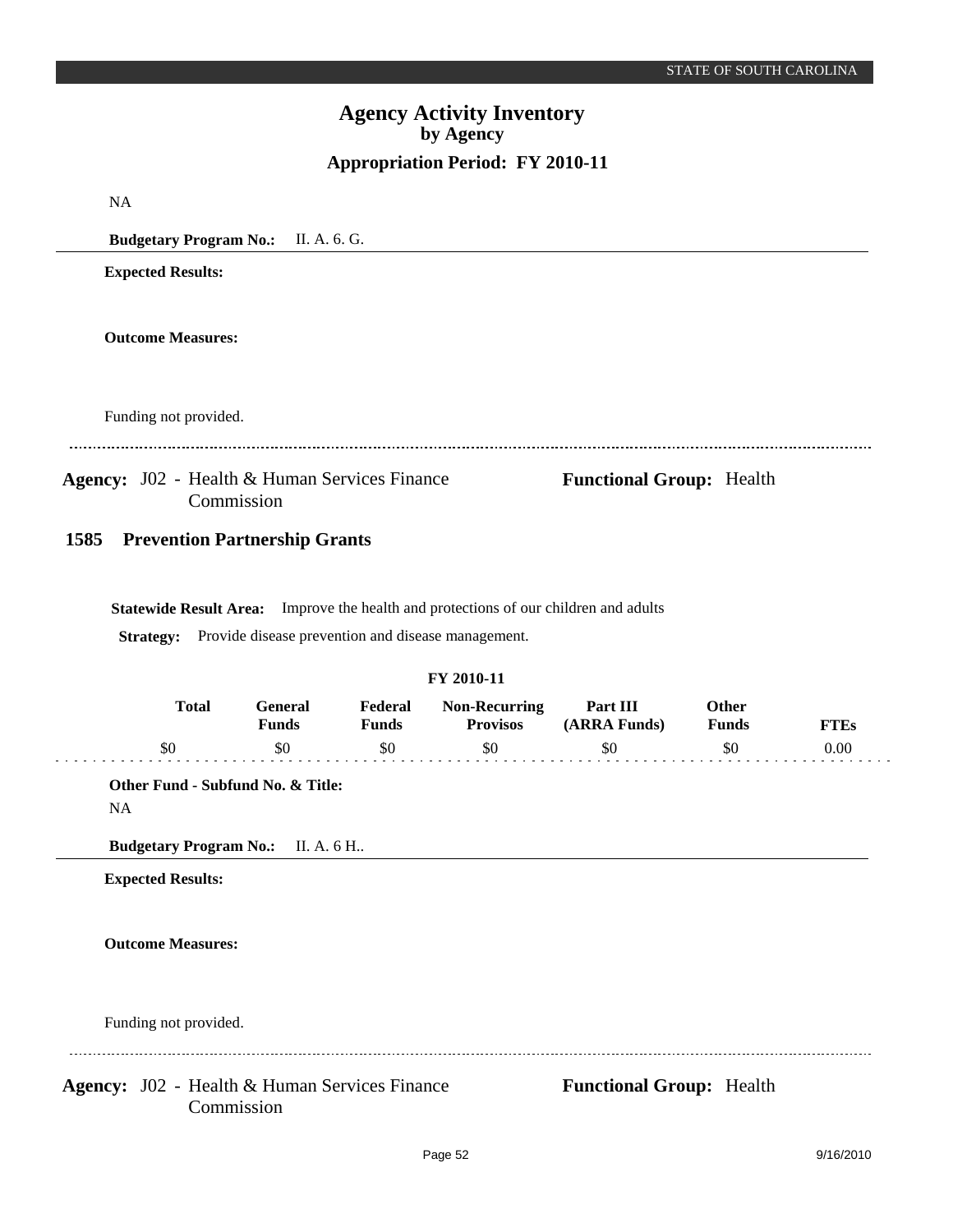#### **Rural Hospital Grants 1586**

**Statewide Result Area:** Improve the health and protections of our children and adults **Strategy:** Provide for an increased number of providers in underserved areas.

|      |                               |                                                                                             |                         | FY 2010-11                                                                |                                 |                       |             |
|------|-------------------------------|---------------------------------------------------------------------------------------------|-------------------------|---------------------------------------------------------------------------|---------------------------------|-----------------------|-------------|
|      | <b>Total</b>                  | General<br><b>Funds</b>                                                                     | Federal<br><b>Funds</b> | <b>Non-Recurring</b><br><b>Provisos</b>                                   | Part III<br>(ARRA Funds)        | Other<br><b>Funds</b> | <b>FTEs</b> |
|      | \$0                           | \$0                                                                                         | \$0                     | \$0                                                                       | \$0                             | \$0                   | 0.00        |
| NA   |                               | Other Fund - Subfund No. & Title:                                                           |                         |                                                                           |                                 |                       |             |
|      | <b>Budgetary Program No.:</b> | IV.                                                                                         |                         |                                                                           |                                 |                       |             |
|      | <b>Expected Results:</b>      |                                                                                             |                         |                                                                           |                                 |                       |             |
|      |                               |                                                                                             |                         |                                                                           |                                 |                       |             |
|      | <b>Outcome Measures:</b>      |                                                                                             |                         |                                                                           |                                 |                       |             |
|      |                               |                                                                                             |                         |                                                                           |                                 |                       |             |
|      |                               |                                                                                             |                         |                                                                           |                                 |                       |             |
|      | Funding not provided.         |                                                                                             |                         |                                                                           |                                 |                       |             |
|      |                               | Agency: J02 - Health & Human Services Finance<br>Commission                                 |                         |                                                                           | <b>Functional Group: Health</b> |                       |             |
| 1740 | <b>GAPS Assist Program</b>    |                                                                                             |                         |                                                                           |                                 |                       |             |
|      |                               |                                                                                             |                         |                                                                           |                                 |                       |             |
|      |                               |                                                                                             |                         |                                                                           |                                 |                       |             |
|      |                               |                                                                                             |                         |                                                                           |                                 |                       |             |
|      |                               | <b>Statewide Result Area:</b> Improve the health and protections of our children and adults |                         |                                                                           |                                 |                       |             |
|      | <b>Strategy:</b>              |                                                                                             |                         | Provide increased access to insurance and private payment for healthcare. |                                 |                       |             |
|      |                               |                                                                                             |                         | FY 2010-11                                                                |                                 |                       |             |
|      | <b>Total</b>                  | <b>General</b><br><b>Funds</b>                                                              | Federal<br><b>Funds</b> | <b>Non-Recurring</b><br><b>Provisos</b>                                   | Part III<br>(ARRA Funds)        | Other<br><b>Funds</b> | <b>FTEs</b> |

**Budgetary Program No.:** II. A. 6. D.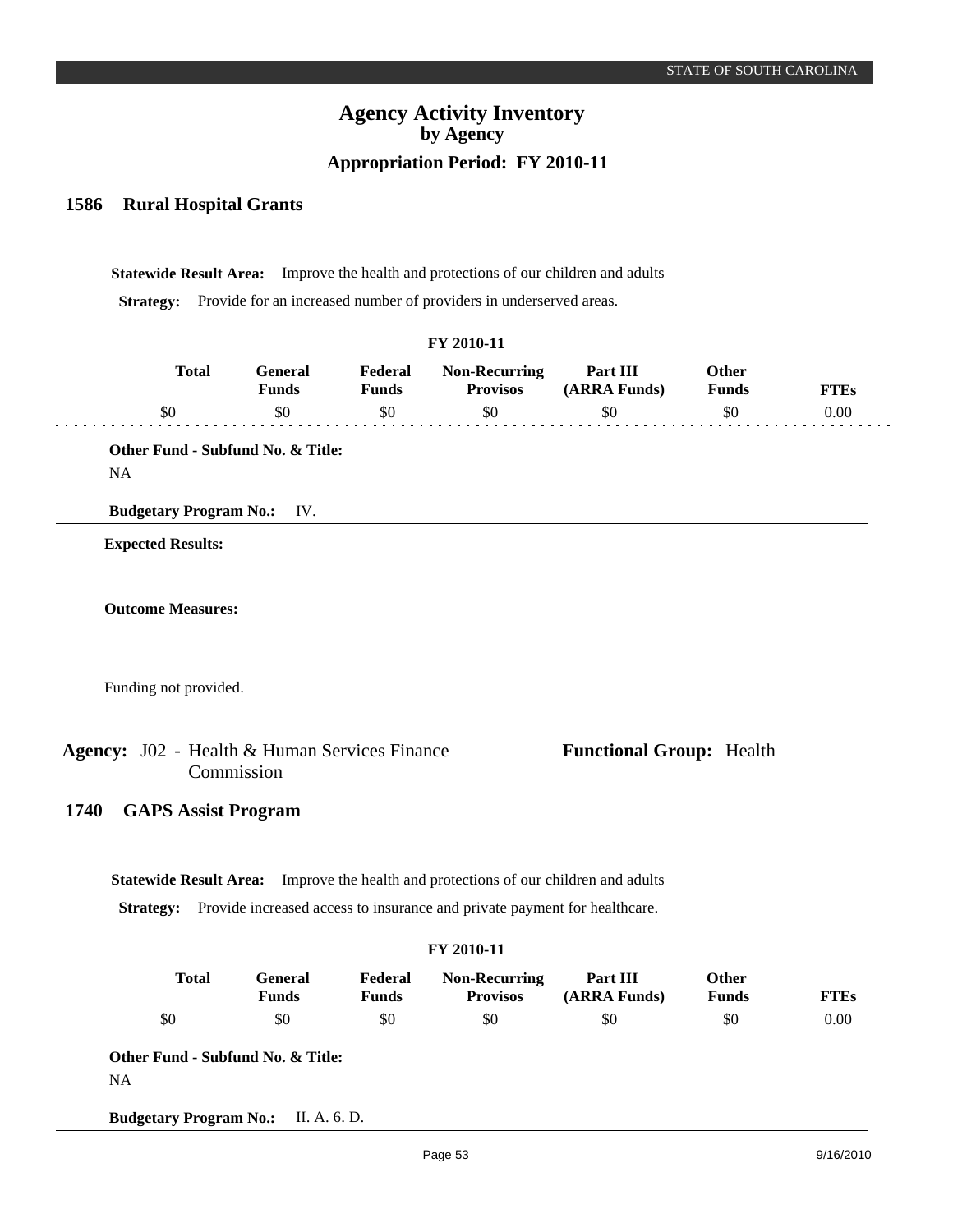**Expected Results:**

**Outcome Measures:**

Funding not provided.

Agency: J02 - Health & Human Services Finance **Functional Group:** Health Commission

#### **John De La Howe School Medicaid 1741**

Behavioral Health Services: Community-based Wraparound Services for emotionally disturbed children who are Medicaid eligible JDLH clients and their families.

**Statewide Result Area:** Improve the health and protections of our children and adults

**Strategy:** Provide disease prevention and disease management.

| <b>FY 2010-11</b> |                         |                  |                                         |                          |                       |             |  |  |  |
|-------------------|-------------------------|------------------|-----------------------------------------|--------------------------|-----------------------|-------------|--|--|--|
| Total             | General<br><b>Funds</b> | Federal<br>Funds | <b>Non-Recurring</b><br><b>Provisos</b> | Part III<br>(ARRA Funds) | <b>Other</b><br>Funds | <b>FTEs</b> |  |  |  |
| \$640,453         | \$0                     | \$457.527        | \$18,846                                | \$0                      | \$164,080             | 0.00        |  |  |  |

### **Other Fund - Subfund No. & Title:**

3441 - St Agencies Medicaid Allocation - \$164,080

### **Budgetary Program No.:** II. A. 4. O.

### **Expected Results:**

Behavioral Health Services: Treatment-oriented services provided to emotionally disturbed children under 21 years of age and their families to stabilize or strengthen the child's placement/home setting. Specifically, assessment, care planning, referral and linkage, monitoring and follow-up may be provided. Wraparound services are treatment oriented and goal directed.

### **Outcome Measures:**

Youth will function better at home, at school and in the community. Outcomes include prevention of more costly and restrictive treatment options through adherence to a philosophy of community based, most normative and lease restrictive services delivery and the facilitation of permanency through reunification or permanent guardianship. Another measure is the extent to which coordination of care exists between public and private providers. Total Transactions: 3,647 Cost per Transaction: \$63.42 Total Recipients: 125 Cost per Recipient: \$1,850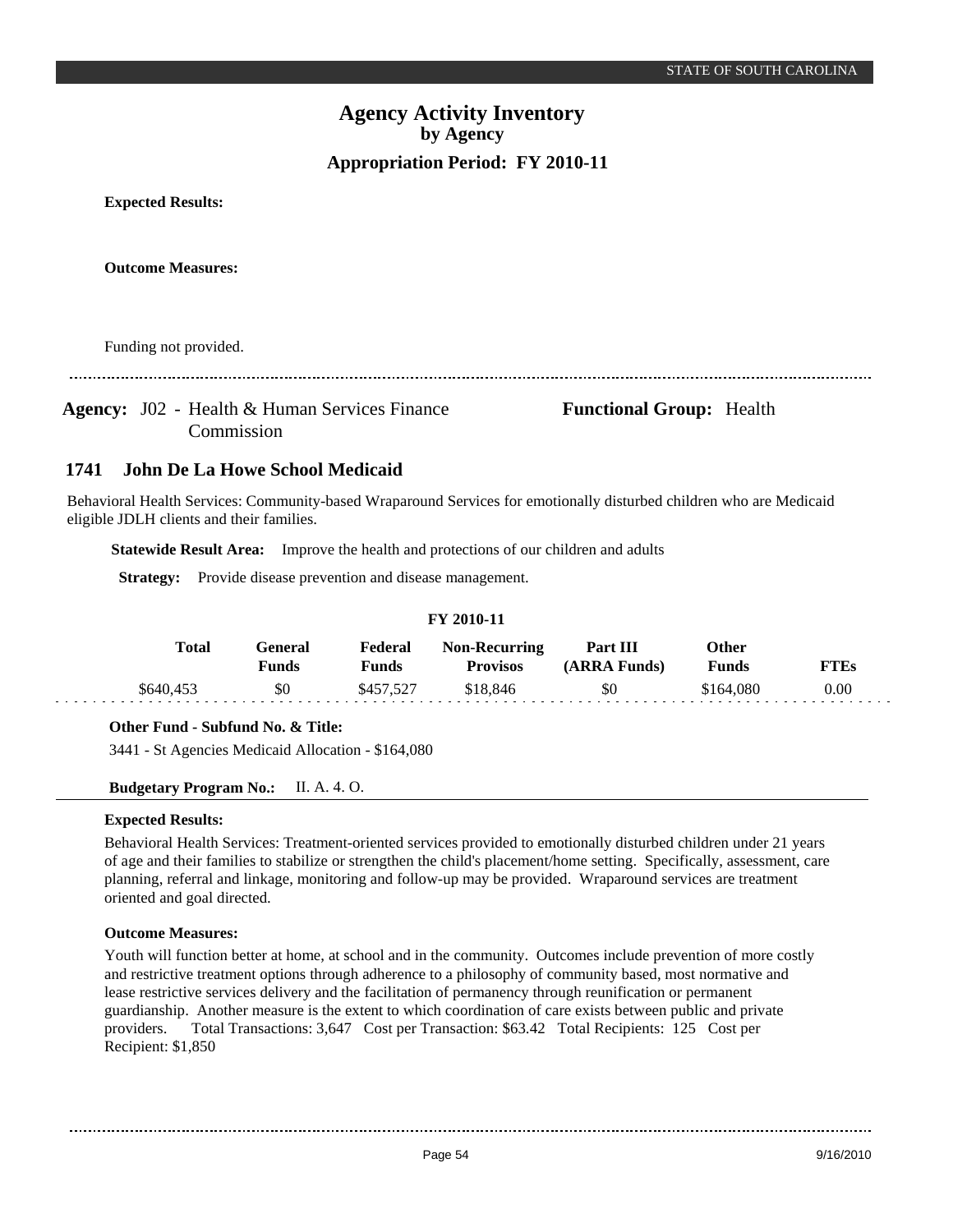# **Appropriation Period: FY 2010-11**

### Agency: J02 - Health & Human Services Finance **Functional Group:** Health Commission

**Department of Corrections Medicaid 1742**

Behavioral Health Services: Financial support is provided for Medicaid eligible inmates who are admitted to a medical institution for inpatient services.

**Statewide Result Area:** Improve the health and protections of our children and adults

**Strategy:** Provide disease prevention and disease management.

| T 1 2010-11 |       |                  |                  |                                         |                          |                       |             |  |  |  |
|-------------|-------|------------------|------------------|-----------------------------------------|--------------------------|-----------------------|-------------|--|--|--|
|             | Total | General<br>Funds | Federal<br>Funds | <b>Non-Recurring</b><br><b>Provisos</b> | Part III<br>(ARRA Funds) | Other<br><b>Funds</b> | <b>FTEs</b> |  |  |  |
| \$2,510,366 |       | \$0              | \$1,793,584      | \$73.872                                | \$0                      | \$642,910             | 0.00        |  |  |  |

**FY 2010-11**

### **Other Fund - Subfund No. & Title:**

3441 - St Agencies Medicaid Allocation - \$642,910

**Budgetary Program No.:** II. A. 4. N.

### **Expected Results:**

Behavioral Health Services: Provide payment to enrolled providers of inpatient services for inmates, including hospitals, nursing facilities, juvenile psychiatric facilities and intermediate care facilities

### **Outcome Measures:**

Total Transactions: 414 Cost per Transaction: \$6,341.34 Total Recipients: 120 Cost per Recipient: \$21,878

Agency: J02 - Health & Human Services Finance **Functional Group:** Health Commission

#### **MMA Phased Down Contributions 1744**

This represents the charges to the State of South Carolina for assuming the prescription coverage for the Medicaid/Medicare dual eligibles.

**Statewide Result Area:** Improve the health and protections of our children and adults

**Strategy:** Provide increased access to insurance and private payment for healthcare.

| Total        | General<br>Funds | Federal<br><b>Funds</b> | <b>Non-Recurring</b><br><b>Provisos</b> | <b>Part III</b><br>(ARRA Funds) | Other<br>Funds | <b>FTEs</b> |
|--------------|------------------|-------------------------|-----------------------------------------|---------------------------------|----------------|-------------|
| \$63,925,174 | \$62,044,069     | \$0                     | \$1,881,105                             | \$0                             | \$0            | 0.00        |

**FY 2010-11**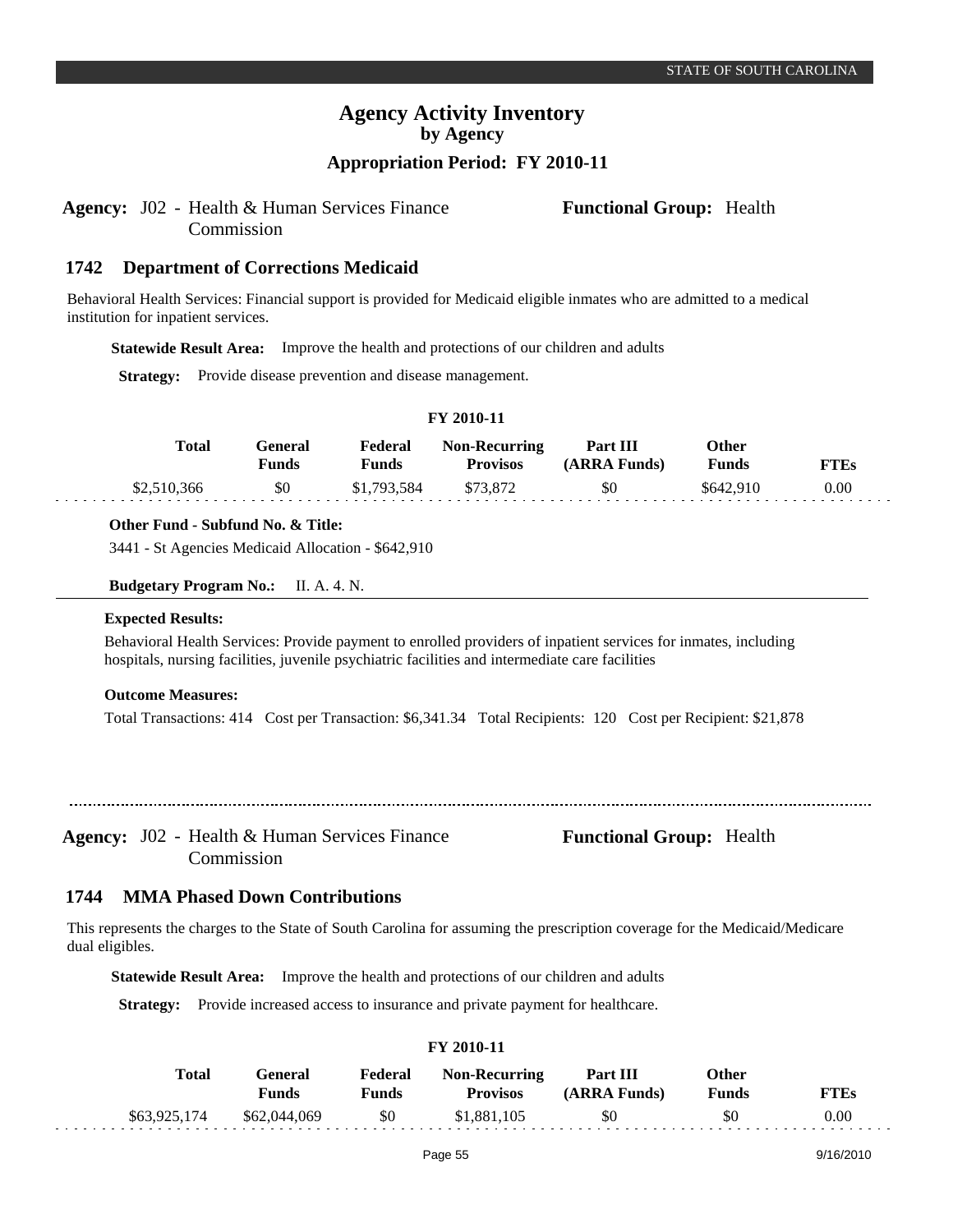**Other Fund - Subfund No. & Title:**

NA

### **Budgetary Program No.:** II. A. 3. Y.

### **Expected Results:**

South Carolina will be charged by CMS a monthly amount for the Medicare Part D program for the dual eligibles.

### **Outcome Measures:**

Expenses incurred by the state should result in a limited gain for the state.

Agency: J02 - Health & Human Services Finance Functional Group: Health Commission

#### **Wil Lou Gray Opportunity School Medicaid 1745**

Wil Lou Gray provides Nursing Services for Children Under 21. Nursing Services for Children Under 21 are those specialized health care service including nursing assessment and nursing diagnosis; direct care and treatment; administration of medication and treatment as authorized and prescribed by a physician or dentist and /or other licensed/authorized healthcare personnel; nurse management; health counseling; and emergent care. Other services include transportation for eligible beneficiaries to and from off-site covered- Medicaid services, and Speech-Language Pathology services.

**Statewide Result Area:** Improve the health and protections of our children and adults

**Strategy:** Provide for an increased number of providers in underserved areas.

### **FY 2010-11**

| Total     | General<br>Funds | Federal<br>Funds | <b>Non-Recurring</b><br><b>Provisos</b> | Part III<br>(ARRA Funds) | Other<br>Funds | FTEs |
|-----------|------------------|------------------|-----------------------------------------|--------------------------|----------------|------|
| \$130,820 | \$0              | \$93,467         | \$3,850                                 | \$0                      | \$33,503       | 0.00 |

### **Other Fund - Subfund No. & Title:**

3476 - Matching Funds - \$33,503

**Budgetary Program No.:** II. A. 4. M.

### **Expected Results:**

and a large

Wil Lou Gray Opportunity School will identify, coordinate and provide nursing assessment and direct treatment services for Medicaid eligible children under 21 through periodic medical screenings. The Speech Language Pathologist identifies, coordinates, and treats medical conditions to increase level of functioning.

### **Outcome Measures:**

Total Transactions: 2,340 Cost per Transaction: \$6.61 Total Recipients: 94 Cost per Recipient: \$165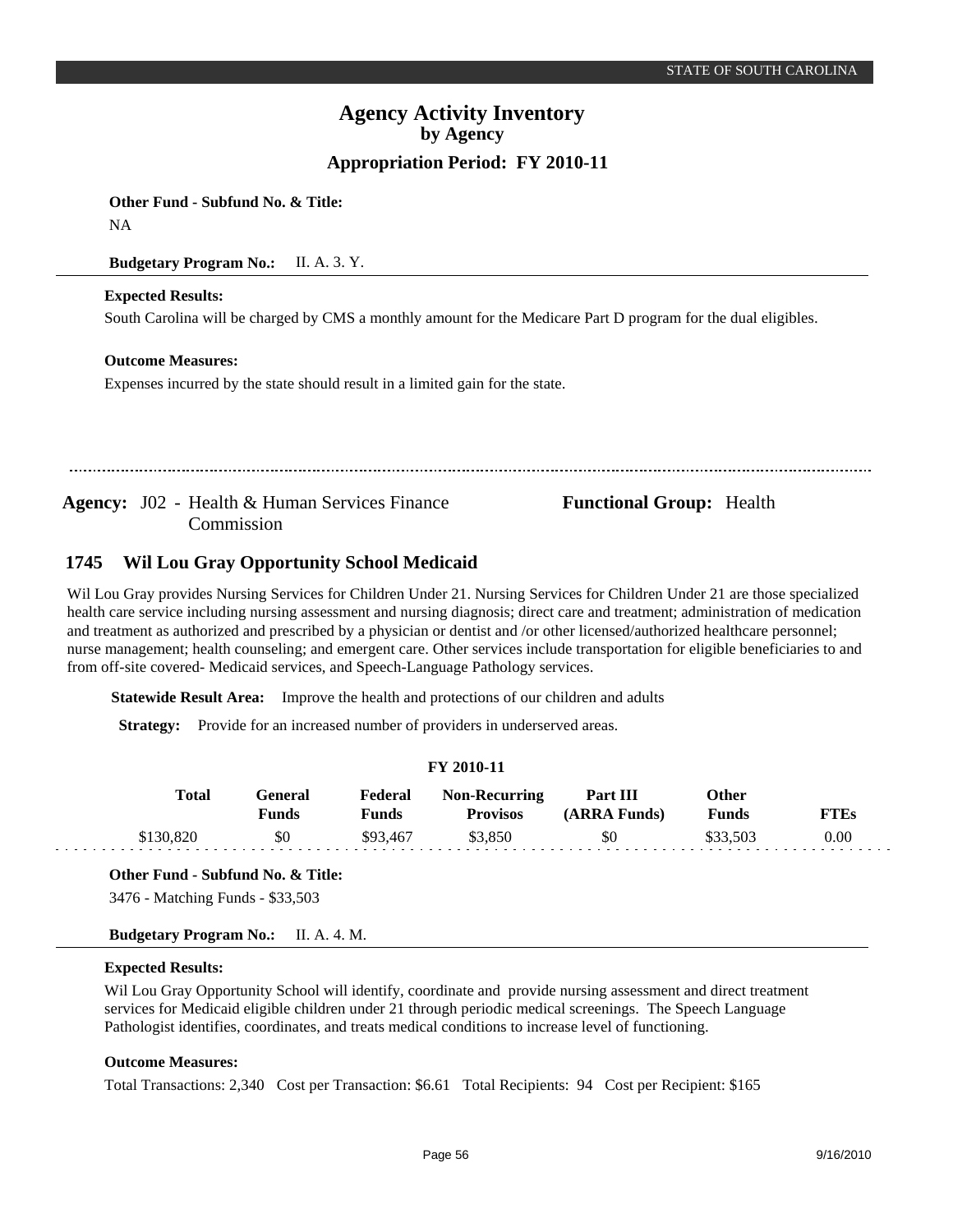|                                                      | Commission             |                                                   | Agency: J02 - Health & Human Services Finance |                                                                                      | <b>Functional Group: Health</b>                                                   |                                 |             |
|------------------------------------------------------|------------------------|---------------------------------------------------|-----------------------------------------------|--------------------------------------------------------------------------------------|-----------------------------------------------------------------------------------|---------------------------------|-------------|
| 1839                                                 | <b>A Child's Haven</b> |                                                   |                                               |                                                                                      |                                                                                   |                                 |             |
|                                                      |                        |                                                   |                                               | Statewide Result Area: Improve the health and protections of our children and adults |                                                                                   |                                 |             |
| <b>Strategy:</b>                                     | or family.             |                                                   |                                               |                                                                                      | Provide timely and effective interventions when safety is compromised in the home |                                 |             |
|                                                      |                        |                                                   |                                               | FY 2010-11                                                                           |                                                                                   |                                 |             |
|                                                      | <b>Total</b>           | <b>General</b><br><b>Funds</b>                    | Federal<br><b>Funds</b>                       | <b>Non-Recurring</b><br><b>Provisos</b>                                              | Part III<br>(ARRA Funds)                                                          | <b>Other</b><br><b>Funds</b>    | <b>FTEs</b> |
| \$0                                                  |                        | \$0                                               | \$0                                           | \$0                                                                                  | \$0                                                                               | \$0                             | 0.00        |
| <b>NA</b><br><b>Budgetary Program No.:</b>           |                        | Other Fund - Subfund No. & Title:<br>II. A. 6. N. |                                               |                                                                                      |                                                                                   |                                 |             |
| <b>Expected Results:</b><br><b>Outcome Measures:</b> |                        |                                                   |                                               |                                                                                      |                                                                                   |                                 |             |
| Funding not provided.                                |                        |                                                   |                                               |                                                                                      |                                                                                   |                                 |             |
|                                                      |                        |                                                   | Agency: J02 - Health & Human Services Finance |                                                                                      |                                                                                   | <b>Functional Group: Health</b> |             |

The South Carolina Department of Health and Human Services (DHHS) is the State Medicaid agency. It directly administers three home and community-based waiver programs for individuals who otherwise would need institutional care. As is the case in many other states, one waiver service is home modifications, wherein minor home repairs are made to waiver participants. These modifications can mean the difference between being able to remain at home or in having to go to a nursing home or some other institution. This is a description of issues that South Carolina has faced and how these have been addressed.

**Statewide Result Area:** Improve the health and protections of our children and adults

**Strategy:** Provide timely and effective interventions when safety is compromised in the home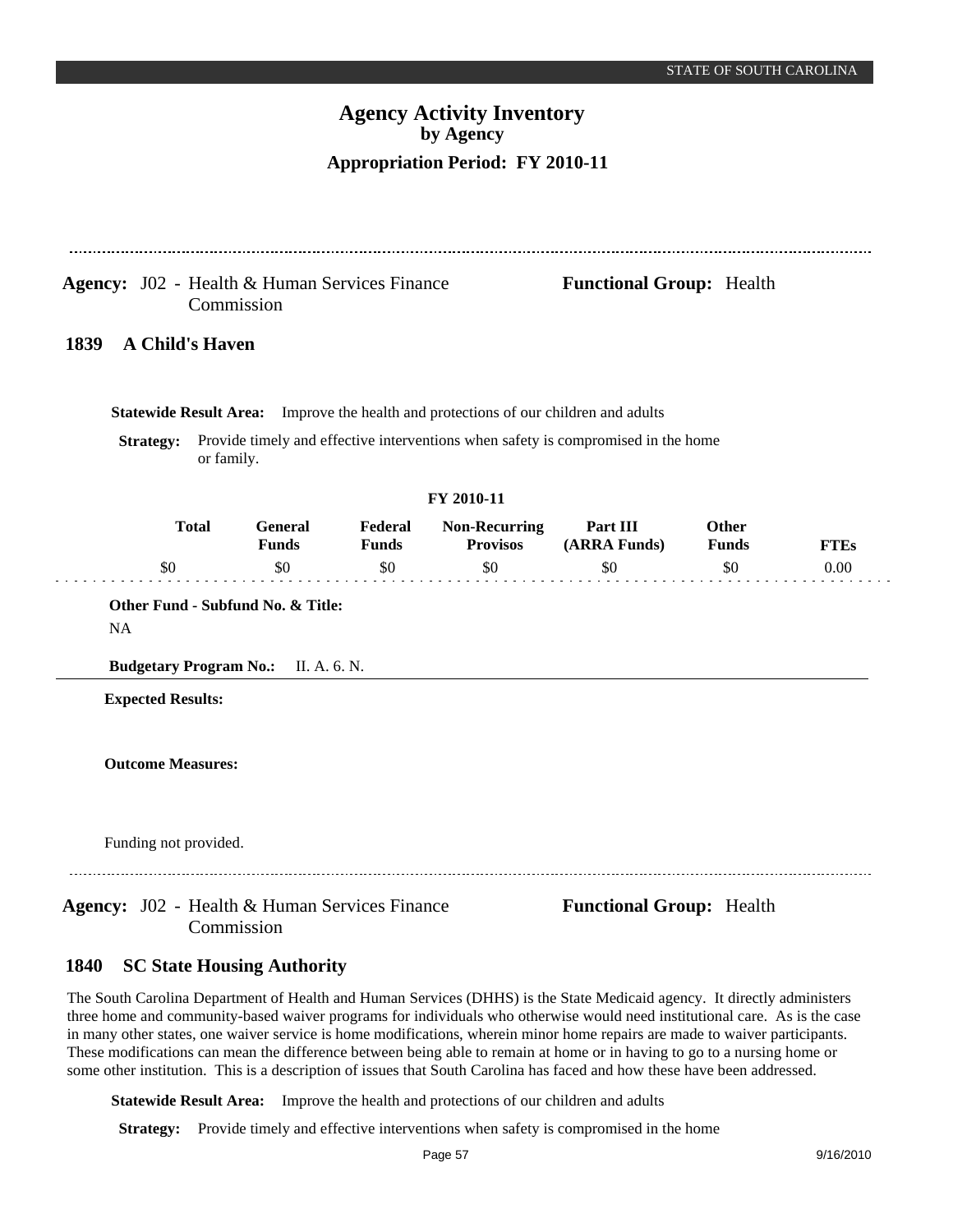or family.

### **FY 2010-11**

| <b>Total</b> | General<br>Funds | Federal<br>Funds | <b>Non-Recurring</b><br><b>Provisos</b> | Part III<br>(ARRA Funds) | Other<br><b>Funds</b> | <b>FTEs</b> |
|--------------|------------------|------------------|-----------------------------------------|--------------------------|-----------------------|-------------|
| \$832,012    | \$0              | \$594.449        | \$24,483                                | \$0                      | \$213,080             | 0.00        |

### **Other Fund - Subfund No. & Title:**

3441 - St Agencies Medicaid Allocation - \$213,080

**Budgetary Program No.:** II. A. 4. P.

#### **Expected Results:**

The result of this partnership has been that many participants have received home modifications. In many cases, their dwellings are in substantial need of repair for them to be able to stay safely in their homes. While funds cannot be used for very general home repairs, these funds can and are being used to fix floors that are in grave need of repair, widen doors to allow wheelchair access, providing limited weatherization and other needed repairs.

### **Outcome Measures:**

Waiver participants receiving environmental modification services won't be seeking Nursing Home placement because of access and safety issues in the home environment.

Agency: J02 - Health & Human Services Finance **Functional Group:** Health Commission

#### **Child Health Insurance Program (CHIP) 1841**

SCHIP - Title XXI of the Social Security Act is jointly financed by the Federal and State governments and administered by States. SCHIP provides a capped amount of funds at a higher match rate than Medicaid (Title XIX) provides, to initiate and expand the provision of child health assistance to uninsured, low-income children. States may provide coverage by expanding Medicaid or creating a separate program or a combination of expansion and a stand-alone program. South Carolina presently provides SCHIP coverage through both an expansion and a Separate Children's Health Insurance program. The expansion was initiated in 1997 and the Separate SCHIP group in 2008

**Statewide Result Area:** Improve the health and protections of our children and adults

**Strategy:** Provide increased access to insurance and private payment for healthcare.

### **FY 2010-11**

| Total        | General<br>Funds | Federal<br>Funds | <b>Non-Recurring</b><br><b>Provisos</b> | Part III<br>(ARRA Funds) | Other<br>Funds | <b>FTEs</b> |
|--------------|------------------|------------------|-----------------------------------------|--------------------------|----------------|-------------|
| \$90,680,925 | \$9,158,078      | \$78,716,037     | \$2,487,184                             | \$0                      | \$319.626      | 88.00       |

### **Other Fund - Subfund No. & Title:**

3441 - State Agencies - Medicaid Allocation - \$59,895; 3442 - State Agencies - Special Grants - \$193,510; 35B4 -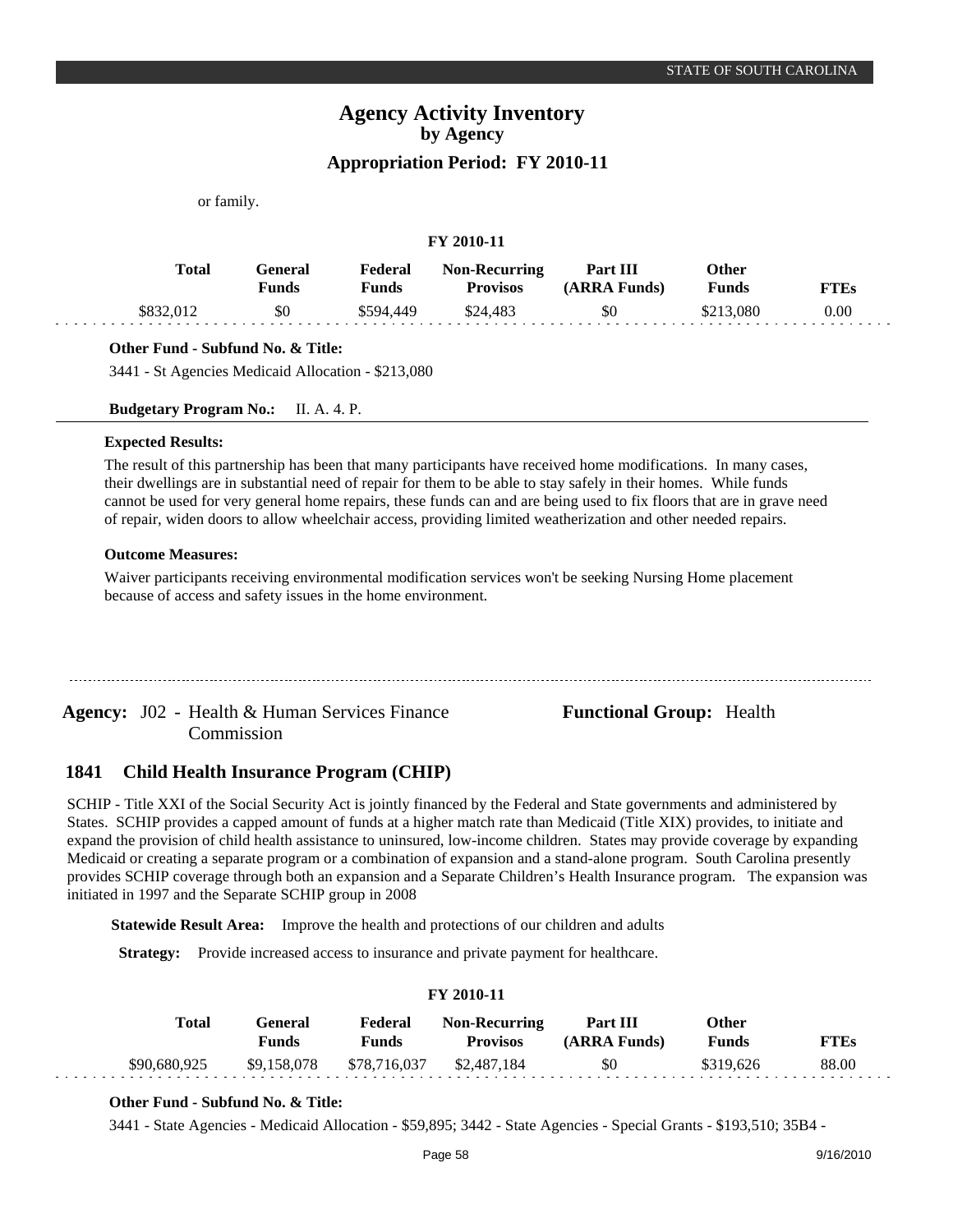Medicaid Sponsored Workers - \$66,221

**Budgetary Program No.:** II. A. 3. Z.

### **Expected Results:**

Reduce the number of uninsured children in South Carolina by increasing the number of targeted low-income children in Medicaid and SCHIP. Increase access to primary care and lessen the use of emergency room care by limiting emergency room visits to only emergent conditions and situations. Increase access to continuing well child care by increasing the number r of children with Medical homes.

### **Outcome Measures:**

Compare the number and percentage of uninsured children at yearly intervals with the baseline numbers in existence at the start of the expansion and at the creation of the Separate Children's Health Insurance Program Compare use of the emergency room visits at baseline versus to use of emergent care at defined intervals. Target 4%. Measure the number of well child visits and compare with baseline data. Look for ongoing increases. Currently, 3 MCOs operate SCHIP programs in 46 counties. July 2010 enrollment is at 15,600. The development of age appropriate HEDIS based healthcare outcomes and quality improvement measures have been completed and will be implemented in the coming year. This program is projected to transition to the Medicaid Expansion program on October 1, 2010. Eligibility determinations must be established within 45 days of receipt of application.

Agency: J02 - Health & Human Services Finance **Functional Group:** Health Commission

#### **Health Opportunity 1914**

A Health Opportunity Account (HOA) is a new Medicaid option that rewards participants for making good decisions about their health care. This is a pilot program and will only accept 1000 participants from Richland County on a first come, first serve basis and with certain limits based on current age or health status. Participants will have an account created for them with \$2,500 for each eligible adult and \$1,000 for each eligible child.

**Statewide Result Area:** Improve the health and protections of our children and adults

**Strategy:** Provide disease prevention and disease management.

### **FY 2010-11**

| Total       | General<br><b>Funds</b> | Federal<br>Funds | <b>Non-Recurring</b><br><b>Provisos</b> | Part III<br>(ARRA Funds) | Other<br>Funds | FTEs |  |
|-------------|-------------------------|------------------|-----------------------------------------|--------------------------|----------------|------|--|
| \$2,610,794 | \$10,520                | \$1,772,661      | \$75.797                                | \$0                      | \$751.816      | 0.50 |  |

### **Other Fund - Subfund No. & Title:**

3441 - State Agencies - Medicaid Allocation - \$341; 3442 - State Agencies - Special Grants - \$1,099; 35B4 - Medicaid Sponsored Workers - \$376; 3100 - Health Opportunity Account - \$750,000

**Budgetary Program No.:** II. A. 6. O.

### **Expected Results:**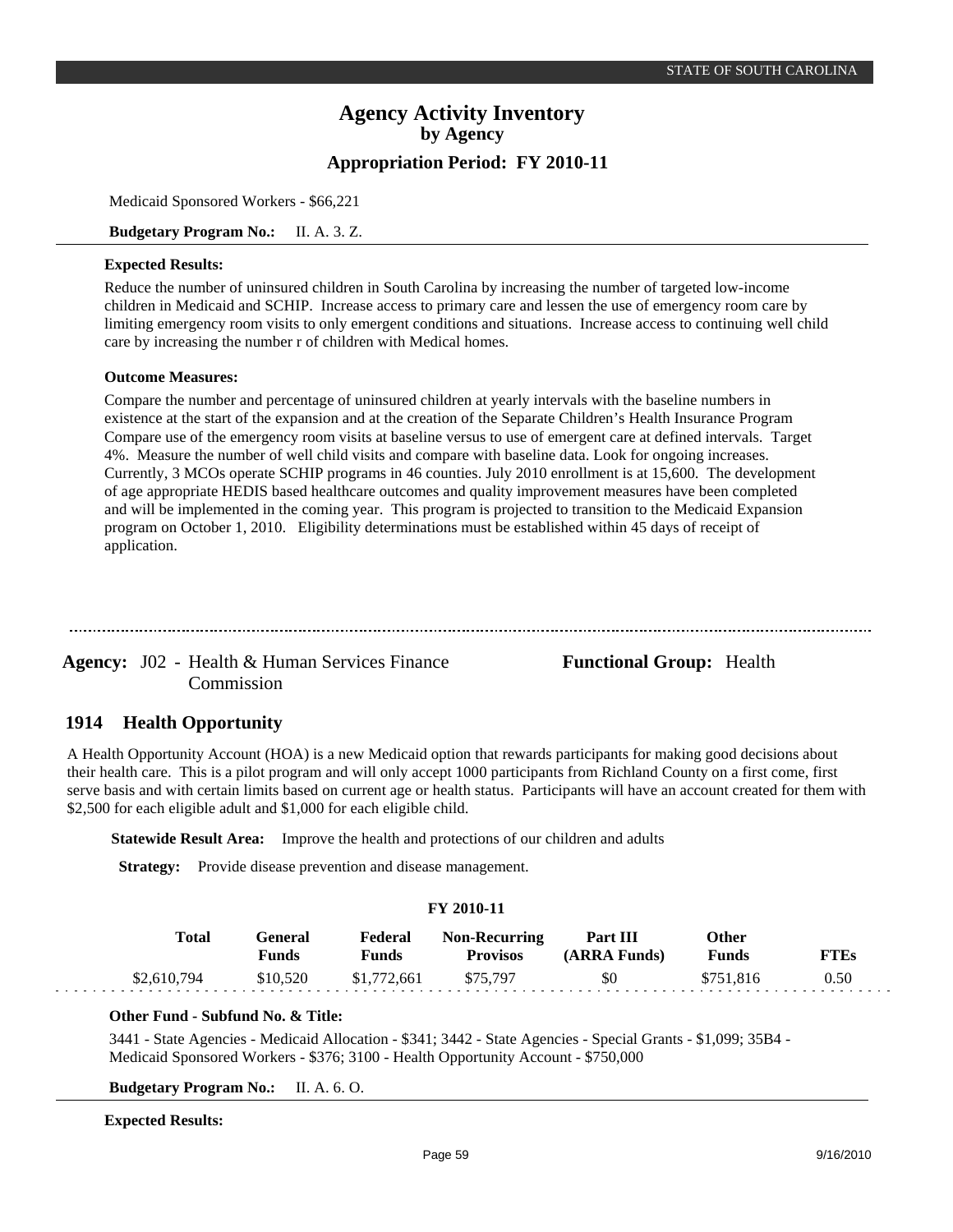### **Appropriation Period: FY 2010-11**

The HOA will allow participants to manage their own health care. When the individual becomes ineligible for Medicaid they will be able to spend most of what is left in the account for education, job training, or other medical expenses.

### **Outcome Measures:**

Demonstrates the efficacy of the Health Opportunity Account Model for the Medicaid program self management delivery of services.

Agency: J02 - Health & Human Services Finance **Functional Group:** Health Commission

#### **Institute for Mental Disease Transition 1941**

**Statewide Result Area:** Improve the health and protections of our children and adults

**Strategy:** Provide disease prevention and disease management.

### **FY 2010-11**

| <b>Total</b> | General<br><b>Funds</b> | Federal<br><b>Funds</b> | <b>Non-Recurring</b><br><b>Provisos</b> | Part III<br>(ARRA Funds) | Other<br><b>Funds</b> | <b>FTEs</b> |
|--------------|-------------------------|-------------------------|-----------------------------------------|--------------------------|-----------------------|-------------|
| \$0          | \$0                     | \$0                     | \$0                                     | \$0                      | \$0                   | 0.00        |
|              |                         |                         |                                         |                          |                       |             |

**Expected Results:**

**Outcome Measures:**

Funding not provided by Legislature.